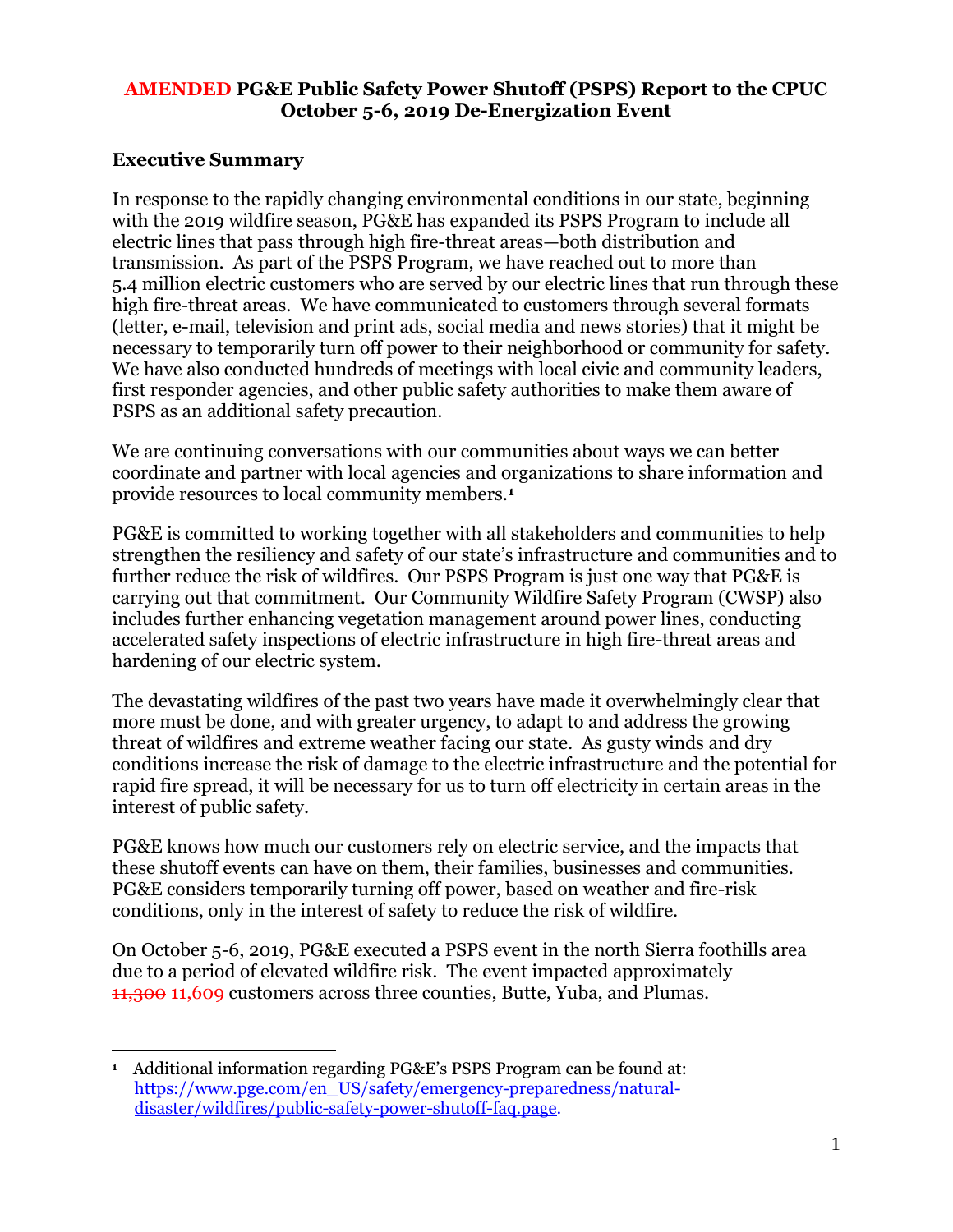As PG&E prepared to take these steps for public safety, it followed established protocols and communicated to customers directly, providing advanced notification when and where possible via automated calls, texts, e-mails and online notices. PG&E knocked on the doors of medical baseline customers who did not confirm receipt of these notifications and were not otherwise reached. They also received repeat automated calls and texts at hourly intervals until they confirmed receipt of notifications. PG&E representatives who visited medical baseline customers also left a door hanger with information.

Throughout the PSPS event, PG&E communicated continuously with state and local officials and proactively engaged the media via news briefings, news releases, interviews and social media updates. This included sharing information in the various required languages.

The decision to de-energize was made by a designated Officer-in-Charge (OIC) at PG&E's EOC, which was staffed by PG&E's electric operations, meteorology, customer care, public information and government liaison functions, as well as other functions.

On October 5, 2019, at approximately 2200, PG&E initiated de-energization. The next morning, October 6, 2019, the weather had cleared by approximately 0900 and safety patrols began in earnest. Restoration was completed by 1600 the same day, restoring all customers within 18 hours of being de-energized.

## **Section 1 – Explanation of PG&E's Decision to De-Energize**

The Emergency Operations Center (EOC) was activated on October 4, 2019 at 1200 in response to forecasts of a dry, offshore wind event developing on Saturday evening, October 5, into early Sunday morning, October 6, across northern California. Forecasts included:

- The Predictive Services unit of the Northern California Geographic Area Coordination Center (North Ops) issued their 7-day Significant Fire Potential Forecast and highlighted the event with high risk for wind in three Predictive Service Areas (PSA) in northern California;
- The Bay Area National Weather Service (NWS) office issued a Red Flag Warning (RFW) for Saturday evening through Sunday morning in the North Bay. The Sacramento NWS office issued a RFW from Saturday afternoon through Sunday afternoon in the Sacramento Valley and northern Coastal Range and adjacent foothills;
- PG&E's high-resolution weather model (POMMS) indicated heightened risk of outage-producing winds in the northern Sierras;
- Global high-resolution weather models from the Global Forecast System (GFS) and the European Centre for Medium-Range Weather Forecasts (ECMWF), and external high-resolution models (HRRR, HREF members, Nam-NEST, CANSAC) indicated an offshore (Diablo) wind event Saturday evening into Sunday; and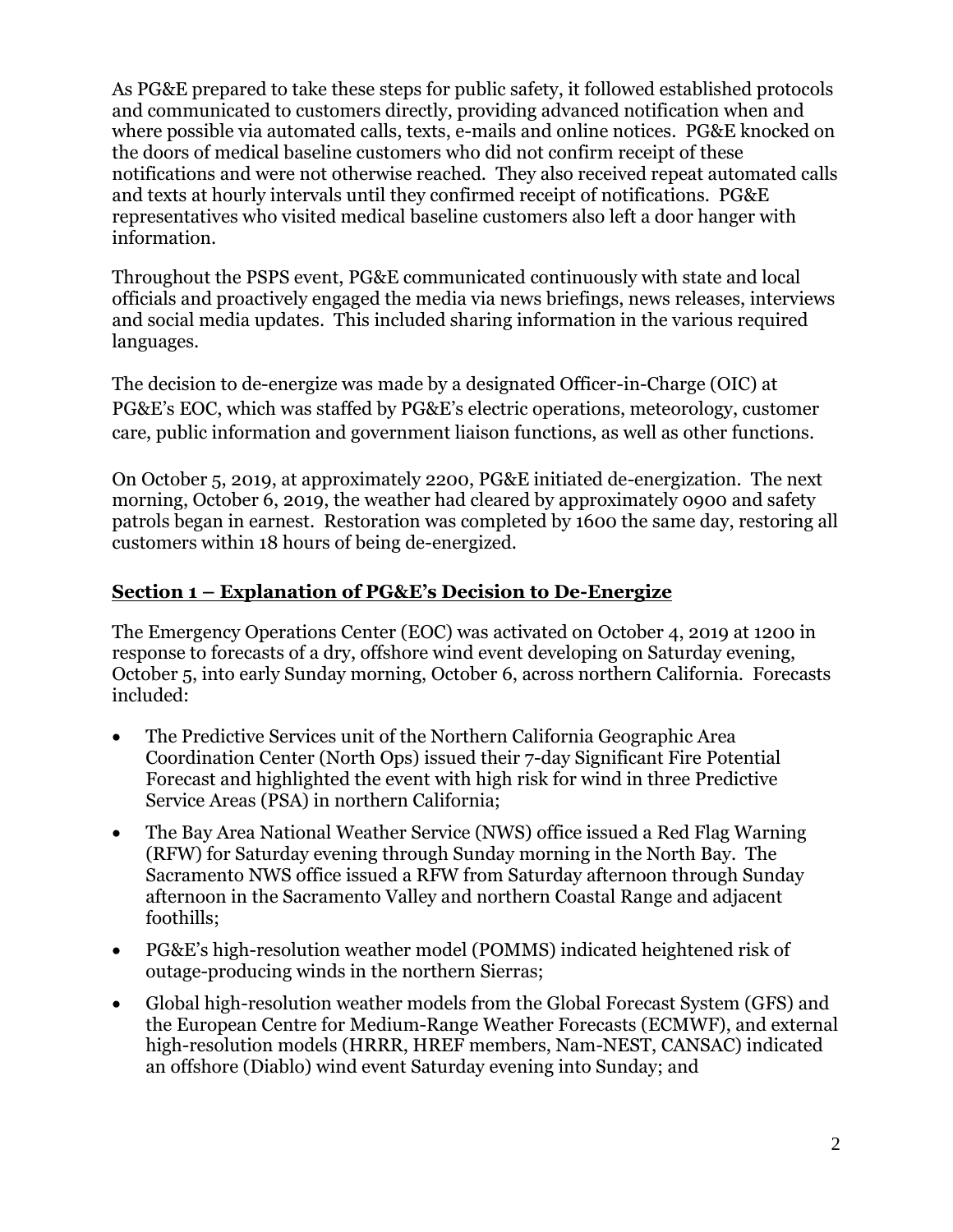• On the daily interagency call hosted by North Ops, meteorologists agreed dry offshore winds were likely to develop and would lead to elevated fire weather concerns.

Using PG&E's granular weather forecast modeling, a localized area of higher fire risk in portions of Fire Index Areas (FIA) 280, 248, and 282 were identified as the footprint for the potential PSPS. The area included Butte, Yuba, and Plumas counties. Through circuit analysis of this footprint, PG&E determined it could sectionalize some circuits traversing the footprint, which reduced the number of customers impacted by approximately 6,500**<sup>2</sup>** customers if the full circuits were to be de-energized. As a result, the estimated customer impact of the footprint was approximately 12,000 customers. The OIC approved this footprint as the scope for the potential PSPS event and approved initial notifications to the approximately 12,000 customers potentially impacted.

PG&E Meteorology issued an update to the publicly available 7-Day PSPS Potential Forecast on [www.pge.com/weather.](http://www.pge.com/weather) The updated forecast showed Zone 5 in a PSPS watch for Saturday into Sunday with Zones 3 and 4 in an elevated state.

On October 5, internal and external weather data throughout the day showed little to no change in the forecasted offshore wind event. As further scope optimization took place, an opportunity to further reduce impacted customers by approximately 1,700 customers was identified based on advanced switching procedures, further scope refinements, and additional sectionalizing.

At approximately 1430, the OIC was presented with the latest meteorological data and impact analysis, among other information described in Section 2 and throughout this report, for the decision to de-energize.

Based on the strong consistency of internal and external forecasts indicating high wildfire risk and outage producing winds (OPW) combined with RFWs and interagency agreement on high risk of significant fires in the area of the potential PSPS, the OIC determined there was an imminent and significant risk of strong winds impacting PG&E assets, and a significant risk of large, destructive wildfires should ignition occur. The OIC determined alternatives to de-energization were not adequate and that the public safety risk of catastrophic wildfire outweighed the public safety impacts of the proposed de-energization scope. In making this decision, the OIC was informed of all steps that had been taken or that were in progress to mitigate adverse impacts on customers. The OIC determined that a PSPS was necessary to protect public safety and approved the decision to de-energize. Details of factors considered in this decision are detailed in Section 2 of this report.

## **Section 2 – Factors Considered**

No single factor dictates the decision to de-energize. PG&E carefully reviews a combination of factors when determining if there is significant risk of wildfire and

 $\overline{a}$ **<sup>2</sup>** This number includes service point identification (SPID) numbers established as part of the rebuild effort in the area of the PSPS event, and therefore, represent locations that currently do not yet have active customers/meters.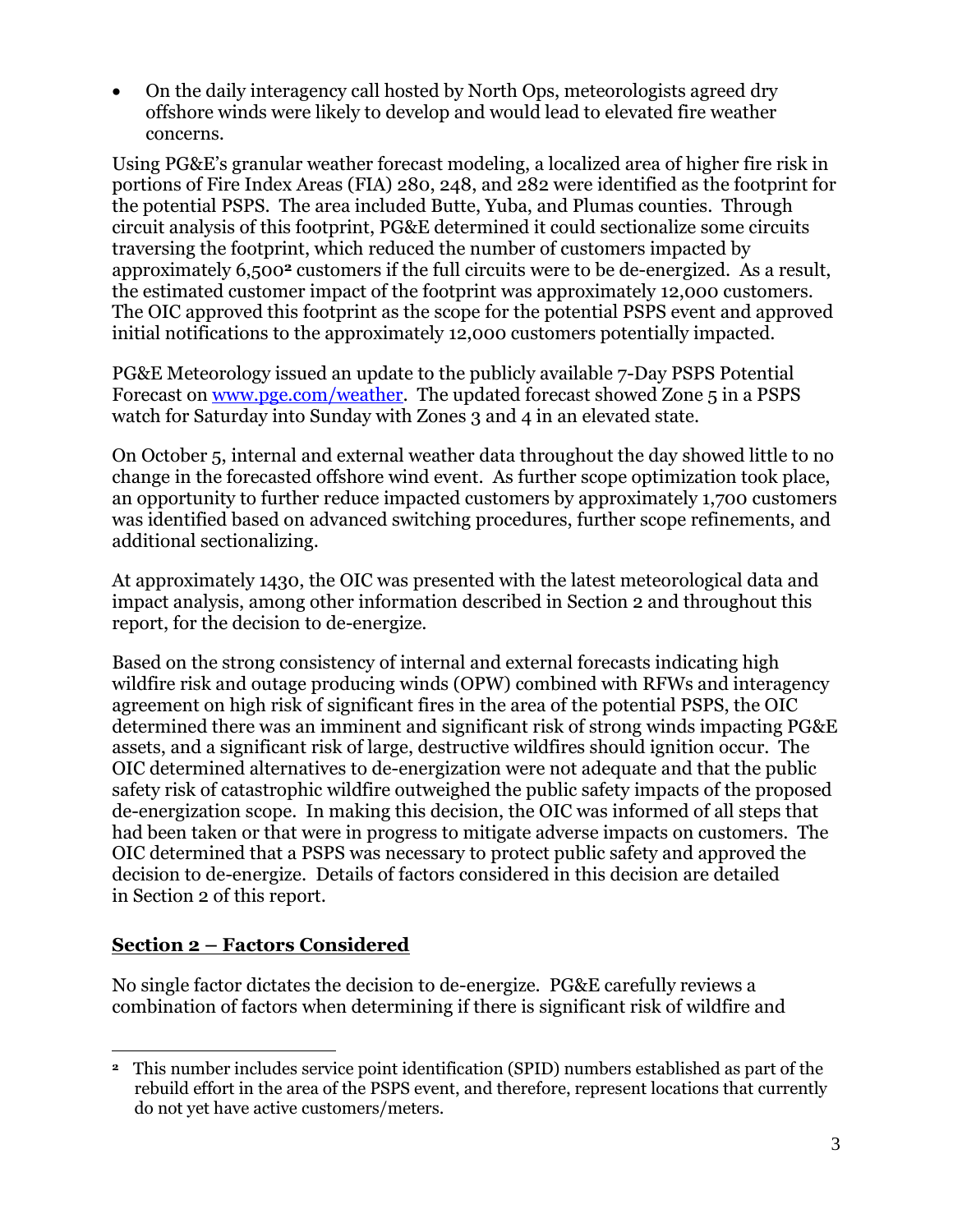whether that risk outweighs the public impacts of de-energization. The factors described below were taken into account in reaching the decision to de-energize on October 5.

- Wind: Forecasted wind gusts up to 25-30 miles per hour (mph) across the Sacramento Valley followed by northeast wind gusts up to 35 mph across portions of the northern Sierra and over elevated North Bay terrain.
- Humidity: Relative humidity levels forecasted to drop into the single digits in the Sierra Nevada Foothills and the low teens in the North Bay.
- Red Flag Warnings: RFWs issued by Bay Area NWS office and Sacramento NWS office in areas and timeframes aligned with the potential PSPS event.
- External Agency Forecasts: North Ops 7-day Significant Fire Potential Outlook indicating High Wind Watch in areas and timeframes aligned with the potential PSPS scope and timing. Daily interagency coordination call with North Ops and NWS, during which agencies aligned on a localized event with the confluence of dry conditions and breezy winds event.
- Utility Fire Potential Index (FPI) Ratings: Widespread R5 FPI ratings in the elevated terrain surrounding the Sacramento and northern San Joaquin Valley, North Bay hills and parts of elevated terrain near the southwestern San Joaquin Valley, indicating increased potential for a large fire due to high wind speeds, low relative humidity, and drying of fuels.
- Outage Producing Winds: Consistency in model outputs showing forecast OPW probability exceeding 40 percent in areas where RFWs were in place, indicating that in the past 10 years similar windspeeds have caused outage activity (potential utility ignition sources) 40 percent of the time.
- Field Data: Real-time data from PG&E's weather station network and PG&E's Wildfire Safety Operations Center (WSOC) reported hourly in the hours approaching de-energization. There were no exceptions on active fires or field observations reported by the WSOC impacting the decision to de-energize. Weather stations confirmed winds turning north-easterly around 2100 on October 5 in alignment with forecasts.
- Transmission Line Scope: Evaluation of wildfire risk of transmission lines, which includes historical outages, open maintenance tags, date of the last vegetation patrol, and vegetation Lidar data.
- Customer Impact: Number of customers impacted by the potential de-energization, known at the time of the decision as approximately 10,400**<sup>3</sup>** customers after impact reduction efforts (e.g., sectionalizing) resulted in a total reduction of approximately 8,200 potentially de-energized customers. Of the approximately 10,400 customers, 79 were critical customers and 684 were Medical Baseline. No Transmission-fed

 $\overline{a}$ **<sup>3</sup>** Prior to de-energization, PG&E models the total number of customers impacted within the de-energization scope. During and after the event, PG&E confirms the outage information and reconciles the PSPS related outages to provide a final number of customers affected, reported in Section 4 of this report.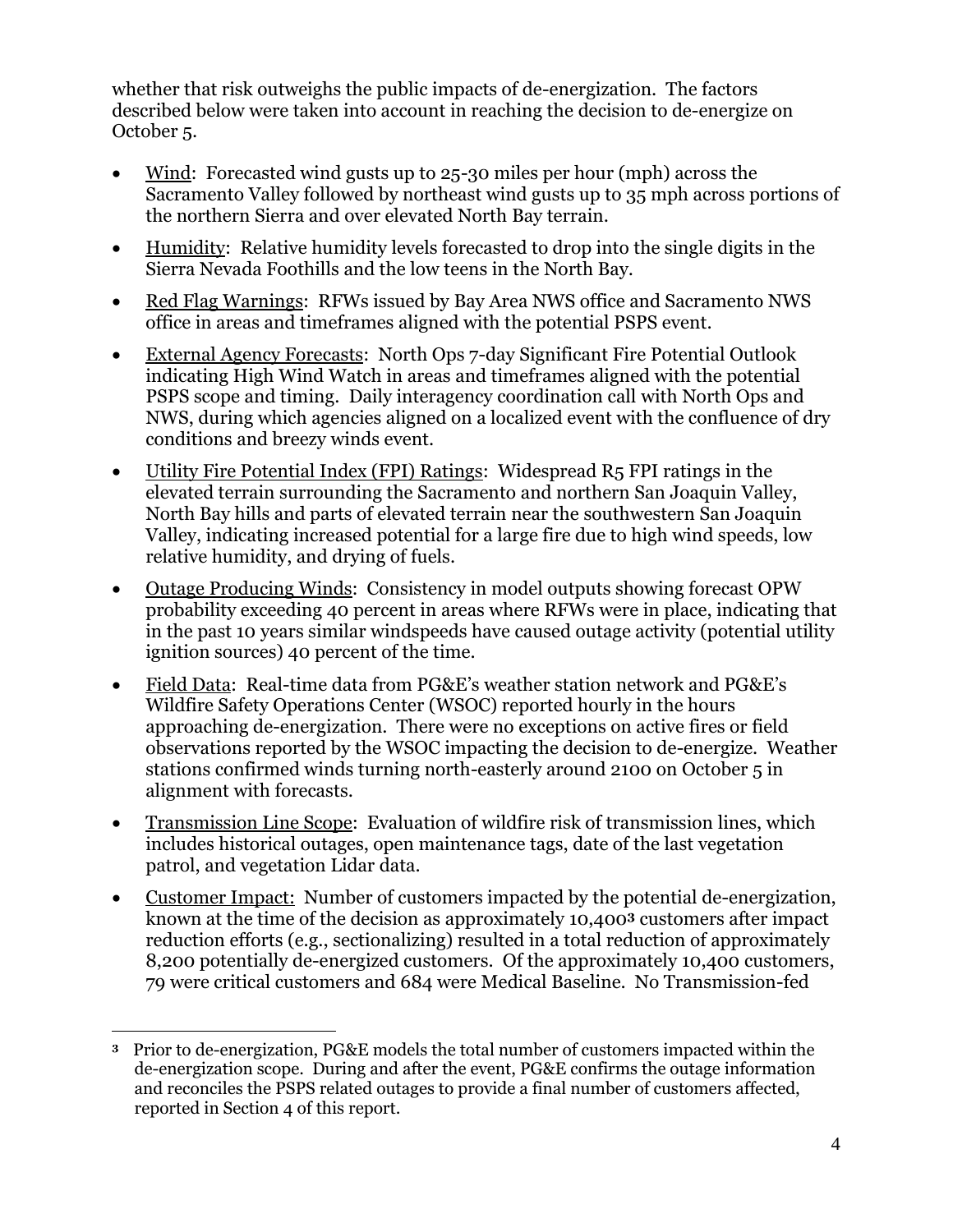customers were impacted. This impact was considered in conjunction with mitigation efforts described below.

- Alternatives to De-energization: Inadequacy of alternatives to de-energization, including the below steps taken related to alternatives leading up to the potential PSPS event:
	- ‒ Additional vegetation management efforts resulting in the closure of all active open tags within the potential PSPS scope.
	- ‒ Pre-patrol of all Transmission lines within the potential PSPS scope using helicopters.
	- ‒ All automatic reclosing disabled in Tier 2/Tier 3.
	- ‒ Sectionalizing implementation resulting in an initial impact reduction of approximately 6,500 customers; additional analysis resulted in another impact reduction of approximately 1,700 customers identified for implementation resulting from advanced switching procedures, further scope refinements, and additional sectionalizing. This totals to a combined impact reduction of approximately 8,200 customers.
- Mitigations to the Impacts of De-energization: Updates on the below ongoing mitigation efforts to lessen the impact on public safety and customers.
	- ‒ Confirmation of advance notifications sent to approximately 12,000 customers over the course of scoping the event, including critical customers and deployment of PG&E employees to know on the doors of Medical Baseline Customers not yet confirmed receipt of notification.
	- ‒ Confirmation of two Community Resource Centers (CRC) and one mobile Customer Support Unit (CSU) in the cities of Magalia, Oroville, and Brownsville.
	- ‒ Confirmation of restoration crew pre-staging planned for 0600 on October 6, with 12 helicopters pre-staged as of 1600 on October 5.
	- ‒ Confirmation of five PG&E Safety Infrastructure Protection Team (SIPT) crews available for the potential de-energization timeframe, and five additional crews available in the restoration timeframe.

# **Section 3 – Time, Place, and Duration**

[Table 1](#page-5-0) below shows each circuit involved in the PSPS event, along with the following for each circuit: whether the areas affected by the de-energization are classified as Zone 1, Tier 2, or Tier 3 as per the definition in General Order (GO) 95, Rule 21.2-D; the start time of the outage; communities served; and the restoration data and time for the last customer re-energized. Restoration of the circuits takes place in sections. The restoration time represents the date and time when the last section of the circuit and associated customers were restored.

The event began on October 5, 2019 at 2203 2204 when the first circuit was deenergized. The event ended on October 6, 2019 at  $1546$  1541 when the last circuit was restored. The total outage duration between the start and end time was approximately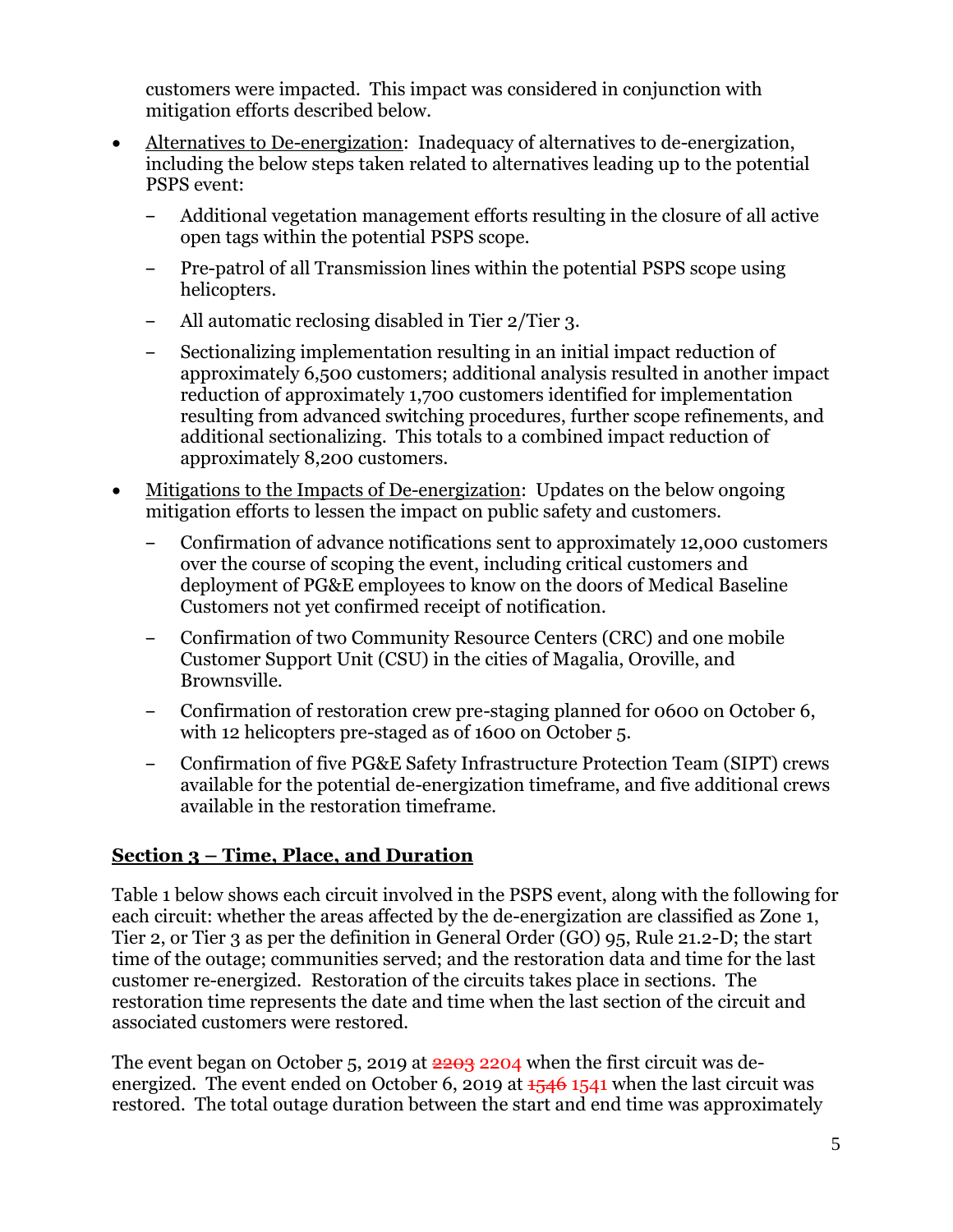18 hours. The de-energization occurred in the High Fire Threat District (HFTD) classifications and communities listed below.

<span id="page-5-0"></span>

| <b>Impacted Circuit</b> | <b>HFTD</b>                                                               | $1.01.0$ Develop<br><b>Start Date</b> | <b>Key</b>                                                          | <b>Restoration Date</b> |
|-------------------------|---------------------------------------------------------------------------|---------------------------------------|---------------------------------------------------------------------|-------------------------|
|                         | Tier(s)                                                                   | and Time                              | <b>Communities</b>                                                  | and Time                |
| <b>BIG BEND 1101</b>    | TIER <sub>3</sub> , TIER<br>$\overline{2}$                                | 10/05/2019<br>22:08                   | <b>OROVILLE</b>                                                     | 10/06/2019 11:37        |
| BIG BEND 1102           | TIER <sub>3</sub> ,<br><b>PARTIALLY</b><br><b>OUTSIDE</b><br><b>HFTD</b>  | 10/05/2019<br>22:08                   | <b>BERRY CREEK,</b><br><b>BRUSH CREEK</b>                           | 10/06/2019 13:16        |
| <b>BUCKS CREEK 1101</b> | TIER <sub>3</sub> , TIER<br>2, PARTIALLY<br><b>OUTSIDE</b><br><b>HFTD</b> | 10/05/2019<br>22:11                   | <b>STORRIE</b>                                                      | 10/06/2019 12:54        |
| <b>BUTTE 1105*</b>      | TIER <sub>3</sub> , TIER<br>2, PARTIALLY<br><b>OUTSIDE</b><br><b>HFTD</b> | 10/05/2019<br>22:05                   | <b>CHICO</b>                                                        | 10/06/2019 10:24        |
| <b>CLARK ROAD 1101</b>  | TIER 2,<br><b>PARTIALLY</b><br><b>OUTSIDE</b><br><b>HFTD</b>              | 10/05/2019<br>22:18                   | <b>OROVILLE</b>                                                     | 10/06/2019 10:43        |
| <b>CLARK ROAD 1102</b>  | TIER 3, TIER<br>2, PARTIALLY<br><b>OUTSIDE</b><br><b>HFTD</b>             | 10/05/2019<br>22:18                   | OROVILLE,<br><b>PARADISE</b>                                        | 10/06/2019 13:30        |
| KANAKA 1101             | TIER <sub>3</sub> , TIER<br>2, PARTIALLY<br><b>OUTSIDE</b><br><b>HFTD</b> | 10/05/2019<br>22:04                   | OROVILLE,<br>FORBESTOWN,<br><b>FEATHER FALLS</b>                    | 10/06/2019 15:41        |
| NOTRE DAME 1104*        | TIER 3, TIER<br>2, PARTIALLY<br><b>OUTSIDE</b><br><b>HFTD</b>             | 10/05/2019<br>22:06                   | FOREST RANCH,<br><b>CHICO</b>                                       | 10/06/2019 10:33        |
| <b>ORO FINO 1101</b>    | TIER <sub>3</sub>                                                         | 10/05/2019<br>22:11                   | <b>MAGALIA</b>                                                      | 10/06/2019 12:56        |
| <b>ORO FINO 1102</b>    | TIER 3, TIER<br>2, PARTIALLY<br><b>OUTSIDE</b><br><b>HFTD</b>             | 10/05/2019<br>22:11                   | FOREST RANCH,<br>MAGALIA, BUTTE<br>MEADOWS,<br><b>STIRLING CITY</b> | 10/06/2019 14:27        |
| PARADISE 1103           | TIER 3, TIER<br>2, PARTIALLY<br><b>OUTSIDE</b><br><b>HFTD</b>             | 10/05/2019<br>22:36                   | <b>PARADISE</b>                                                     | 10/06/2019 12:41        |
| PARADISE 1104           | TIER 3, TIER<br>2, PARTIALLY<br><b>OUTSIDE</b><br><b>HFTD</b>             | 10/05/2019<br>22:04                   | <b>PARADISE</b>                                                     | 10/06/2019 12:29        |
| PARADISE 1105           | TIER <sub>3</sub> ,<br><b>PARTIALLY</b><br><b>OUTSIDE</b><br><b>HFTD</b>  | 10/05/2019<br>22:05                   | MAGALIA,<br><b>PARADISE</b>                                         | 10/06/2019 13:09        |
| PARADISE 1106           | TIER <sub>3</sub> ,<br>PARTIALLY                                          | 10/05/2019<br>22:06                   | <b>PARADISE</b>                                                     | 10/06/2019 10:31        |

# *Table 1 – Time, Place, and Duration of PSPS Event by Circuit - Amended 1.27.2020*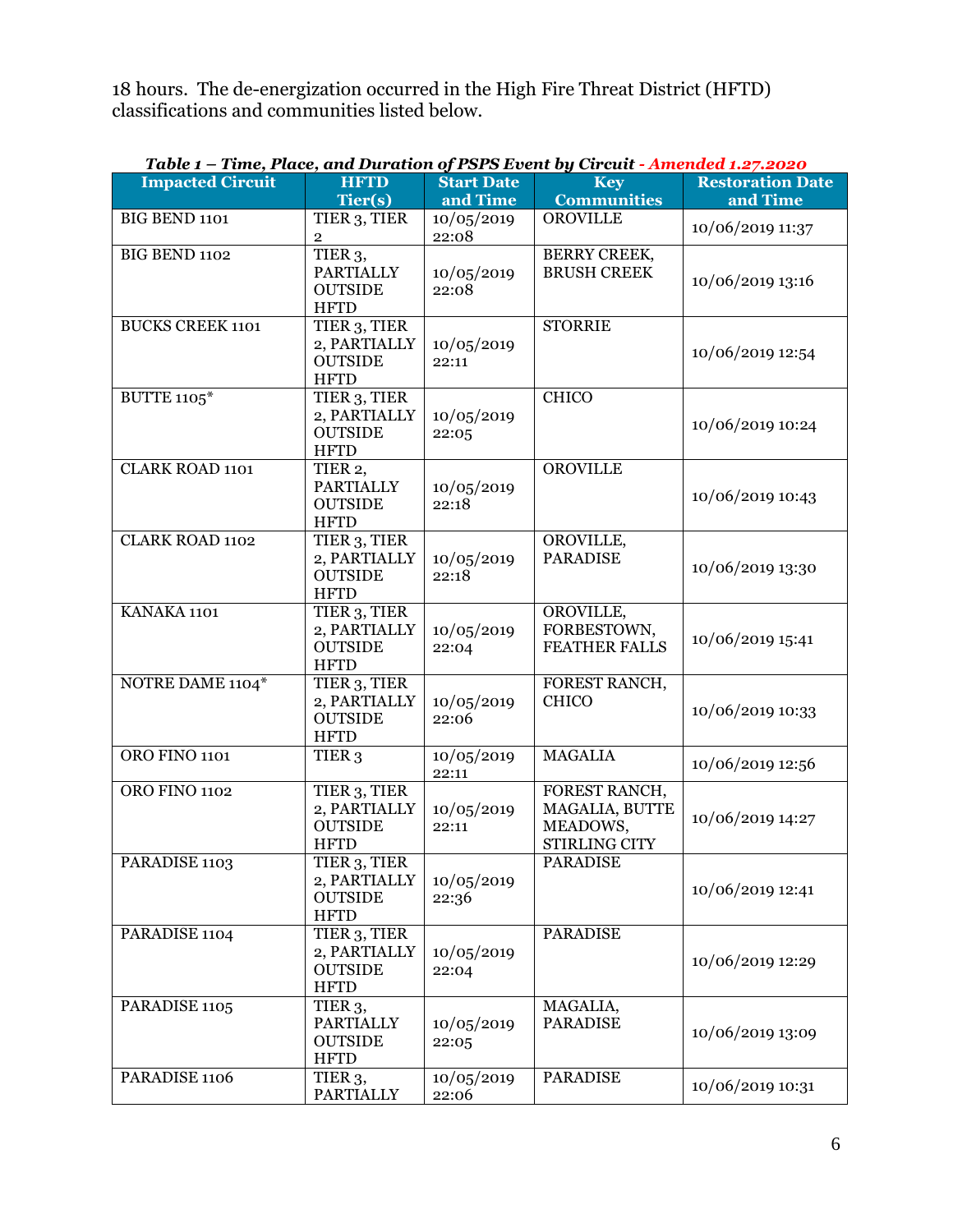| <b>Impacted Circuit</b>          | <b>HFTD</b><br>Tier(s)                                        | <b>Start Date</b><br>and Time | <b>Key</b><br><b>Communities</b>       | <b>Restoration Date</b><br>and Time |
|----------------------------------|---------------------------------------------------------------|-------------------------------|----------------------------------------|-------------------------------------|
|                                  | <b>OUTSIDE</b><br><b>HFTD</b>                                 |                               |                                        |                                     |
| <b>SYCAMORE CREEK</b><br>$1111*$ | TIER 3, TIER<br>2, PARTIALLY<br><b>OUTSIDE</b><br><b>HFTD</b> | 10/05/2019<br>22:07           | COHASSET,<br><b>CHICO</b>              | 10/06/2019 12:20                    |
| WYANDOTTE 1103*                  | TIER 3, TIER<br>2                                             | 10/05/2019<br>22:08           | <b>BERRY CREEK,</b><br><b>OROVILLE</b> | 10/06/2019 14:20                    |
| WYANDOTTE 1105                   | TIER 3, TIER<br>2, PARTIALLY<br><b>OUTSIDE</b><br><b>HFTD</b> | 10/05/2019<br>22:09           | <b>OROVILLE</b>                        | 10/06/2019 10:22                    |

\* Circuits that had only certain higher risk sections de-energized rather than the entire circuit (i.e., circuits that were sectionalized to limit the impact of de-energization) are marked with a single asterisk. Section 12, *Sectionalization,* refers to the asterisks in the table in Section 3.

#### **Section 4 – Customers Impacted**

 $\overline{a}$ 

There were approximately  $1,300$  11,600 customers whose power was turned off for public safety during the PSPS event. The table below shows each circuit involved, the total number of customers impacted on each circuit, and the number of customers impacted on each circuit by customer type.

| <b>Impacted Circuit</b> | <b>Total</b><br><b>Number Out</b> | <b>Residential</b> | Commercial/<br><b>Industrial</b> | <b>Medical</b><br><b>Baseline</b> | <b>Other</b>   |
|-------------------------|-----------------------------------|--------------------|----------------------------------|-----------------------------------|----------------|
| BIG BEND 1101           | 191                               | 168                | 21                               | 10                                | $\overline{2}$ |
| BIG BEND 1102           | 368                               | 326                | 36                               | 16                                | 6              |
| <b>BUCKS CREEK 1101</b> | $\overline{4}$                    | $\mathbf{O}$       | 3                                | $\mathbf{O}$                      | $\mathbf{1}$   |
| <b>BUTTE 1105</b>       | 230                               | 209                | 19                               | 10                                | $\overline{2}$ |
| CLARK ROAD 1101         | 15                                | $\Omega$           | 15                               | $\mathbf 0$                       | $\mathbf{O}$   |
| CLARK ROAD 11024        | 1,053                             | 910                | 121                              | 64                                | 22             |
| KANAKA 1101             | 609                               | 552                | 50                               | 33                                | 7              |
| NOTRE DAME 1104         | 303                               | 264                | 36                               | 11                                | 3              |
| <b>ORO FINO 1101</b>    | 2,277                             | 2,204              | 71                               | 223                               | $\overline{2}$ |
| <b>ORO FINO 1102</b>    | 1,948                             | 1,813              | 123                              | 102                               | 12             |
| PARADISE 1103           | 833                               | 592                | 240                              | 35                                | $\mathbf{1}$   |
| PARADISE 1104           | 791                               | 653                | 138                              | 53                                | $\mathbf{0}$   |
| PARADISE 1105           | 1,020                             | 797                | 222                              | 54                                | $\mathbf{1}$   |
| PARADISE 1106           | 289                               | 229                | 60                               | 9                                 | $\mathbf{0}$   |

#### *Table 2 – Customers by Circuit - Amended 1.27.2020*

<sup>4</sup> One Customer on Clark Road 1102 was incorrectly mapped to Loyola 1102 and is included in the Clark Road 1102 customer count.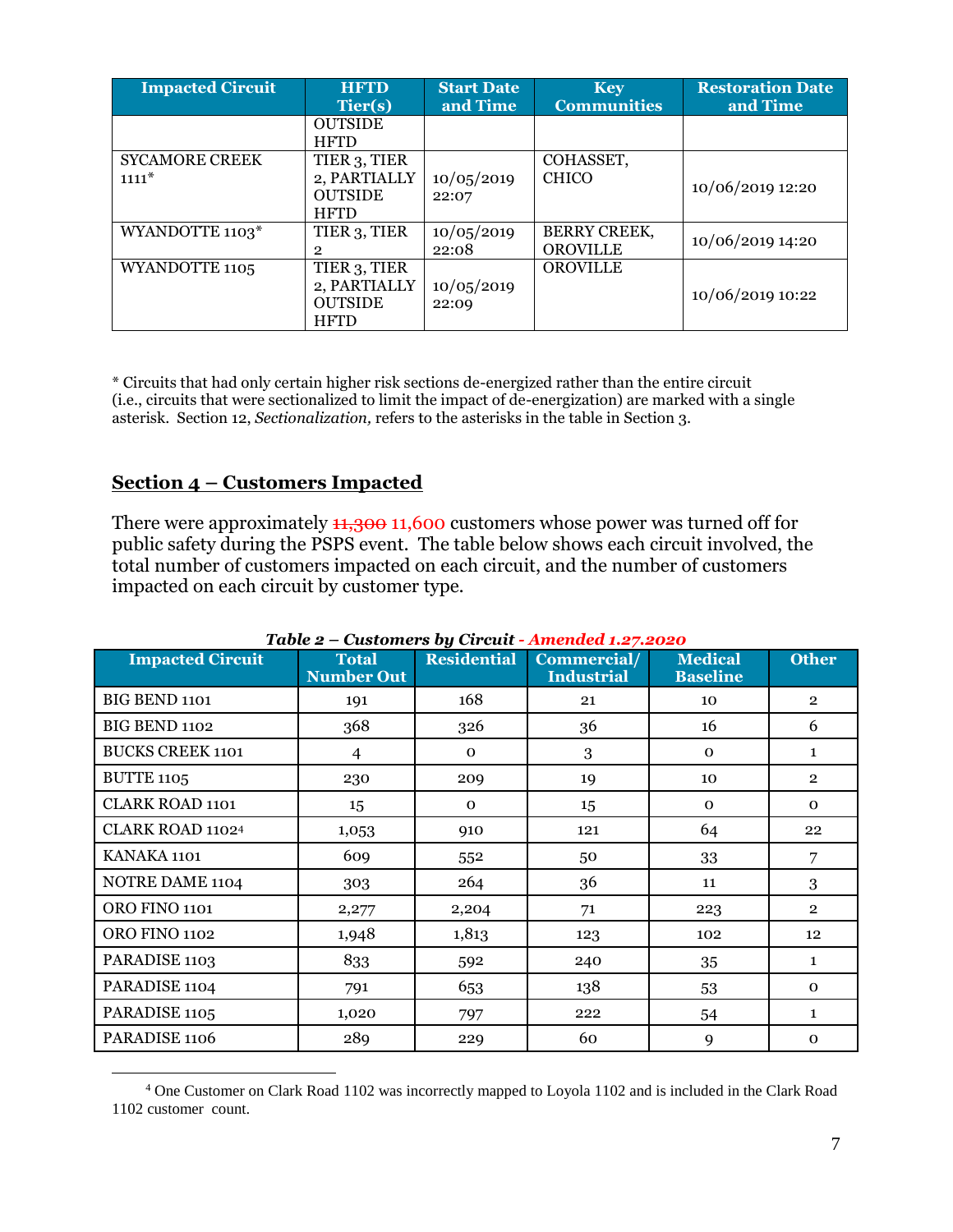| <b>Impacted Circuit</b>    | <b>Total</b><br><b>Number Out</b> |        | <b>Residential Commercial/</b><br>Industrial | <b>Medical</b><br><b>Baseline</b> | <b>Other</b> |
|----------------------------|-----------------------------------|--------|----------------------------------------------|-----------------------------------|--------------|
| <b>SYCAMORE CREEK 1111</b> | 578                               | 516    | 55                                           | 20                                |              |
| <b>WYANDOTTE 1103</b>      | 770                               | 698    | 66                                           | 51                                |              |
| WYANDOTTE 1105             | 330                               | 319    | 10                                           | 39                                |              |
| <b>Grand Total</b>         | 11,609                            | 10,250 | 1,286                                        | 730                               | 73           |

## **Section 5 – Damage to Overhead Facilities**

PG&E personnel patrolled all sections of de-energized PSPS circuits for safety prior to re-energizing. During those patrols, PG&E discovered two cases of wind-related hazards across the impacted divisions which required remediation prior to re-energizing. In the first case, the top branches of a fallen tree had made contact with one phase of an overhead conductor. In the second case, vegetation debris was found ensnared on an overhead conductor. In both instances, PG&E crews removed the vegetation from contact with the overhead conductors with no repairs needed to any PG&E equipment.

*Figure 1 – Tree Fall Near 10 Mayberry Rd, Oroville*



*Figure 2 – Vegetation Debris Near 98 Gamble Rd, Oroville*



## **Section 6 – Customer Notifications**

On Friday, October 4, 2019, at approximately 1930, PG&E sent the first event notifications**<sup>5</sup>** to approximately 12,000 potentially impacted public safety partners,

 $\overline{a}$ **<sup>5</sup>** For potentially impacted customers, PSPS notifications were primarily delivered in English, or Spanish if a language preference was specified on their PG&E account. The notification also had an option to listen or view the notification in Spanish if the language preference was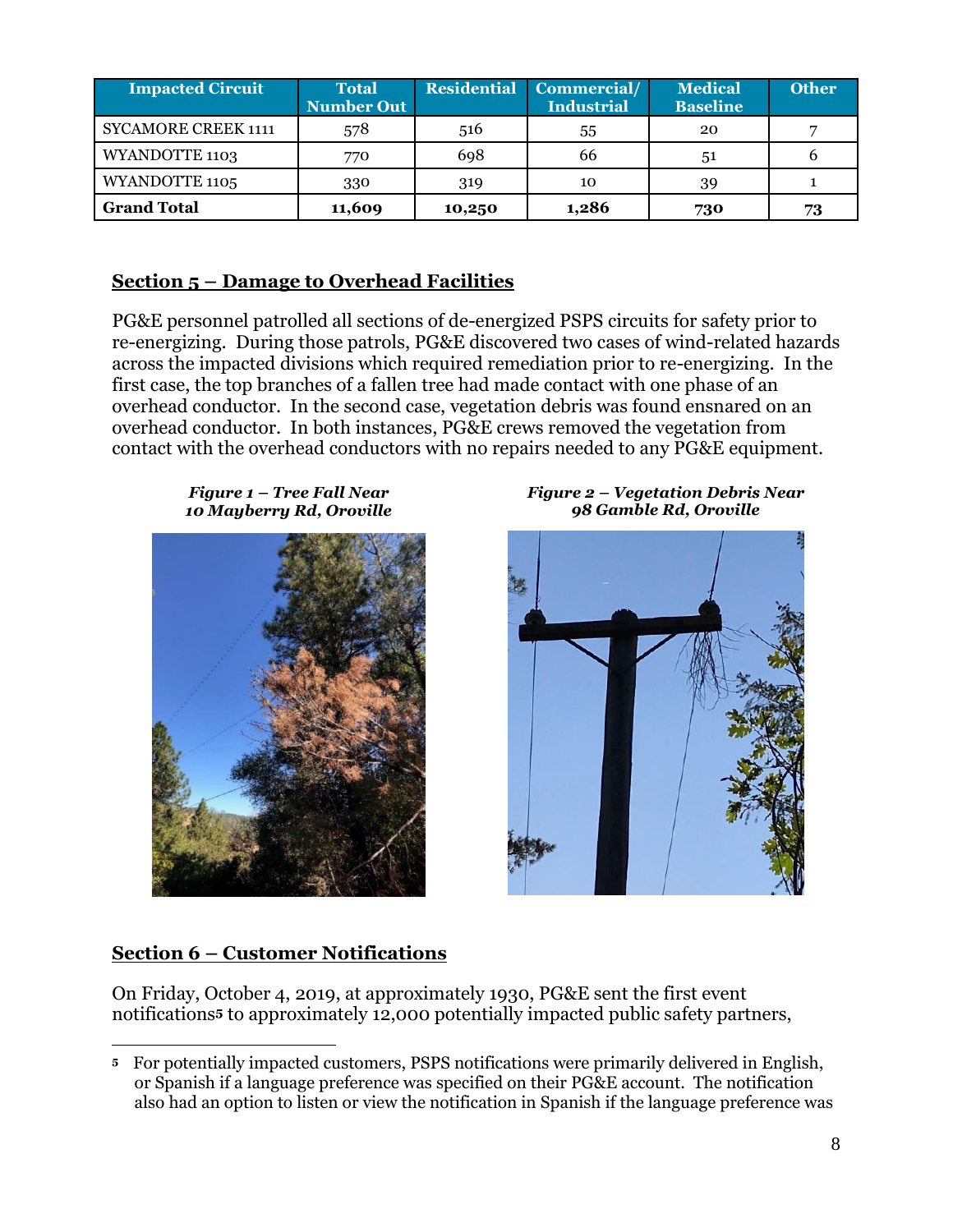critical facilities, medical baseline and all other customers across portions of Butte, Plumas and Yuba counties. Approximately 800 of these customers were medical baseline customers who received hourly automated contact attempts via call, text and e-mail with the intent to verify they received the message to prepare for the outages.**<sup>6</sup>** Two medical baseline customers that were identified as tenants of a master meter were included in these notifications. All notifications sent prior to de-energization were also sent to customers that signed up for PG&E's PSPS Zip Code Alerts for the potentially impacted zip codes.

PG&E was not able to notify public safety partners prior to impacted customers, but instead sent them in parallel, due to the dynamic nature of the weather that prompted a PSPS event to be called with limited advanced warning. This ensured customers received a notification prior to the Telephone Consumer Protection Act (TCPA) curfew hours**<sup>7</sup>** and had additional time to prepare.

PG&E also initiated and continued direct communication with five telecommunication providers throughout the event. There were no potentially impacted transmission-level customers or Community Choice Aggregators (CCA) for this event. Localized support for other public safety partner critical facilities, such as water agencies and hospitals, were provided by a PG&E representative based in PG&E's local Operations Emergency Center (OEC) to provide up-to-date event information and answer specific, individual questions as they arose.

On the morning of October 5, hourly automatic notification retries were issued in parallel to door knocks for the 180 medical baseline customers that had not yet confirmed receipt of their notification.

 $\overline{a}$ 

Through further impact reduction efforts, such as advanced switching procedures and additional sectionalization, PG&E identified 1,700 customers that could be removed from the de-energization scope were. Of the approximately 1,700 customers, over 100 were medical baseline. On October 5 at approximately 1636, PG&E sent

unknown. Customers were also able to access event information translated in 240 languages by calling 1-800-743-5000 to access our Customer Service Representatives 24 hours a day during the event.

**<sup>6</sup>** Medical baseline customers received automated calls text and emails at the same intervals of the general customer notifications, but in addition, received repeat automated calls and texts at regular (hourly) intervals until the customer confirms receipt of the notifications. If confirmation is not received, a PG&E representative visits the customer home to check on the customer (referred to as the "door knock process"). If the customer does not answer, a door hanger is left at the home.

**<sup>7</sup>** Curfew hours are between 2100 and 0800, whereby TCPA (under the rules of the Federal Communications Commission (FCC)), requires no automated calls or texts be made to customers during this window for telemarketing and advertisements. While PSPS notices do not fall under this prohibition, PG&E aims to align with these guidelines. However, PG&E will consider notifications during curfew hours on a case by case basis (e.g., calls to medical baseline customers during curfew hours due to suddenly changing conditions).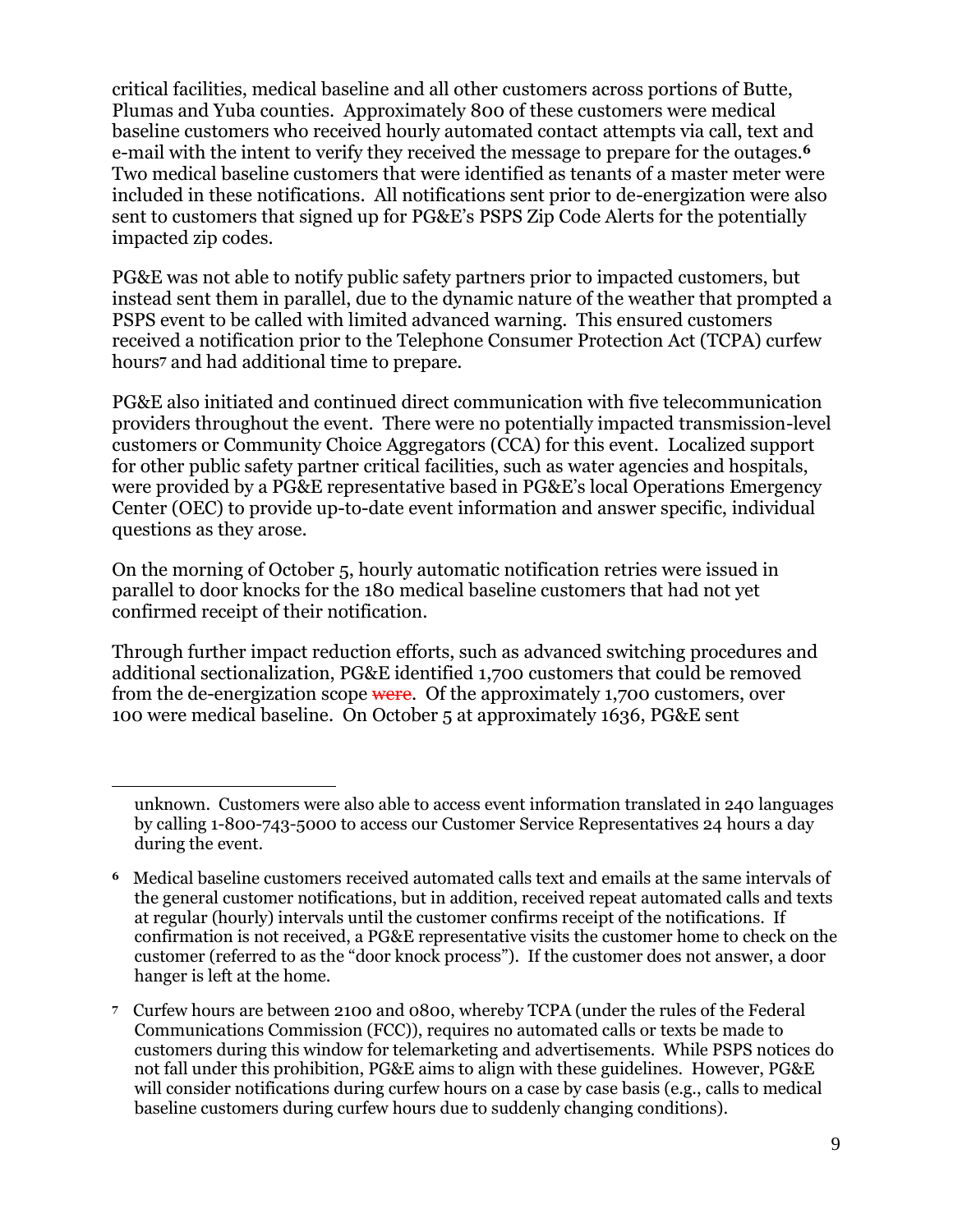cancellation notifications to these customers that were included in the initial notifications sent on October 4, but were now removed from scope.

Starting at 1817, the approximately 10,300 customers remaining in scope, including the two medical baseline tenants of a master meter, received their second advanced notification indicating their power would be shutoff overnight.

Within two hours of initiating de-energization, approximately 80 additional customers were identified for de-energization. These customers were tied to one distribution line that was determined to be within the boundaries of the weather event. Given that these customers had not received a previous alert, PG&E determined that notifications should be sent with urgency before de-energization despite being within the TCPA hours and proceeded with doing so.

The following day, October 6, at approximately 1219, PG&E sent an event update notification to the impacted customers, indicating that weather conditions had improved, and crews had begun their inspections. At 1317, PG&E notified over 400 customers tied to the Whitmore 1101 circuit that they would experience a momentary outage due to switching from generation back to grid power during PSPS restoration activities. At approximately 1446, approximately 8,400 customers received a restoration complete notice. The remaining customers were notified that restoration was complete at approximately 1643.

In addition to customer notifications, PG&E engaged with media outlets to keep customers informed. issued four press releases**<sup>8</sup>** to 613 news organizations, including 21 multi-cultural news outlets who, in turn, provided appropriately translated communication updates to their viewers and listeners. PG&E made ongoing social media updates in potentially impacted regions using a multi-lingual infographic. Social media platforms used were expanded to include NextDoor**<sup>9</sup>** during this event. To help spread the word, many individuals and organizations, including the California Foundation for Independent Living Centers (CFILC), a community-based organization that supports Access and Functional Needs (AFN) populations in the PG&E territory, shared PG&E's social media posts. PG&E also pushed targeted digital and radio ads both in English and in-language. Event updates were also available on [www.pge.com/pspsupdates.](http://www.pge.com/pspsupdates) There were 36,000 unique visitors to the English version of the [www.pge.com/pspsupdates](http://www.pge.com/pspsupdates) site. Translated versions of the website were available in the following languages: Spanish (103 unique hits), Chinese (36 unique hits), Tagalog (18 unique hits), Russian (19 unique hits), Vietnamese (19 unique hits), Korean (11 unique hits).

Through post de-energization reconciliation, PG&E has found approximately 1,000 1,400 customers de-energized but not directly notified primarily due to one of the following reasons: customer did not have contact information on file, or customer's service point identification (SPID) number was not mapped to the local transformer.

 $\overline{a}$ 

**<sup>8</sup>** [https://www.pge.com/en/about/newsroom/newsreleases/index.page.](https://www.pge.com/en/about/newsroom/newsreleases/index.page)

**<sup>9</sup>** NextDoor is a social networking platform for local communities and neighborhoods.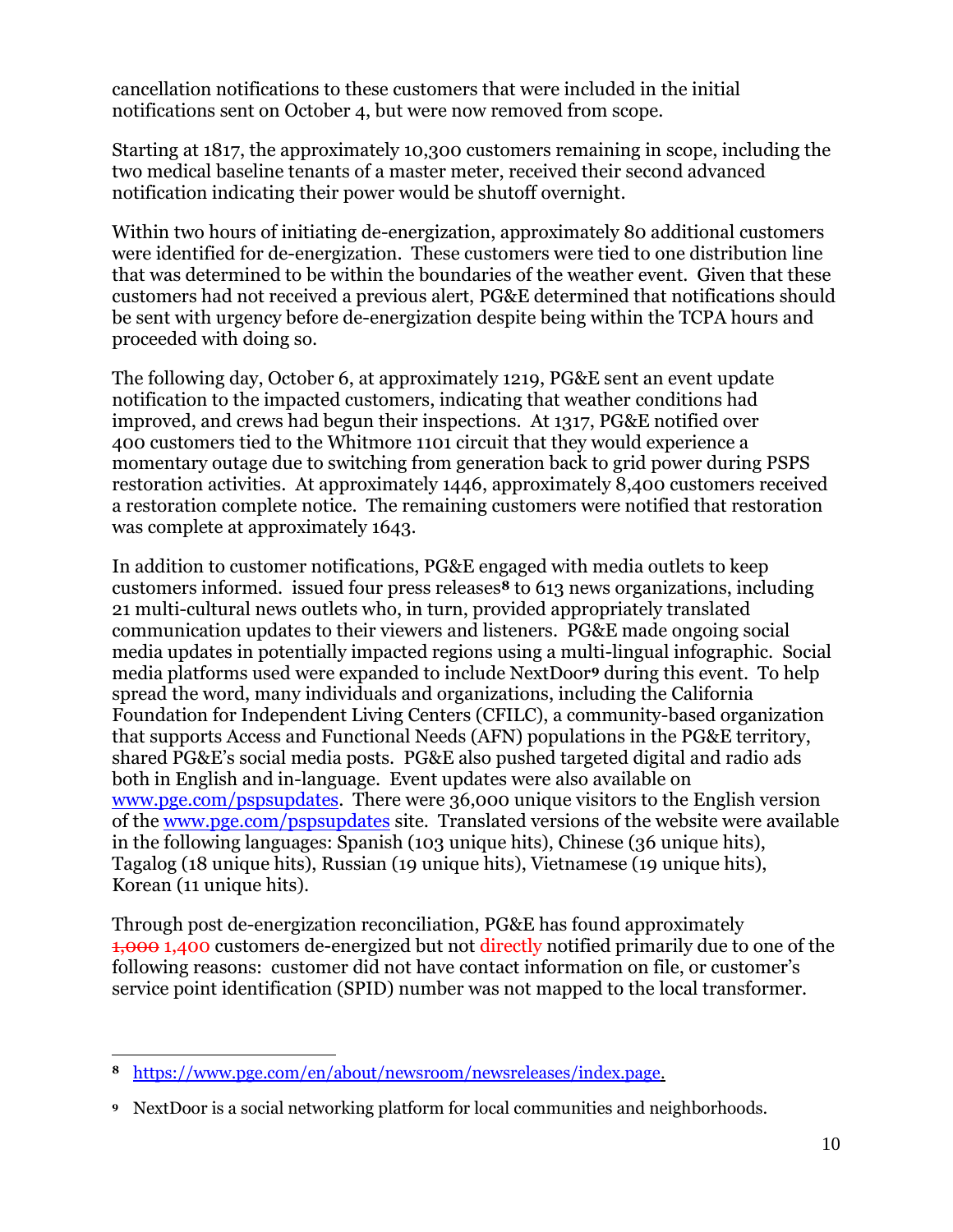PG&E is taking action to ensure customers update their contact information and to resolve SPIDs not mapped to transformers.

Copies of notifications sent to customers are provided hereto as Appendix A.

# **Section 7 – Local Community Representatives Contacted Prior to De-energization**

This PSPS event affected 18 communities and three counties. Appendix B shows the local government and tribal representatives contacted prior to de energization, the initial date on which they were contacted, and whether the areas affected by de-energization are classified as Zone 1, Tier 2 or Tier 3 as per the definition in GO 95, Rule 21.2-D. Dates marked with an asterisk are the date of initial contact with a representative who received multiple notifications during the event.

# **Section 8 – Local and State Public Safety Partner Engagement**

To date in 2019, PG&E has held 663 meetings with cities, counties, and public safety partners regarding PSPS. PG&E has also reached out either via e-mail or phone to every city manager and county administrator within our service area (287 total) with information regarding PSPS and has secured a 24-hour contact number for every jurisdiction within PG&E's service area.

Upon EOC activation, PG&E notified the California Office of Emergency Services (Cal OES) and the CPUC via e-mail and phone. PG&E submitted and continued to provide updates to Cal OES via the PSPS State Notification Form and improved internal processes for sending the form.

Public-Safety Answering Points (PSAP), County OES and tribal emergency responders were notified of potentially impacted communities through live phone calls.

PG&E contacted all potentially impacted cities, counties, agencies and critical service providers within 48-24 hours in advance of shutting off power.

Additional outreach took place in the form of automated e-mails, phone calls and text messages to the contacts identified in Section 7 at regular intervals. During the period in which the EOC was active, conference calls for both state (twice a day) and local agencies (three times a day) were held to provide real-time information on the event. PG&E resolved action items from the calls or was able to provide an update on the action items during the following call.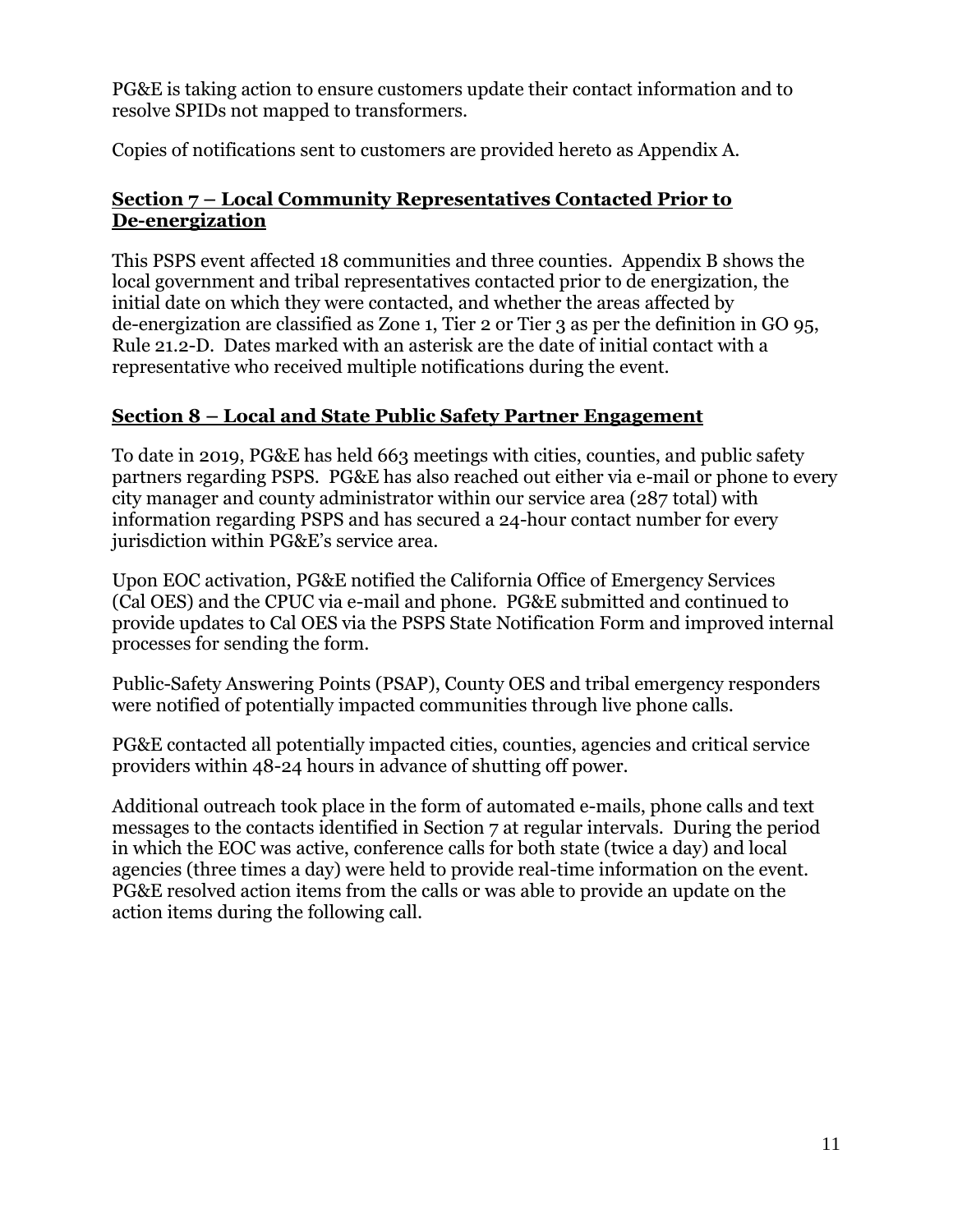## **Section 9 – Number and Nature of Complaints Received as a Result of PSPS Event**

PG&E received a number of complaints between October 9 and October 22 and will report on these complaints in the October 9 and the October 23 de-energization reports.

# **Section 10 – Claims Filed Because of PSPS Event**

As of October 15, PG&E has received one claim for property damage.

## **Section 11 – Description of Steps Taken to Restore Power**

At 0600 on October 6, before the "all clear," PG&E mobilized resources from impacted divisions to support the execution of patrols and re-energization. An "all clear" was issued by the OIC at 0842 on October 6 after the weather had returned to safe conditions and was forecasted to remain safe. In support of safe restoration, PG&E patrolled all facilities starting at approximately 0842 on October 6 to identify any damage before re-energizing. PG&E completed its patrols at approximately 1546 1541 on October 6. To reduce the outage duration to customers, PG&E utilized helicopter patrols in areas where visibility was not limited by vegetation. Using the Incident Command System (ICS) as a base response framework, each circuit was assigned a taskforce consisting of supervisors, crews, troublemen, inspectors and inspection crews. This structure allowed PG&E to patrol and perform step restoration in alignment with the impacted centralized control centers.

All 77 miles of transmission circuits and 882 miles of distribution circuits in the scope of this event were visually patrolled for safety. For this patrol process, PG&E utilized approximately 200 field personnel and 12 helicopters to identify safety concerns or lines needing additional assessment and to make necessary repairs prior to restoration. PG&E completed re-energization of all circuits and customers at approximately 1546 on October 6.

## **Section 12 – Sectionalization**

When scoping the initial event footprint, PG&E determined it could sectionalize four of the in scope circuits in order to reduce customer impacts. Those four circuits are marked with a single asterisk in Table 1 in Section 3. This sectionalization reduced the number of customers impacted by approximately 6,500 customers. This number includes SPIDs established as part of the Camp Fire rebuild effort in the area of the PSPS event, and therefore represent locations that currently do not yet have active customers/meters.

PG&E was able to remove another 1,700 customers from de-energization scope during the event through additional sectionalizing, advanced switching procedures and scope refinement to further reduce the customer impact.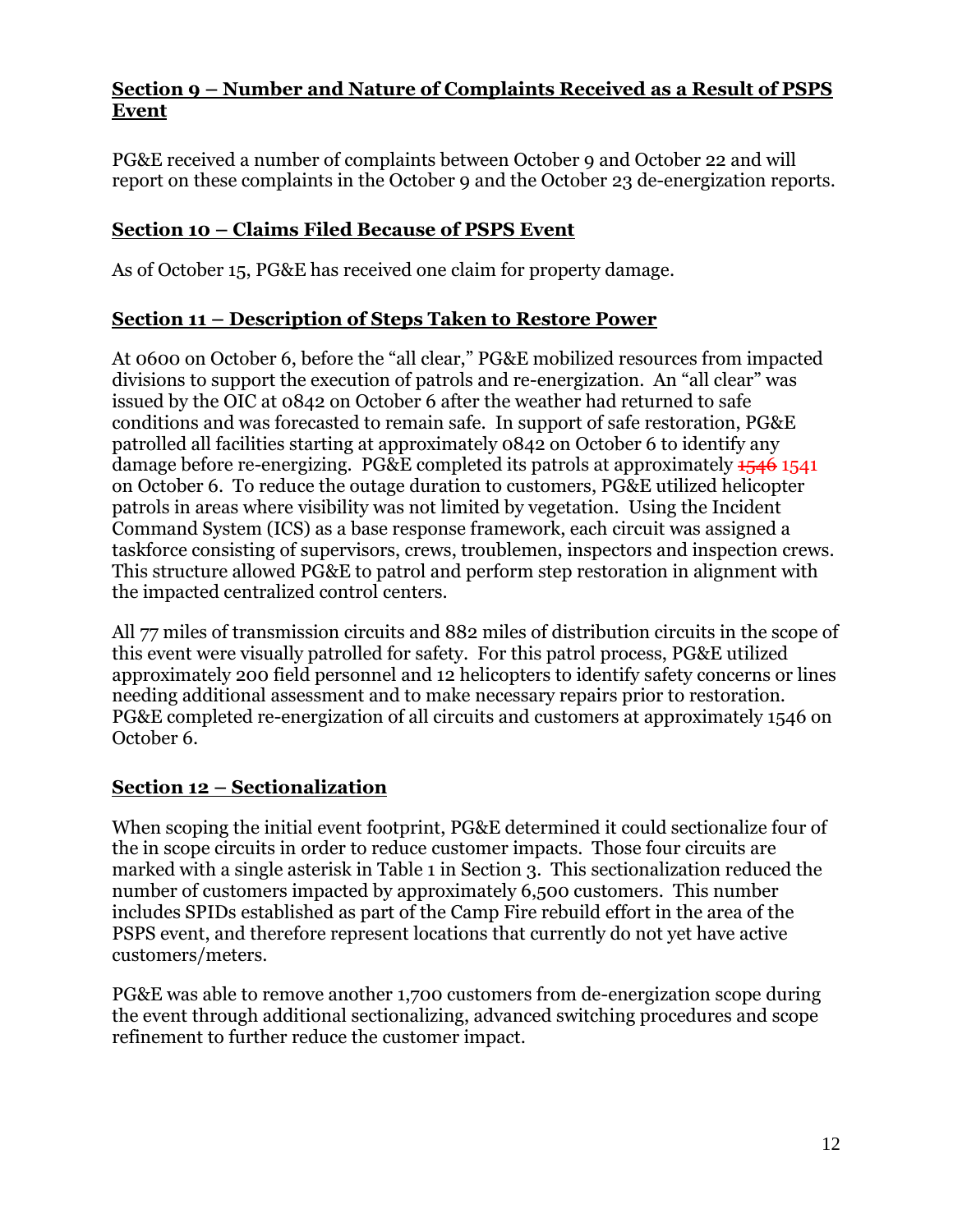## **Section 13 – Community Assistance Locations**

When a PSPS event occurs, PG&E establishes CRCs to provide impacted customers and residents a space that is safe, energized and air-conditioned (as applicable) during daylight hours. Visitors are provided with up-to-date PSPS event information, water and restrooms, tables and chairs, power strips to meet basic charging needs including small medical devices, and Wi-Fi access where possible. PG&E's CRCs are capable of accommodating up to approximately 100 customers at a time and are typically open from 8 a.m. to 6 p.m.**<sup>10</sup>**

On the morning of Sunday, October 6, PG&E opened two CRCs and one mobile CSU in the cities of Magalia, Oroville, and Brownsville. The two CRCs and the CSU were demobilized on the evening of October 6, 2019, following restoration. None of PG&E's Resilience Zones were within the scope of this event, therefore, no Resilience Zones were activated.

Overall, a total of 67 customers visited the CRCs to use the services provided by PG&E. PG&E did not receive any visitors from the media. Customer attendance was highest in Magalia with a total of 60 attendees visiting this site.

The table below shows the CRCs available during the PSPS event, including the specific locations, dates and times open, and a description of the assistance available. Pictures of each location are also provided below.

PG&E is unaware of any community assistance locations arranged by other entities for this event.

|                                                           | $1$ uvit $\cdot$<br>T Gull community nesource centers |                                    |                                              |                                                |                                                                                                                                                |  |
|-----------------------------------------------------------|-------------------------------------------------------|------------------------------------|----------------------------------------------|------------------------------------------------|------------------------------------------------------------------------------------------------------------------------------------------------|--|
| <b>Location</b>                                           | <b>Address</b>                                        | <b>Location</b><br><b>Provider</b> | Date and<br><b>Times</b><br><b>Available</b> | Total #<br><b>Customer</b><br><b>Attendees</b> | <b>Description of</b><br><b>Assistance Available</b>                                                                                           |  |
| Strip Mall<br>Parking Lot                                 | 14144 Lakeridge Court<br>Magalia, CA 95954            | PG&E                               | • Sun. $10/06/19$<br>$8 a.m. - 6 p.m.$       | 60                                             | Answer customer<br>questions, provide water,                                                                                                   |  |
| <b>Bird Street</b><br>School<br>Parking Lot               | 1421 Bird Street<br>Oroville, CA 95965                | PG&E                               | • Sun. $10/06/19$<br>$8 a.m. - 6 p.m.$       | $\mathbf{1}$                                   | air conditioning,<br>restrooms, sitting areas<br>for up to 100 people,<br>power strips for charging<br>electronics or small<br>medical devices |  |
| Mobile CSU<br>Outside<br>Ponderosa<br>Community<br>Center | 17103 Ponderosa Way<br>Brownsville, CA 95919          | PG&E                               | • Sun. $10/06/19$<br>$8 a.m. - 6 p.m.$       | 6                                              | Mobile van to answer<br>customer questions,<br>provide water, charging<br>stations for electronic<br>devices                                   |  |

#### *Table 3 – PG&E Community Resource Centers*

 $\overline{a}$ 

**<sup>10</sup>** CRCs may close early if outage is fully restored in the area or if any safety concerns are identified.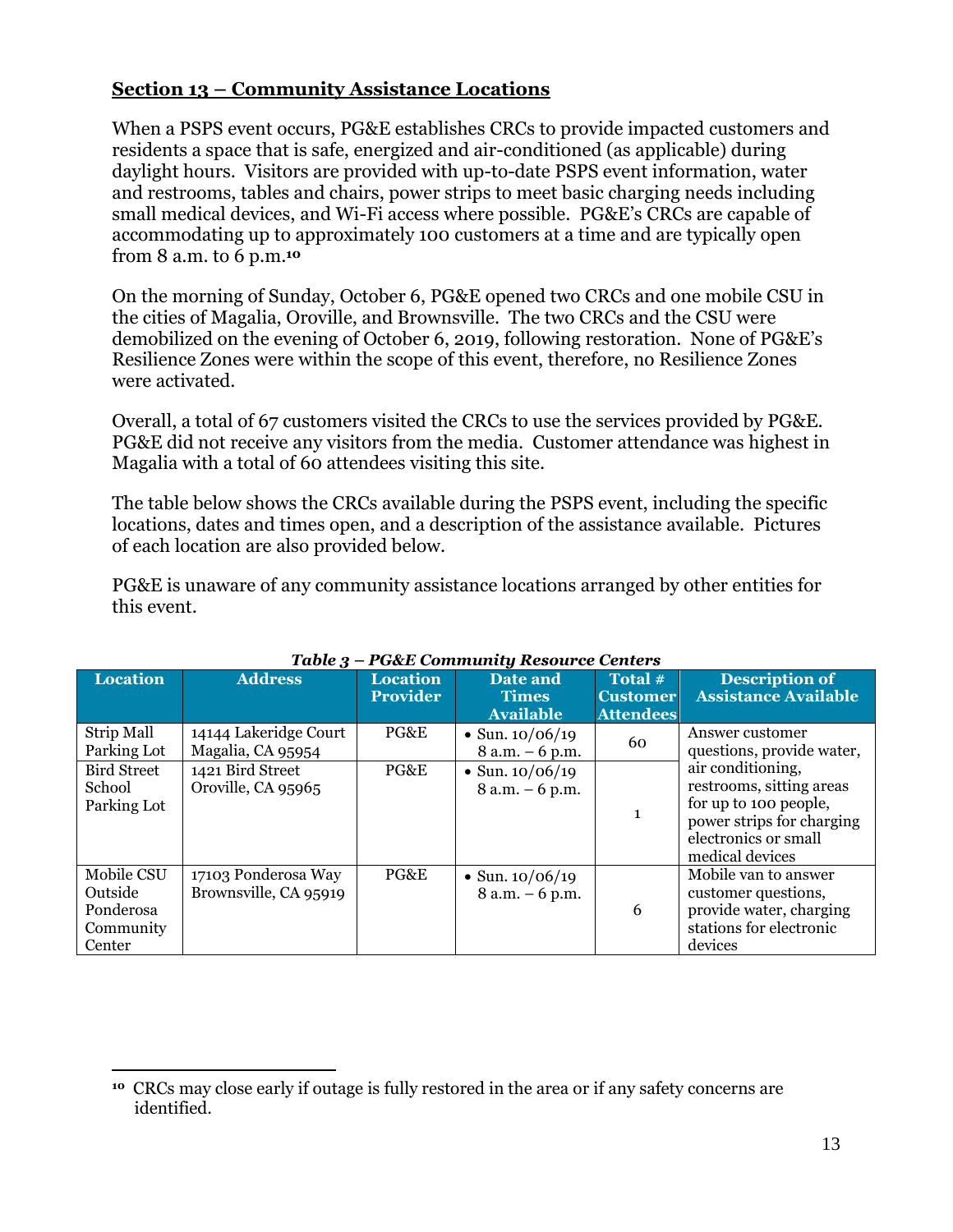

*Figure 4 – Oroville – Bird Street School Parking Lot*



*Figure 5 – Brownsville – Ponderosa Community Center Parking Lot*



# **Section 14 – Lessons Learned from the Event**

PG&E understands that shutting off power is an extreme measure that disrupts the lives of customers. PG&E takes the decision to de-energize for public safety extremely seriously and understands the hardship it causes for our customers. There are lessons to be learned from this event, and PG&E is committed to integrating those lessons to improve future execution.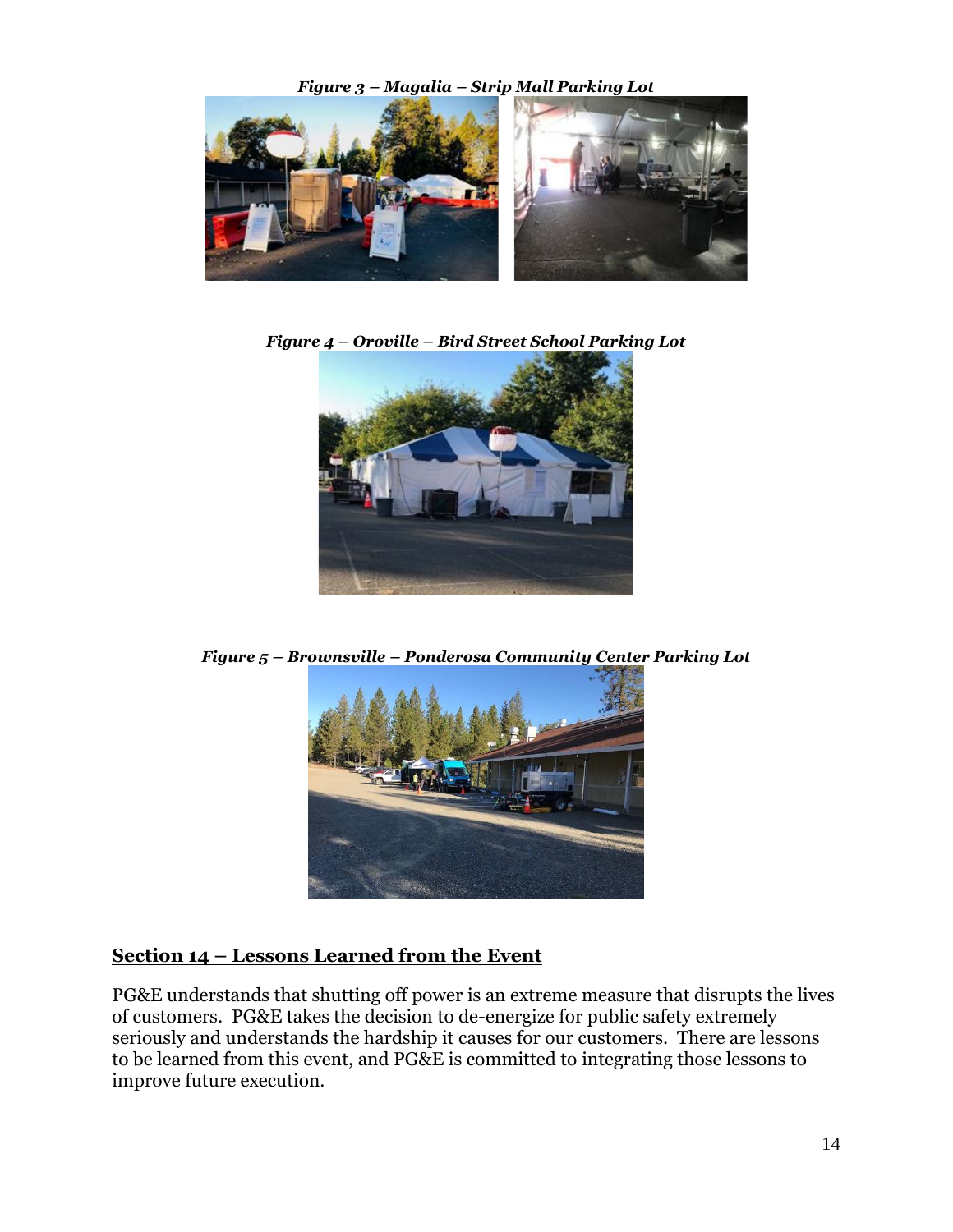Efforts to Reduce Customer Impact: PG&E utilized granular weather forecast model data, sectionalizing, and advanced switching procedures to reduce the number of customers impacted by this event. These will remain an important tools to continue utilizing and building on to minimize PSPS impacts.

Notification Time: Due to the fast-moving nature of the weather event, PG&E had just over 33 hours from the time the EOC was activated to the time de-energization was initiated, which was suboptimal from a customer notification standpoint. PG&E commits to refining its ability to act swiftly by safely and accurately scaling processes based on the event's unique timing and size, including improving notification tool, outreach campaigns and contact information for customers.

Process Workflows: Improvements within EOC processes and workflows are identified as each unique event is executed. PG&E will continue to implement process improvements through ongoing process documentation and training, including certifying applicable personnel in Standardized Emergency Management System (SEMS) by participating in potential Cal OES SEMS training sessions for IOUs or through implementing PG&E's internal plan for SEMS certifications starting in the first quarter of 2020.

## **Section 15 – Proposed Updates to ESRB-8**

Due to PG&E's recent experience with back-to-back PSPS events, PG&E suggests that the 10-day reporting requirements of Commission Resolution ESRB-8 and Decision 19-05-042 be modified. PG&E suggests that extensions of the 10 business-day reporting requirement be allowed in the instance of back-to-back PSPS events, and that the reports for multiple events be filed concurrent with the conclusion of the latest PSPS event.

### **Section 16 – Other Relevant Information to Help the Commission's Assessment of Reasonableness of Decision to De-Energize**

The table below shows the maximum wind and gust speeds recorded by weather stations in the general timeframe and vicinity of the PSPS location.

| Table 4 – Wind Speeds Recorded by Weather Stations |                   |                   |            |                      |                      |  |
|----------------------------------------------------|-------------------|-------------------|------------|----------------------|----------------------|--|
| <b>Station Name</b>                                | <b>Station ID</b> | <b>Elevation</b>  | <b>FIA</b> | <b>Max Windspeed</b> | <b>Max Wind Gust</b> |  |
|                                                    |                   | (f <sub>t</sub> ) |            | (mph)                | (mph)                |  |
| Jarbo Gap                                          | JBGC1             | 2535              | 280        | 33.00                | 51.00                |  |
| Rim Rd.                                            | PGE-1468          | 2943              | 248        | 22.98                | 44.79                |  |
| Concow Rd.                                         | PGE-1328          | 2785              | 248        | 25.18                | 43.69                |  |
| Flea Mountain                                      | PGE-1326          | 4294              | 248        | 23.89                | 39.16                |  |
| Red Eye Rd.                                        | PGE-1463          | 1296              | 280        | 14.97                | 32.81                |  |
| Colby Mountain                                     | CBXC1             | 6004              | 248        | 18.00                | 31.00                |  |
| Pike County Lookout                                | PKCC <sub>1</sub> | 3701              | 282        | 19.00                | 30.00                |  |
| Wayland Rd.                                        | PGE-1452          | 1343              | 280        | 12.85                | 28.21                |  |
| Upper Skyway Rd.                                   | PGE-1333          | 2233              | 280        | 16.44                | 27.69                |  |
| Clark Rd. South                                    | PGE-1427          | 710               | 280        | 15.64                | 27.25                |  |
| Paradise Highway 191                               | PGE-1347          | 1459              | 280        | 14.97                | 27.11                |  |
| Stirling Rd.                                       | PGE-1131          | 3750              | 248        | 8.60                 | 24.55                |  |
| Altina Drive                                       | PGE-1337          | 1808              | 280        | 8.44                 | 24.33                |  |

#### *Table 4 – Wind Speeds Recorded by Weather Stations*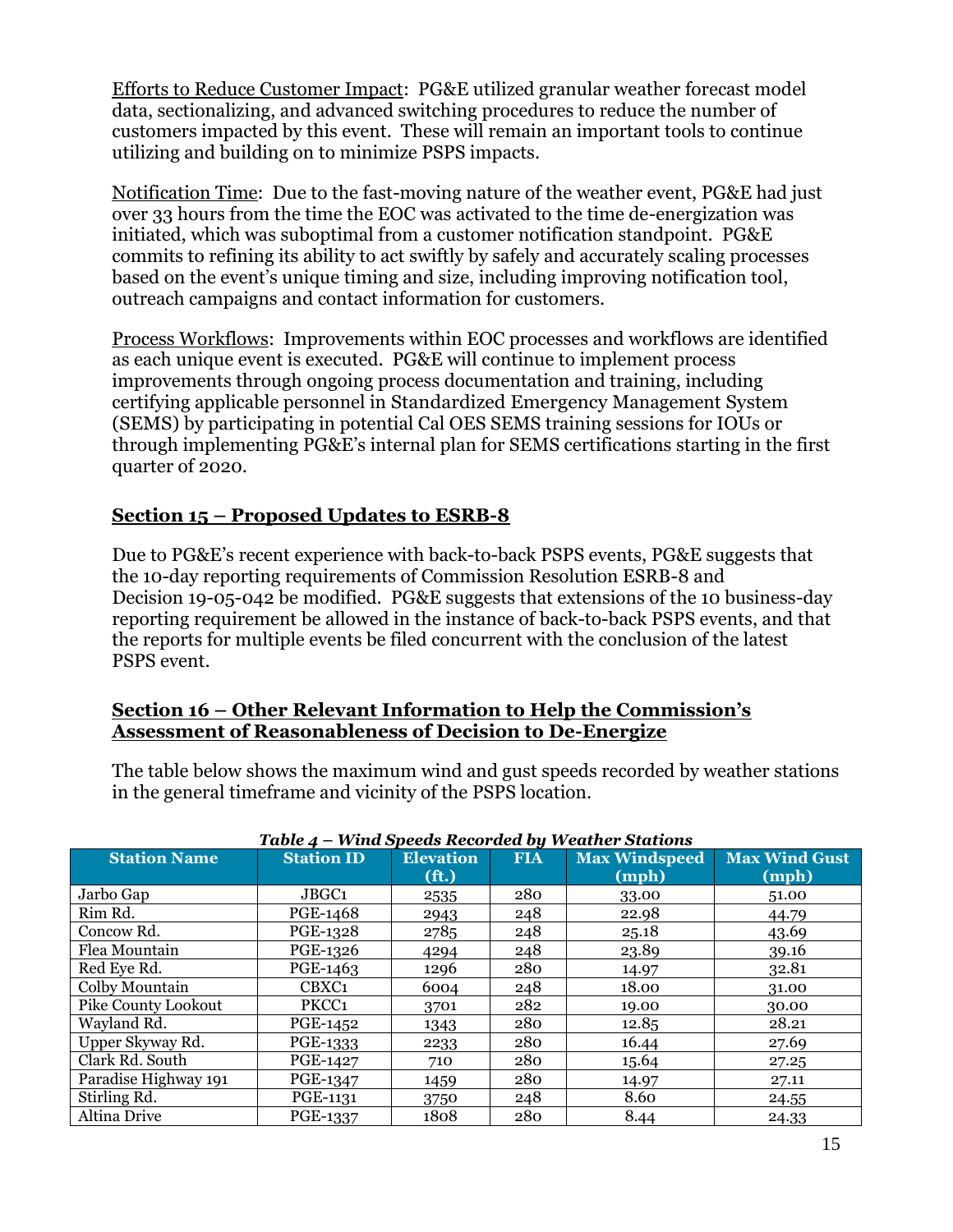| <b>Station Name</b>     | <b>Station ID</b> | <b>Elevation</b>  | <b>FIA</b> | <b>Max Windspeed</b> | <b>Max Wind Gust</b> |
|-------------------------|-------------------|-------------------|------------|----------------------|----------------------|
|                         |                   | (f <sub>t</sub> ) |            | (mph)                | (mph)                |
| <b>Bloomer Hill</b>     | PGE-1264          | 2982              | 282        | 9.91                 | 23.82                |
| <b>Sunview Drive</b>    | PGE-1295          | 1130              | 280        | 7.03                 | 22.87                |
| Clark Rd.               | PGE-1300          | 2112              | 280        | 9.79                 | 22.36                |
| Hwy 36                  | PGE-1344          | 4922              | 248        | 7.82                 | 21.92                |
| <b>Stage Coach Lane</b> | PGE-1246          | 1733              | 280        | 8.04                 | 21.04                |
| Lake De Sabla           | PGE-1145          | 2760              | 280        | 8.19                 | 20.60                |
| Carpenter Ridge         | CDEC1             | 4816              | 248        | 7.00                 | 20.00                |
| <b>Panther Springs</b>  | PSWC1             | 3344              | 248        | 3.00                 | 19.00                |
| Louise Lane             | <b>PGE-1475</b>   | 1701              | 280        | 12.03                | 18.71                |
| Skyway Rd.              | PGE-1487          | 2018              | 280        | 9.00                 | 17.17                |
| Robinson Mills          | <b>PGE-1080</b>   | 2709              | 282        | 8.74                 | 17.02                |
| Paradise Humboldt Rd.   | PGE-1339          | 955               | 280        | 11.80                | 16.73                |
| Deer Meadow Rd.         | PGE-1275          | 1969              | 282        | 7.49                 | 16.73                |
| La Rocca                | PGE-1486          | 2311              | 280        | 6.47                 | 16.44                |
| Deer Creek Highway      | PGE-1506          | 1964              | 280        | 7.64                 | 16.44                |
| Center Gap Rd.          | PGE-1382          | 646               | 280        | 6.34                 | 16.37                |
| Lower Skyway Rd.        | <b>PGE-1470</b>   | 801               | 280        | 7.93                 | 14.98                |
| Kelly Ridge Rd.         | PGE-1288          | 1081              | 280        | 7.79                 | 14.83                |
| Grand Oak Rd.           | PGE-1297          | 1585              | 280        | 6.63                 | 14.17                |
| Lumpkin Rd.             | PGE-1317          | 2157              | 282        | 4.13                 | 13.52                |
| <b>Forest Ranch</b>     | PGE-1134          | 2937              | 280        | 6.08                 | 12.86                |
| Mission Olive Rd.       | PGE-1312          | 816               | 280        | 5.51                 | 9.72                 |
| Openshaw                | CICC1             | 268               | 280        | 5.00                 | 9.00                 |
| Webb Creek Circle       | PGE-1290          | 802               | 280        | 6.17                 | 8.26                 |
| Richardson Springs Rd.  | PGE-1286          | 622               | 280        | 2.75                 | 8.11                 |
| Cohasset                | CSTC <sub>1</sub> | 1733              | 280        | 5.00                 | 8.00                 |
| De Sabla                | PGE-1075          | 2790              | 280        | 3.41                 | 7.96                 |
| Vierra Rd.              | PGE-1298          | 1174              | 280        | 4.44                 | 7.59                 |
| Bangor                  | <b>BNGC1</b>      | 803               | 280        | 2.00                 | 5.00                 |
| <b>Berry Creek</b>      | PGE-1099          | 1775              | 280        | 1.37                 | 2.42                 |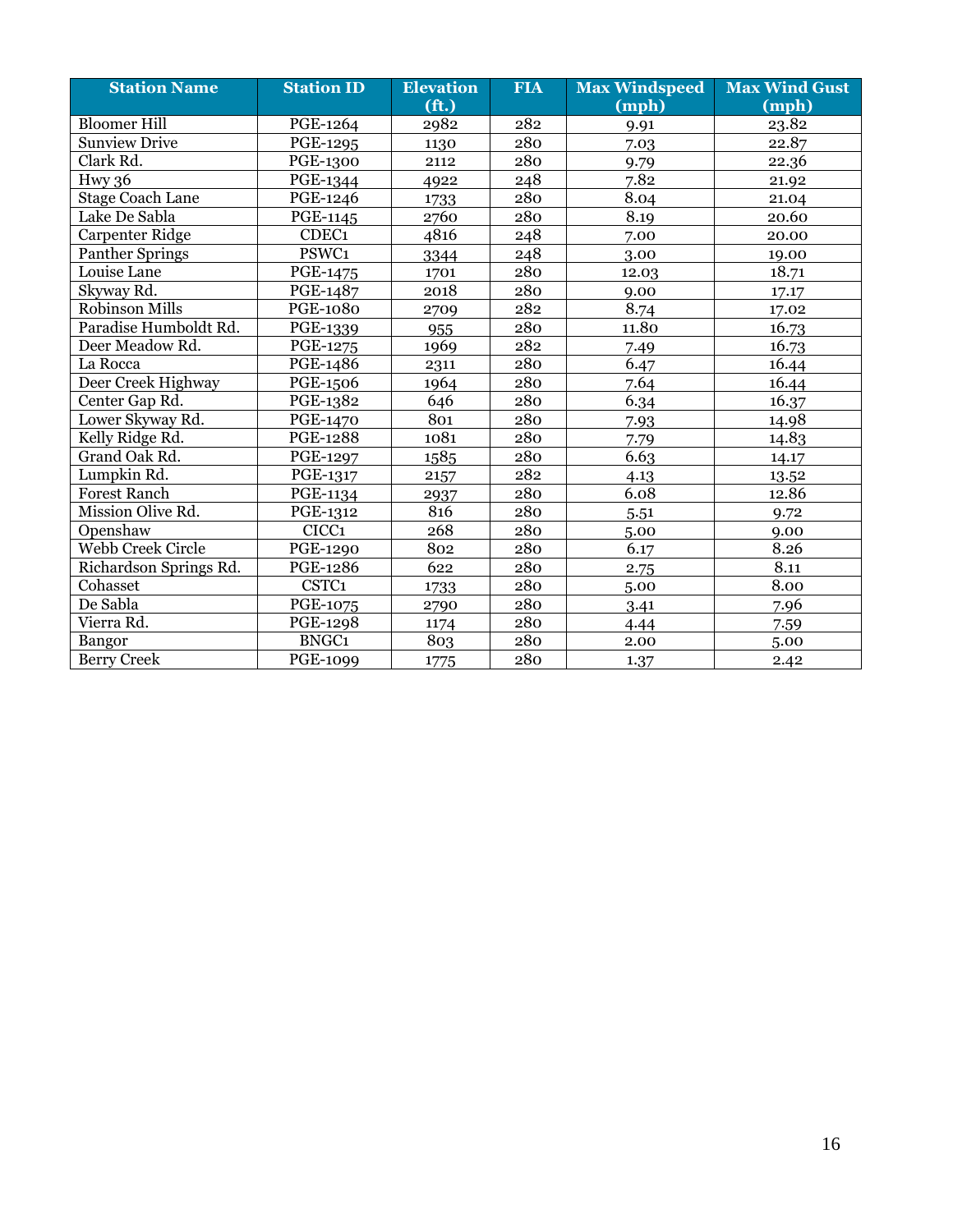# **PACIFIC GAS AND ELECTRIC COMPANY APPENDIX A SECTION 6 – CUSTOMER NOTIFICATIONS**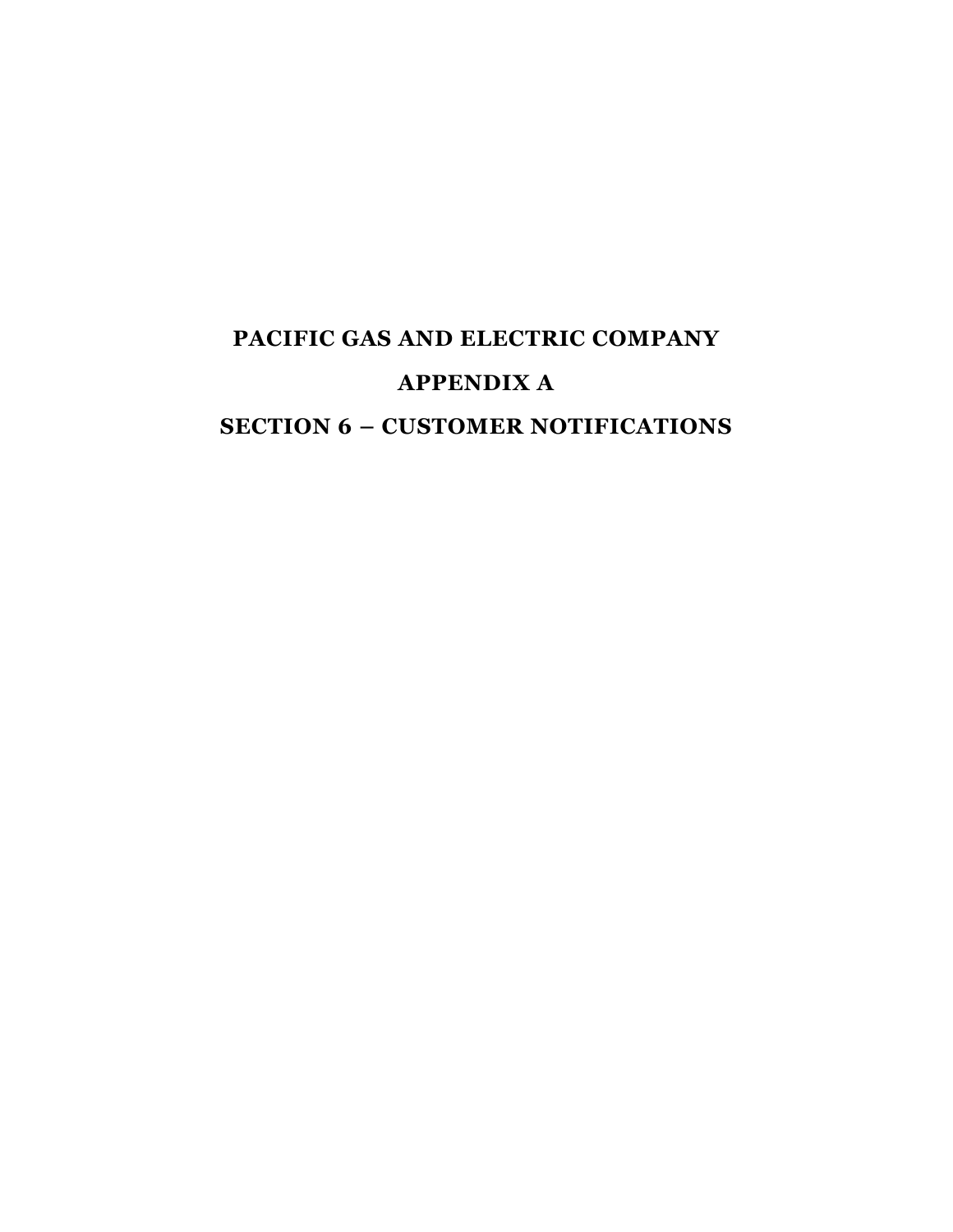The following details the Customer notification timelines and scripts provided in the PSPS event.

| <b>Starting</b><br><b>Date</b> | <b>Starting</b><br><b>Time</b> | <b>Type of</b><br><b>Notification</b>                                                                   | Total #<br><b>Notifications</b><br>Sent (at the<br>service point<br>level) | Total # of<br><b>Medical</b><br><b>Baseline</b><br><b>Notifications</b> | $#$ of<br><b>Notification</b><br><b>Attempts</b><br><b>Made</b>                 | # of<br><b>Customers</b><br>with<br><b>Successful</b><br><b>Notification</b><br><b>Attempt</b> |
|--------------------------------|--------------------------------|---------------------------------------------------------------------------------------------------------|----------------------------------------------------------------------------|-------------------------------------------------------------------------|---------------------------------------------------------------------------------|------------------------------------------------------------------------------------------------|
| 10/04/19                       | 19:31                          | <b>First Advanced</b><br>Notification to<br><b>Public Safety</b><br>Partner and All<br>Customers        | 11,956                                                                     | 794                                                                     | Critical Facility<br>& General<br>Customers - 1<br>Medical<br>Baseline - 11     | 10,142                                                                                         |
| 10/04/19                       | 19:59                          | <b>First Advanced</b><br>Notification to<br><b>Master Meter</b><br><b>Medical Baseline</b><br>Customers | $\mathbf{2}$                                                               | $\mathbf{2}$                                                            | 6                                                                               | $\overline{2}$                                                                                 |
| 10/05/19                       | 07:46                          | <b>Medical Baseline</b><br><b>Customer Door</b><br>Knocks Initiated                                     | 180                                                                        | 180                                                                     | $\mathbf{1}$                                                                    | 140                                                                                            |
| 10/05/19                       | 16:36                          | Cancellation<br>Notification to<br>Customers<br>Removed from<br>Scope                                   | 1,683                                                                      | 117                                                                     | $\mathbf{1}$                                                                    | 1,374                                                                                          |
| 10/05/19                       | 18:17                          | <b>Second Advanced</b><br>Notification to<br><b>Public Safety</b><br>Partner and All<br>Customers       | 10,273                                                                     | 677                                                                     | Critical<br>Facilities &<br>General<br>Customers - 3<br>Medical<br>Baseline - 7 | 9,737                                                                                          |
| 10/05/19                       | 18:46                          | Second Advanced<br>Notification to<br><b>Master Meter</b><br><b>Medical Baseline</b><br>Customers       | $\overline{2}$                                                             | $\mathbf{2}$                                                            | 18                                                                              | $\overline{2}$                                                                                 |
| 10/05/19                       | 21:50                          | <b>First Advanced</b><br>Notification to<br>New Customers<br>Added to Scope                             | 78                                                                         | 5                                                                       | Critical<br>Facilities &<br>General<br>Customers - 1<br>Medical<br>Baseline - 1 | 75                                                                                             |
| 10/06/19                       | 12:19                          | Post-<br>Deenergization<br><b>Event Update</b><br>Notification                                          | 10,351                                                                     | 681                                                                     | Critical<br>Facilities &<br>General<br>Customers - 3<br>Medical<br>Baseline - 3 | 9,532                                                                                          |

## *Table 1-1. Summary of Customer Notifications<sup>1</sup>*

 $\overline{a}$ **<sup>1</sup>** This summary includes an aggregation of all notifications sent, including notifications to a service point that had multiple notification contact points and channels (IVR, text, e-mail).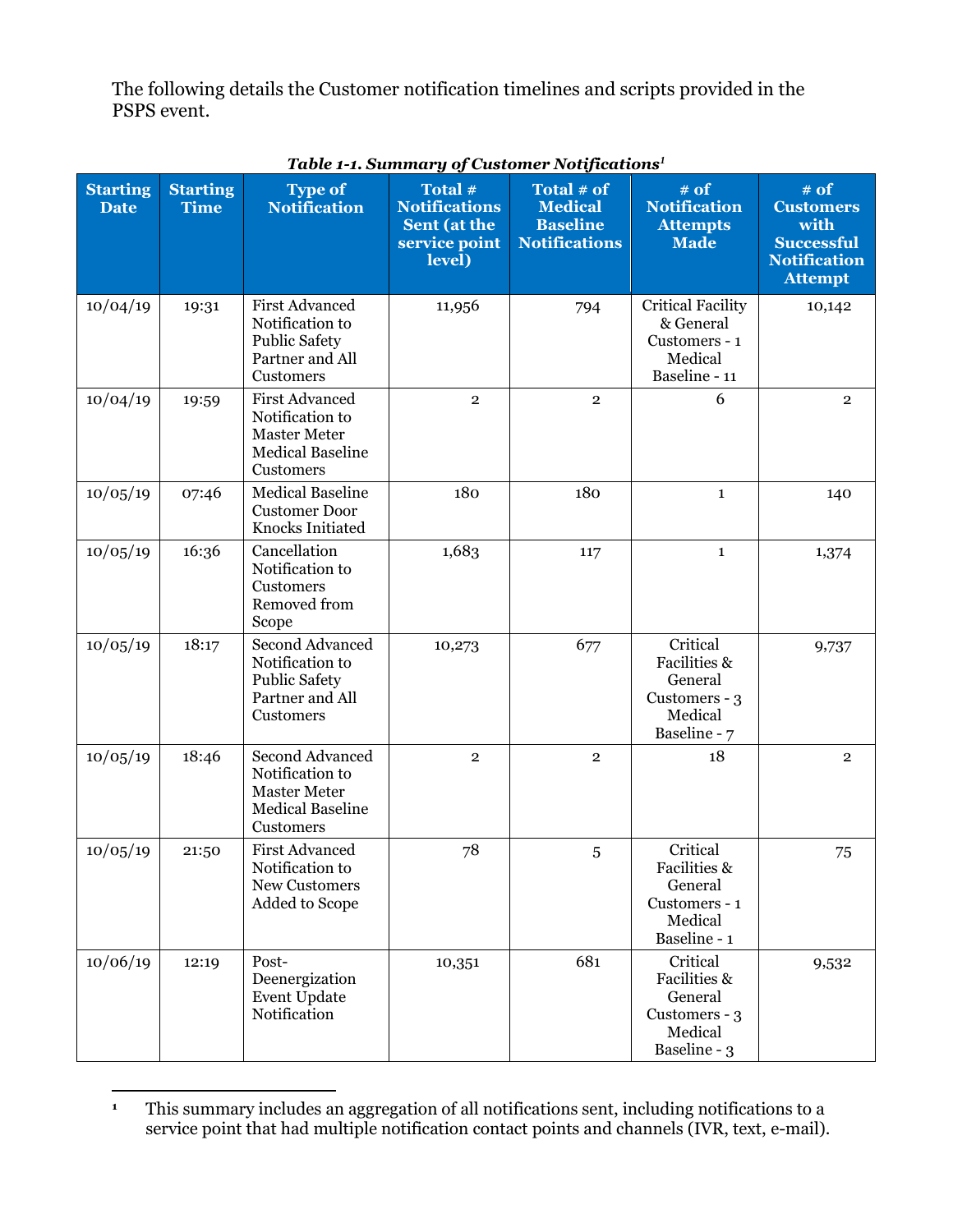| <b>Starting</b><br><b>Date</b> | <b>Starting</b><br><b>Time</b> | <b>Type of</b><br><b>Notification</b>                                             | Total #<br><b>Notifications</b><br>Sent (at the<br>service point<br>level) | Total # of<br><b>Medical</b><br><b>Baseline</b><br><b>Notifications</b> | # of<br><b>Notification</b><br><b>Attempts</b><br><b>Made</b>                   | # of<br><b>Customers</b><br>with<br><b>Successful</b><br><b>Notification</b><br><b>Attempt</b> |
|--------------------------------|--------------------------------|-----------------------------------------------------------------------------------|----------------------------------------------------------------------------|-------------------------------------------------------------------------|---------------------------------------------------------------------------------|------------------------------------------------------------------------------------------------|
| 10/06/19                       | 13:17                          | Momentary<br>Outage<br>Notification to<br>Customers on<br><b>Whitmore Circuit</b> | 435                                                                        | 40                                                                      | 3                                                                               | 317                                                                                            |
| 10/06/19                       | 14:46                          | Post-<br>Deenergization<br>Restoration<br>Complete<br>Notification                | 8,398                                                                      | 588                                                                     | Critical<br>Facilities &<br>General<br>Customers - 3<br>Medical<br>Baseline - 1 | 7,973                                                                                          |
| 10/06/19                       | 16:43                          | Post-<br>Deenergization<br>Restoration<br>Complete<br>Notification                | 2,195                                                                      | 107                                                                     | Critical<br>Facilities &<br>General<br>Customers - 1<br>Medical<br>Baseline - 1 | 1,819                                                                                          |

#### *Table 1-1. Summary of Customer Notifications (Continued)*

## *Table 1-2. Customer Notification Scripts*

| Date and<br><b>Starting</b><br><b>Time of</b><br><b>Notification</b> | First Advanced Notification to All Customers - Public Safety Partners and Critical<br><b>Facilities</b>                                                                                                                                                                                                                                                                               |
|----------------------------------------------------------------------|---------------------------------------------------------------------------------------------------------------------------------------------------------------------------------------------------------------------------------------------------------------------------------------------------------------------------------------------------------------------------------------|
| 10/04/19<br>19:31                                                    | <b>TEXT</b><br>PG&E Safety Alert: Due to weather forecast PG&E may turn off power on < <start date="">&gt;.<br/>Prepare a plan. More info: pgepsps.com/&lt;<code>&gt;</code></start>                                                                                                                                                                                                  |
|                                                                      | <b>VOICE</b><br>This is an important safety alert from Pacific Gas and Electric Company, calling on < <system<br>DAY, DATE&gt;&gt;. Para español oprima nueve. This notice is for critical service providers.</system<br>                                                                                                                                                             |
|                                                                      | Gusty winds and dry conditions, combined with a heightened fire risk, are forecasted in the next<br>24 to 36 hours and may impact electric service. To view a list of your potentially impacted<br>locations visit pge.com/myaddresses and enter code < <code>&gt; when prompted.</code>                                                                                              |
|                                                                      | If these conditions persist, PG&E may need to turn off power for safety. Please have your<br>emergency plan ready in case we need to turn off power for public safety. Outages could last for<br>multiple days. We will continue to monitor conditions and will contact you with further updates.<br>Maps of impacted areas are also available for download at pge.com/pspseventmaps. |
|                                                                      | Please have your emergency plan ready. For more information visit pge.com or call 1-800-743-<br>5002.                                                                                                                                                                                                                                                                                 |
|                                                                      | If you have questions and want to speak to someone at PG&E, please press o "zero" to be<br>connected to a customer service representative.                                                                                                                                                                                                                                            |
|                                                                      | Thank you.                                                                                                                                                                                                                                                                                                                                                                            |
|                                                                      | To repeat this message, please press pound.                                                                                                                                                                                                                                                                                                                                           |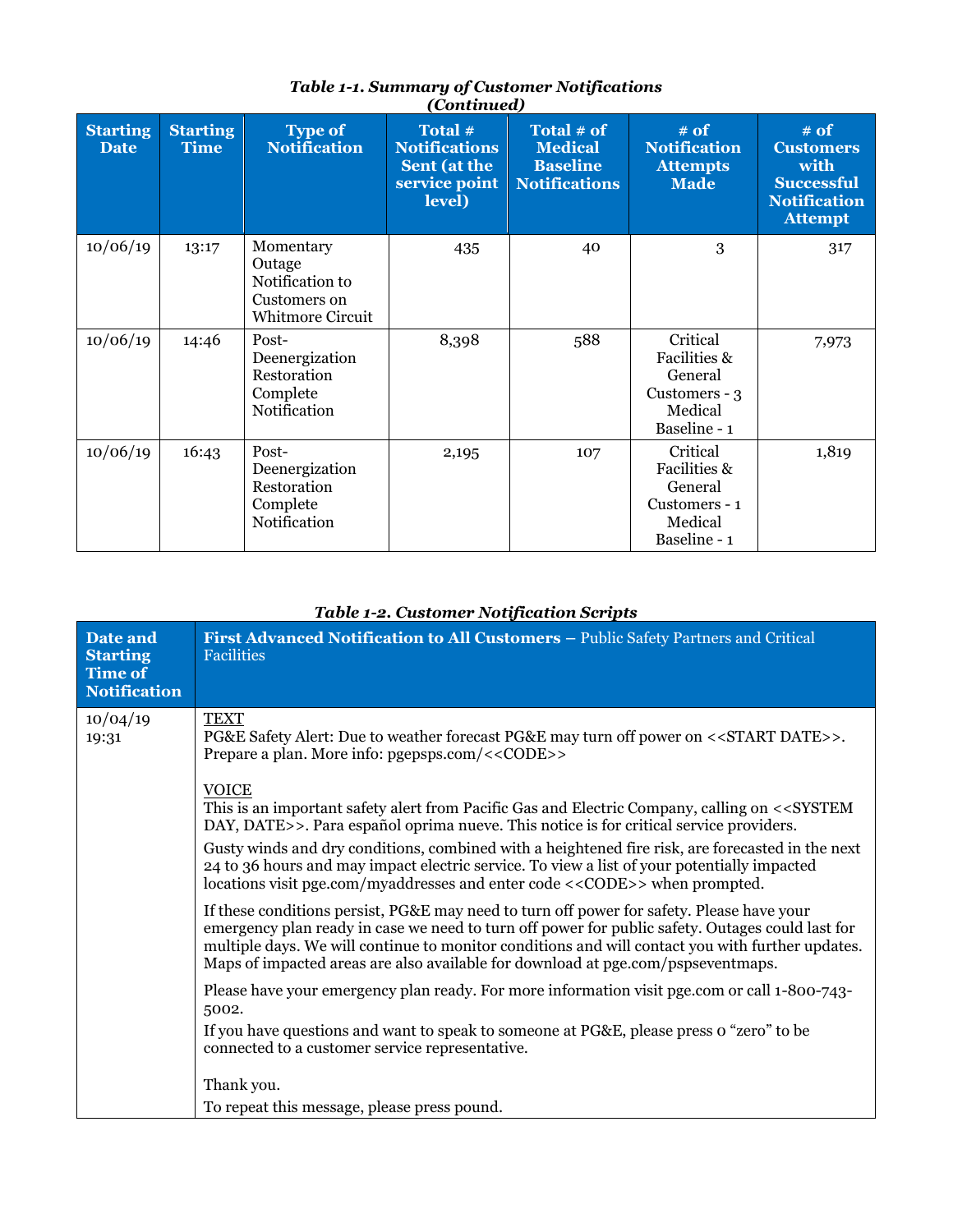| <b>Table 1-2. Customer Notification Scripts</b> |
|-------------------------------------------------|
| (Continued)                                     |

| Date and<br><b>Starting</b><br>Time of<br><b>Notification</b> | First Advanced Notification to All Customers - Public Safety Partners and Critical<br><b>Facilities</b>                                                                                                                                                                                                                         |
|---------------------------------------------------------------|---------------------------------------------------------------------------------------------------------------------------------------------------------------------------------------------------------------------------------------------------------------------------------------------------------------------------------|
| 10/04/19                                                      | <b>VOICE MESSAGE</b>                                                                                                                                                                                                                                                                                                            |
| 19:31<br>(Continued)                                          | "This is an important safety alert from Pacific Gas and Electric Company, calling on < <system<br>DAY, DATE&gt;&gt;. This notice is for critical service providers.</system<br>                                                                                                                                                 |
|                                                               | Gusty winds and dry conditions, combined with a heightened fire risk, are forecasted in the next<br>24 to 36 hours and may impact electric service. To view a list of your potentially impacted<br>locations visit pge.com/myaddresses and enter code < <code>&gt; when prompted.</code>                                        |
|                                                               | If these conditions persist, PG&E may need to turn off power for safety. Please have your<br>emergency plan ready in case we need to turn off power for public safety. Outages could last for<br>multiple days. We will continue to monitor conditions and will contact you with further updates.                               |
|                                                               | Maps of impacted areas are also available for download at pge.com/pspseventmaps.                                                                                                                                                                                                                                                |
|                                                               | Please have your emergency plan ready. For more information visit pge.com or call 1-800-743-<br>5002. Thank you."                                                                                                                                                                                                               |
|                                                               | <b>EMAIL</b>                                                                                                                                                                                                                                                                                                                    |
|                                                               | SUBJECT: PG&E Safety Alert: Weather conditions may require a Public Safety Power Shutoff<br>(Message sent on < <system date="">&gt;)</system>                                                                                                                                                                                   |
|                                                               | Dear Critical Service Provider,                                                                                                                                                                                                                                                                                                 |
|                                                               | Gusty winds and dry conditions, combined with a heightened fire risk, are forecasted in the next<br>24 to 36 hours and may impact electric service. To view a list of your potentially impacted<br>locations visit pgepsps.com.                                                                                                 |
|                                                               | Here is what you need to know:                                                                                                                                                                                                                                                                                                  |
|                                                               | If these conditions persist, PG&E may need to turn off power for safety<br>$\bullet$<br>We will continue to monitor conditions and will contact you with further updates<br>If we do need to turn off power for safety, we will work to restore power as soon as it is<br>safe to do so                                         |
|                                                               | In most cases, we would expect to be able to restore power within 24 to 48 hours after<br>$\bullet$<br>weather has passed                                                                                                                                                                                                       |
|                                                               | However, depending on weather conditions or if any repairs are needed, outages<br>$\bullet$<br>(weather event plus restoration time) could last longer than 48 hours<br>For planning purposes, we suggest preparing for multiple-day outages<br>Maps of impacted areas are also available for download at pge.com/pspseventmaps |
|                                                               | Please have your emergency plan ready. For more information visit pge.com or call 1-800-743-<br>5002.                                                                                                                                                                                                                           |
|                                                               | Thank you,<br>Pacific Gas and Electric Company                                                                                                                                                                                                                                                                                  |
|                                                               | Message sent at < <system date,="" time="">&gt;<br/>NOTE: To protect against spam, some email providers may delay delivery</system>                                                                                                                                                                                             |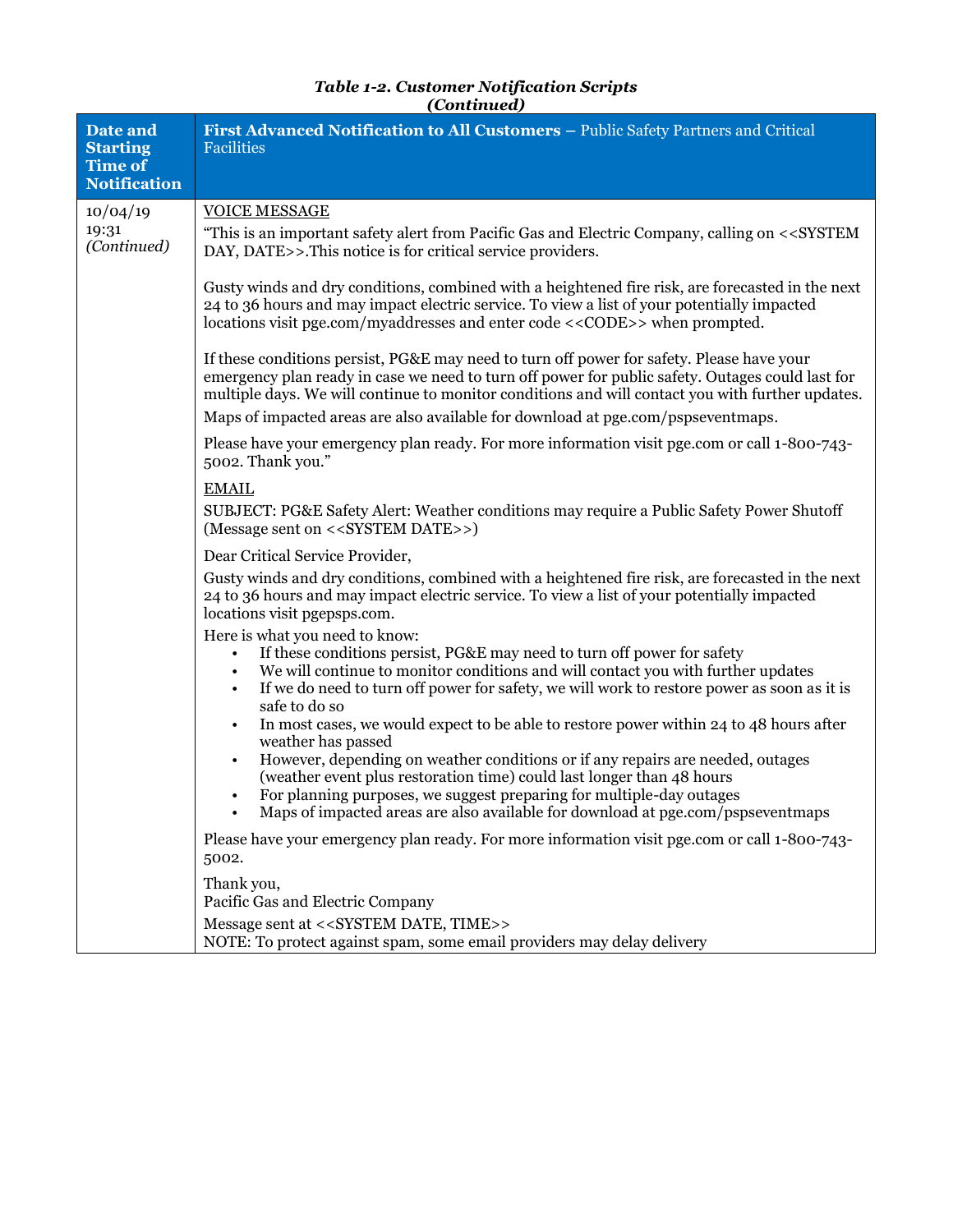| Date and                                                 | (Continuutu)<br>First Advanced Notification to All Customers - General Customers                                                                                                                                                                                                                                                                                                                                                                                                                                                                                                                                                                          |
|----------------------------------------------------------|-----------------------------------------------------------------------------------------------------------------------------------------------------------------------------------------------------------------------------------------------------------------------------------------------------------------------------------------------------------------------------------------------------------------------------------------------------------------------------------------------------------------------------------------------------------------------------------------------------------------------------------------------------------|
| <b>Starting</b><br><b>Time of</b><br><b>Notification</b> |                                                                                                                                                                                                                                                                                                                                                                                                                                                                                                                                                                                                                                                           |
|                                                          |                                                                                                                                                                                                                                                                                                                                                                                                                                                                                                                                                                                                                                                           |
| 10/04/19<br>19:31                                        | <b>TEXT</b><br>PG&E Safety Alert: Due to weather forecast PG&E may turn off power on < <start date="">&gt;.<br/>Prepare a plan. More info: pgepsps.com/&lt;<code>&gt;</code></start>                                                                                                                                                                                                                                                                                                                                                                                                                                                                      |
|                                                          | <b>VOICE</b><br>This is an important safety alert from Pacific Gas and Electric Company, calling on < <system<br>DAY, DATE&gt;&gt;. Para español oprima nueve.</system<br>                                                                                                                                                                                                                                                                                                                                                                                                                                                                                |
|                                                          | Gusty winds and dry conditions, combined with a heightened fire risk, are forecasted in the next<br>24 to 36 hours and may impact electric service. To view a list of your potentially impacted<br>locations visit pge.com/myaddresses and enter code < <code>&gt; when prompted.</code>                                                                                                                                                                                                                                                                                                                                                                  |
|                                                          | Please have your emergency plan ready in case we need to turn off power for public safety. Make<br>sure any backup generators are ready to safely operate, and you have enough fuel to last a few<br>days. If these conditions persist, PG&E may need to turn off power for safety. Outages could<br>last for multiple days. We will continue to monitor conditions and will contact you with further<br>updates.                                                                                                                                                                                                                                         |
|                                                          | For more information, including regular updates, visit pge.com or call 1-800-743-5002. Thank<br>you. To repeat this message, please press pound.                                                                                                                                                                                                                                                                                                                                                                                                                                                                                                          |
|                                                          | <b>VOICE MESSAGE</b><br>This is an important safety alert from Pacific Gas and Electric Company, calling on < <system<br>DAY, DATE&gt;&gt;.</system<br>                                                                                                                                                                                                                                                                                                                                                                                                                                                                                                   |
|                                                          | Gusty winds and dry conditions, combined with a heightened fire risk, are forecasted in the next<br>24 to 36 hours and may impact electric service. To view a list of your potentially impacted<br>locations visit pge.com/myaddresses and enter code < <code>&gt; when prompted.</code>                                                                                                                                                                                                                                                                                                                                                                  |
|                                                          | Please have your emergency plan ready in case we need to turn off power for public safety. Make<br>sure any backup generators are ready to safely operate, and you have enough fuel to last a few<br>days. If these conditions persist, PG&E may need to turn off power for safety. Outages could<br>last for multiple days. We will continue to monitor conditions and will contact you with further<br>updates.                                                                                                                                                                                                                                         |
|                                                          | For more information, including regular updates, visit pge.com or call 1-800-743-5002. Thank<br>you."                                                                                                                                                                                                                                                                                                                                                                                                                                                                                                                                                     |
|                                                          | <b>EMAIL</b><br>SUBJECT: PG&E Safety Alert: Weather conditions may require a Public Safety Power Shutoff<br>(Message sent on < <system date="">&gt;)</system>                                                                                                                                                                                                                                                                                                                                                                                                                                                                                             |
|                                                          | Dear Valued Customer,<br>Gusty winds and dry conditions, combined with a heightened fire risk, are forecasted in the next<br>24 to 36 hours and may impact your electric service. To view a list of your potentially impacted<br>locations visit pgepsps.com.                                                                                                                                                                                                                                                                                                                                                                                             |
|                                                          | Here is what you need to know:<br>Please have your emergency plan ready in case we need to turn off power for public<br>safety                                                                                                                                                                                                                                                                                                                                                                                                                                                                                                                            |
|                                                          | If you have a backup generator, please do a safety check and make sure you have enough<br>$\bullet$<br>fuel to last a few days. Generator safety tips can be found here<br>We will continue to monitor conditions and will contact you with further updates<br>٠<br>If there is an outage we will work to restore service as soon as it is safe to do so<br>$\bullet$<br>In most cases, we would expect to be able to restore power within 24 to 48 hours after<br>$\bullet$<br>weather has passed<br>Depending on weather conditions or if any repairs are needed, outages (weather event<br>٠<br>plus restoration time) could last longer than 48 hours |
|                                                          | For planning purposes, we suggest preparing for multiple-day outages<br>$\bullet$                                                                                                                                                                                                                                                                                                                                                                                                                                                                                                                                                                         |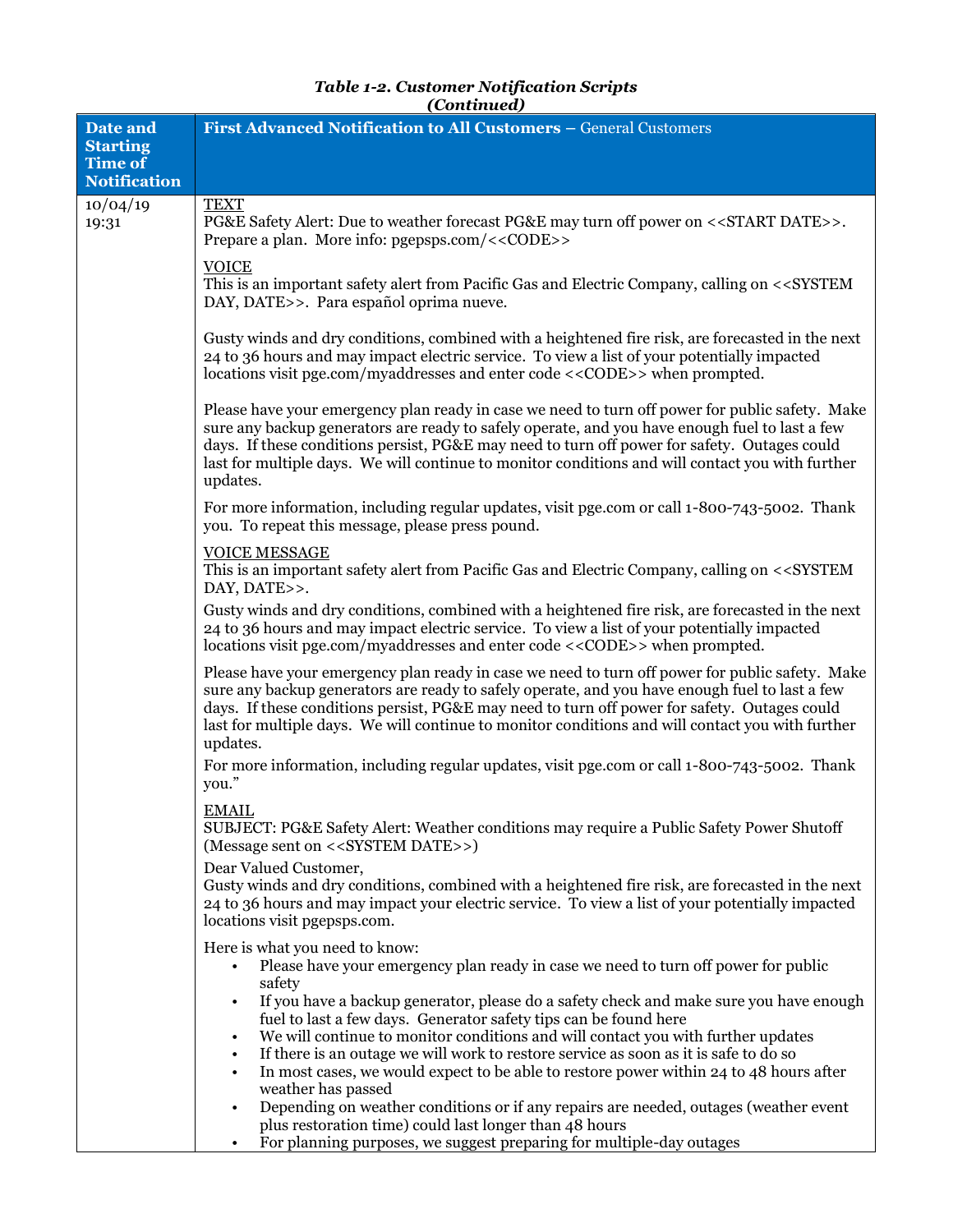| Date and<br><b>Starting</b><br><b>Time of</b><br><b>Notification</b> | First Advanced Notification to All Customers - General Customers                                                                                                                                                                                                                         |
|----------------------------------------------------------------------|------------------------------------------------------------------------------------------------------------------------------------------------------------------------------------------------------------------------------------------------------------------------------------------|
| 10/04/19<br>19:31<br>(Continued)                                     | If you see a downed power line, assume it is energized and extremely dangerous and<br>$\bullet$<br>report it immediately by calling 911                                                                                                                                                  |
|                                                                      | For more information, including regular updates, visit pge.com or call 1-800-743-5002.                                                                                                                                                                                                   |
|                                                                      | Thank you,<br>Pacific Gas and Electric Company                                                                                                                                                                                                                                           |
|                                                                      | Message sent at < <system date,="" time="">&gt;<br/>NOTE: To protect against spam, some email providers may delay delivery</system>                                                                                                                                                      |
| Date and<br><b>Starting</b><br>Time of<br><b>Notification</b>        | First Advanced Notification to All Customers - Medical Baseline Customers                                                                                                                                                                                                                |
| 10/04/19<br>19:31                                                    | <b>TEXT</b><br>PG&E Safety Alert: Due to weather forecast PG&E may turn off power on < <start date="">&gt;.<br/>More info: pgepsps.com/&lt;<code>&gt;. Reply w/ "1" to verify receipt.</code></start>                                                                                    |
|                                                                      | <b>VOICE</b><br>This is an important safety alert from Pacific Gas and Electric Company, calling on < <system<br>DAY, DATE&gt;&gt;.Para español oprima nueve.</system<br>                                                                                                                |
|                                                                      | Gusty winds and dry conditions, combined with a heightened fire risk, are forecasted in the next<br>24 to 36 hours and may impact electric service. To view a list of your potentially impacted<br>locations visit pge.com/myaddresses and enter code < <code>&gt; when prompted.</code> |
|                                                                      | Please have your emergency plan ready in case we need to turn off power for public safety. Make<br>sure any backup generators are ready to safely operate, and you have enough fuel to last a few<br>days.                                                                               |
|                                                                      | If these conditions persist, PG&E may need to turn off power for safety. Outages could last for<br>multiple days. We will continue to monitor conditions and will contact you with further<br>updates.                                                                                   |
|                                                                      | For more information, including regular updates, visit pge.com or call 1-800-743-5002.                                                                                                                                                                                                   |
|                                                                      | If you have questions and want to speak to someone at PG&E, please press o "zero" to be<br>connected to a customer service representative. Thank you. To repeat this message, please<br>press pound.                                                                                     |
|                                                                      | VOICE MESSAGE:<br>This is an important safety alert from Pacific Gas and Electric Company, calling on < <system<br>DAY, DATE&gt;&gt;.</system<br>                                                                                                                                        |
|                                                                      | Gusty winds and dry conditions, combined with a heightened fire risk, are forecasted in the next<br>24 to 36 hours and may impact electric service. To view a list of your potentially impacted<br>locations visit pge.com/myaddresses and enter code < <code>&gt; when prompted.</code> |
|                                                                      | Please have your emergency plan ready in case we need to turn off power for public safety. If<br>you have a backup generator, please do a safety check and make sure you have enough fuel to<br>last a few days.                                                                         |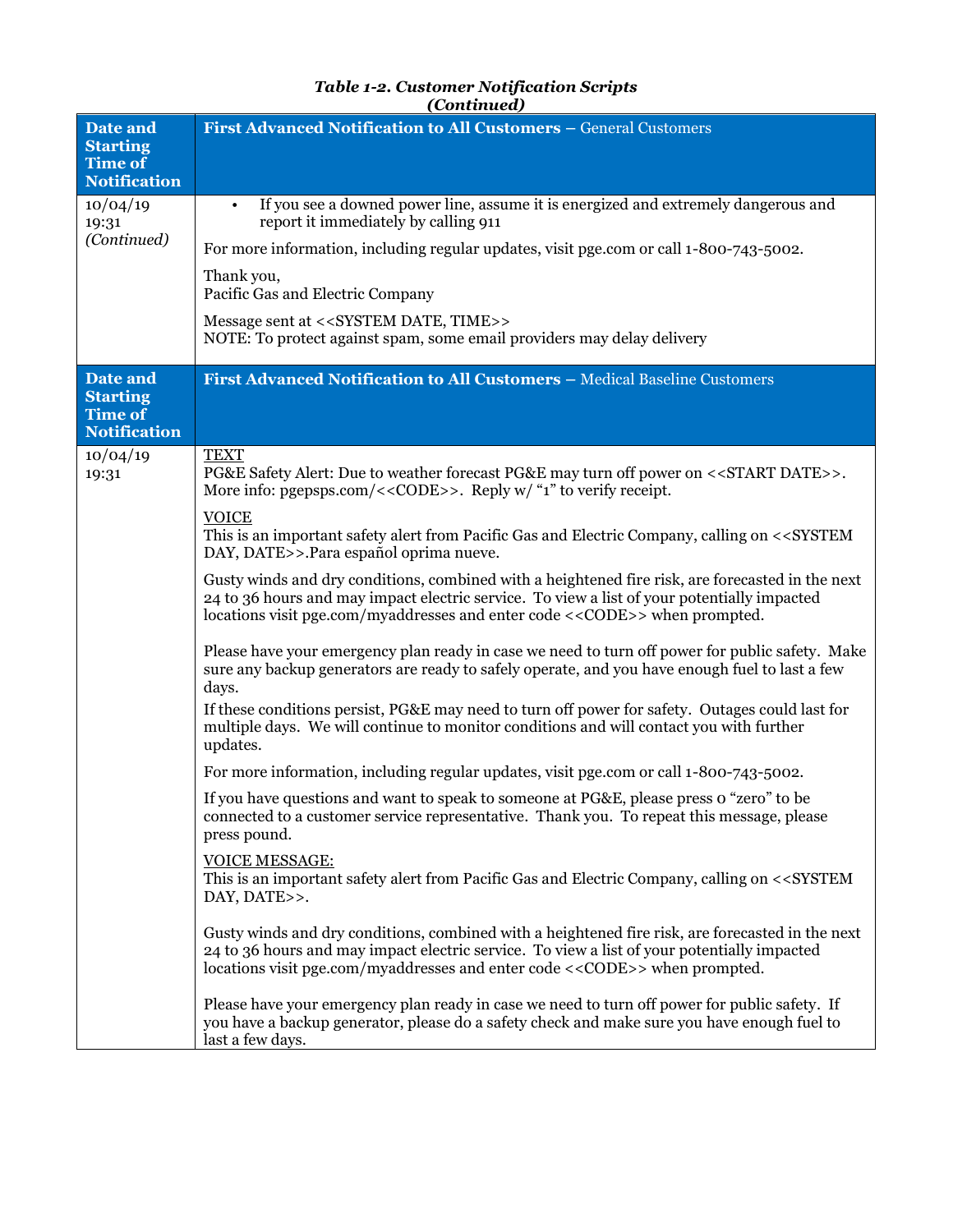| Date and<br><b>Starting</b><br><b>Time of</b><br><b>Notification</b> | First Advanced Notification to All Customers - Medical Baseline Customers                                                                                                                                                                                                                                                                                                                                                                                                                                                                                                                                                                                                                                                                                                                                                                                                                                                                                                                                                                                      |
|----------------------------------------------------------------------|----------------------------------------------------------------------------------------------------------------------------------------------------------------------------------------------------------------------------------------------------------------------------------------------------------------------------------------------------------------------------------------------------------------------------------------------------------------------------------------------------------------------------------------------------------------------------------------------------------------------------------------------------------------------------------------------------------------------------------------------------------------------------------------------------------------------------------------------------------------------------------------------------------------------------------------------------------------------------------------------------------------------------------------------------------------|
| 10/04/19<br>19:31<br>(Continued)                                     | If these conditions persist, PG&E may need to turn off power for safety. Outages could last for<br>multiple days. We will continue to monitor conditions and will contact you with further<br>updates. Please answer our call so we can be sure you have received the message.<br>Thank you for your patience. For more information, including regular updates, visit pge.com or<br>call 1-800-743-5002. Thank you.                                                                                                                                                                                                                                                                                                                                                                                                                                                                                                                                                                                                                                            |
| Date and<br><b>Starting</b><br><b>Time of</b><br><b>Notification</b> | <b>First Advanced Notification to Master Meter Medical Baseline Customers</b>                                                                                                                                                                                                                                                                                                                                                                                                                                                                                                                                                                                                                                                                                                                                                                                                                                                                                                                                                                                  |
| 10/04/19<br>19:59                                                    | <b>VOICE</b><br>This is an important safety alert from Pacific Gas and Electric Company, calling on < <system<br>DAY, DATE&gt;&gt;.<br/>Gusty winds and dry conditions, combined with a heightened fire risk, are forecasted in the next<br/>24 to 36 hours and may impact your electric service. To view a list of your potentially impacted<br/>locations visit www.pge.com/pspsupdates.<br/>Please have your emergency plan ready in case we need to turn off power for public safety. If<br/>you have a backup generator, please do a safety check and make sure you have enough fuel to<br/>last a few days.<br/>If these conditions persist, PG&amp;E may need to turn off power for safety. Outages could last for<br/>multiple days. We will continue to monitor conditions and will contact you with further<br/>updates. Please answer our call so we can be sure you have received the message. Thank you for<br/>your patience. For more information, including regular updates, visit pge.com or call 1-800-<br/>743-5002. Thank you.</system<br> |
| Date and<br><b>Starting</b><br><b>Time of</b><br><b>Notification</b> | <b>Medical Baseline Customer Door Knocks Initiated</b>                                                                                                                                                                                                                                                                                                                                                                                                                                                                                                                                                                                                                                                                                                                                                                                                                                                                                                                                                                                                         |
| 10/05/19<br>08:00                                                    | $N/A$ – In person visits made by PG&E                                                                                                                                                                                                                                                                                                                                                                                                                                                                                                                                                                                                                                                                                                                                                                                                                                                                                                                                                                                                                          |
| <b>Date and</b><br><b>Starting</b><br>Time of<br><b>Notification</b> | <b>Cancellation Notification to Customers Removed from Scope</b>                                                                                                                                                                                                                                                                                                                                                                                                                                                                                                                                                                                                                                                                                                                                                                                                                                                                                                                                                                                               |
| 10/05/19<br>16:36                                                    | VOICE:<br>This is an important safety alert from Pacific Gas and Electric Company, calling on < <system<br>DAY, DATE&gt;&gt;. Para español oprima nueve.<br/>Forecasted weather conditions have improved in certain locations and we are not planning to<br/>turn off power for public safety. To view a list of your specific locations where outages are no<br/>longer needed visit pge.com/myaddresses and enter code &lt;<code>&gt; when prompted. We are<br/>continuing to monitor conditions and will contact you with any further updates.<br/>For more information visit pge.com or call 1-800-743-5002. Thank you. To repeat this<br/>message, please press pound.<br/><b>VOICE MESSAGE:</b><br/>This is an important safety alert from Pacific Gas and Electric Company, calling on &lt;<system<br>DAY, DATE&gt;&gt;.</system<br></code></system<br>                                                                                                                                                                                                 |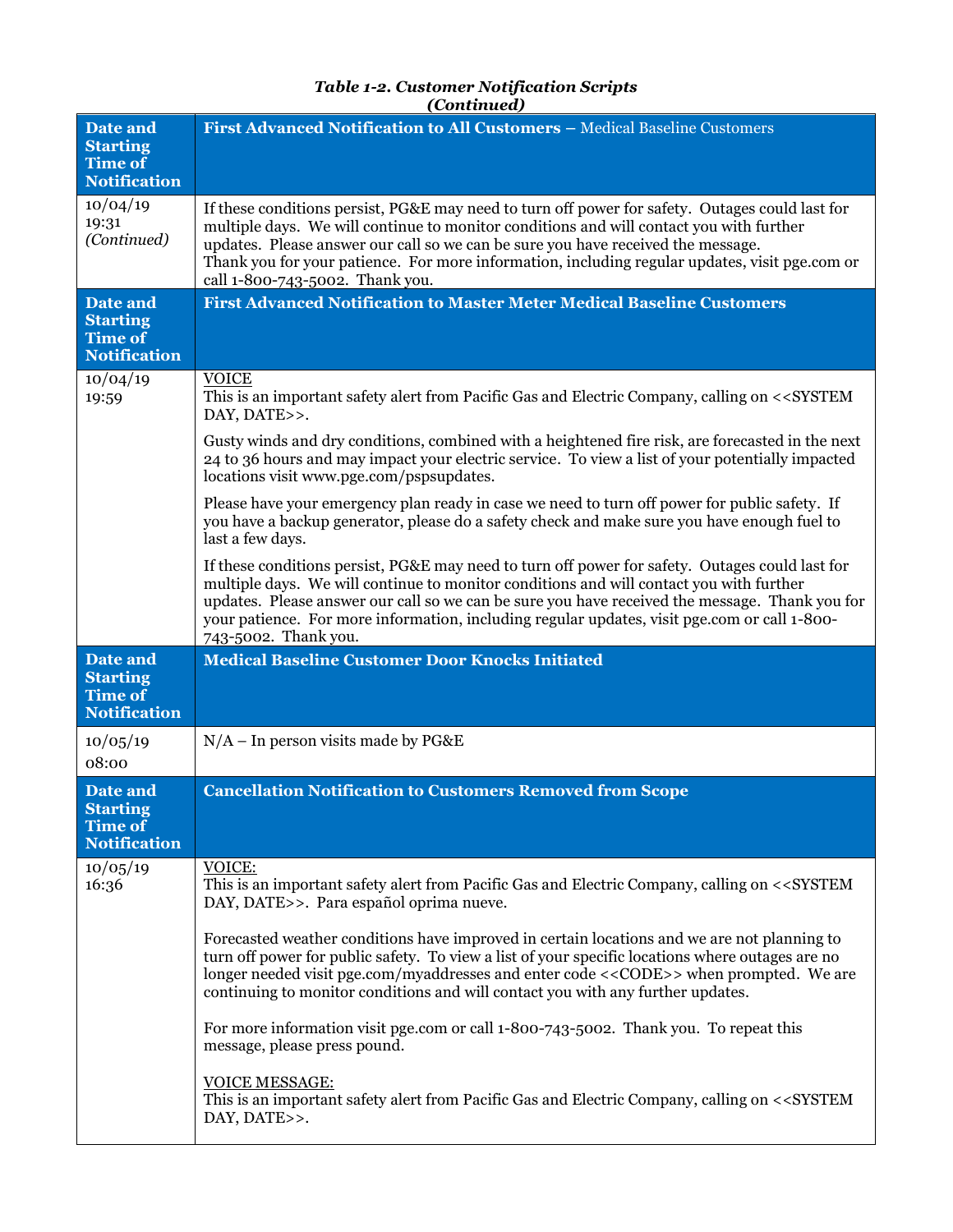| (Continued)                                                          |                                                                                                                                                                                                                                                                                                                                                                                         |
|----------------------------------------------------------------------|-----------------------------------------------------------------------------------------------------------------------------------------------------------------------------------------------------------------------------------------------------------------------------------------------------------------------------------------------------------------------------------------|
| Date and<br><b>Starting</b><br><b>Time of</b><br><b>Notification</b> | <b>Cancellation Notification to Customers Removed from Scope</b>                                                                                                                                                                                                                                                                                                                        |
| 10/05/19<br>16:36<br>(Continued)                                     | Forecasted weather conditions have improved in certain locations and we are not planning to<br>turn off power for public safety. To view a list of your specific locations where outages are no<br>longer needed visit pge.com/myaddresses and enter code < <code>&gt; when prompted. We are<br/>continuing to monitor conditions and will contact you with any further updates.</code> |
|                                                                      | For more information visit pge.com or call 1-800-743-5002. Thank you.<br>EMAIL:<br>SUBJECT: PG&E Safety Alert: We are not planning to turn off power on < <start date="">&gt;</start>                                                                                                                                                                                                   |
|                                                                      | Dear Valued Customer,<br>Forecasted weather conditions have improved in certain locations and we are not planning to<br>turn off power for public safety. To view a list of your specific locations where outages are no<br>longer anticipated visit pgepsps.com. We are continuing to monitor conditions and will contact<br>you with any further updates.                             |
|                                                                      | For more information visit pge.com or call 1-800-743-5002.                                                                                                                                                                                                                                                                                                                              |
|                                                                      | Thank you,<br>Pacific Gas and Electric Company                                                                                                                                                                                                                                                                                                                                          |
|                                                                      | Message sent at < <system date,="" time="">&gt;<br/>NOTE: To protect against spam, some email providers may delay delivery</system>                                                                                                                                                                                                                                                     |
|                                                                      |                                                                                                                                                                                                                                                                                                                                                                                         |
| Date and<br><b>Starting</b><br><b>Time of</b><br><b>Notification</b> | Second Advanced Notification - Public Safety Partners and Critical Facilities                                                                                                                                                                                                                                                                                                           |
| 10/05/19<br>18:17                                                    | <b>TEXT</b><br>PG&E Safety Alert: Due to weather forecast PG&E may turn off power on < <start date="">&gt;.<br/>Prepare a plan. More info: pgepsps.com/&lt;<code>&gt;</code></start>                                                                                                                                                                                                    |
|                                                                      | <b>VOICE</b><br>"This is an important safety alert from Pacific Gas and Electric Company, calling on < <system<br>DAY, DATE&gt;&gt;. Para español oprima nueve. This notice is for critical service providers.</system<br>                                                                                                                                                              |
|                                                                      | To protect public safety, PG&E has turned off or will soon turn off power. We have been<br>reaching out to customers asking that they prepare emergency plans and supplies. To view a list<br>of your impacted locations visit pge.com/myaddresses and enter code < <code>&gt; when<br/>prompted.</code>                                                                                |
|                                                                      | Power will remain off until weather conditions improve and it is safe to restore service. Please<br>have your emergency plan ready. Outages could last for multiple days. Maps of impacted areas<br>are also available for download at pge.com/pspseventmaps. We will continue to keep you<br>updated.                                                                                  |
|                                                                      | For more information visit pge.com or call 1-800-743-5002. If you have questions and want to<br>speak to someone at PG&E, please press o "zero" to be connected to a customer service<br>representative.                                                                                                                                                                                |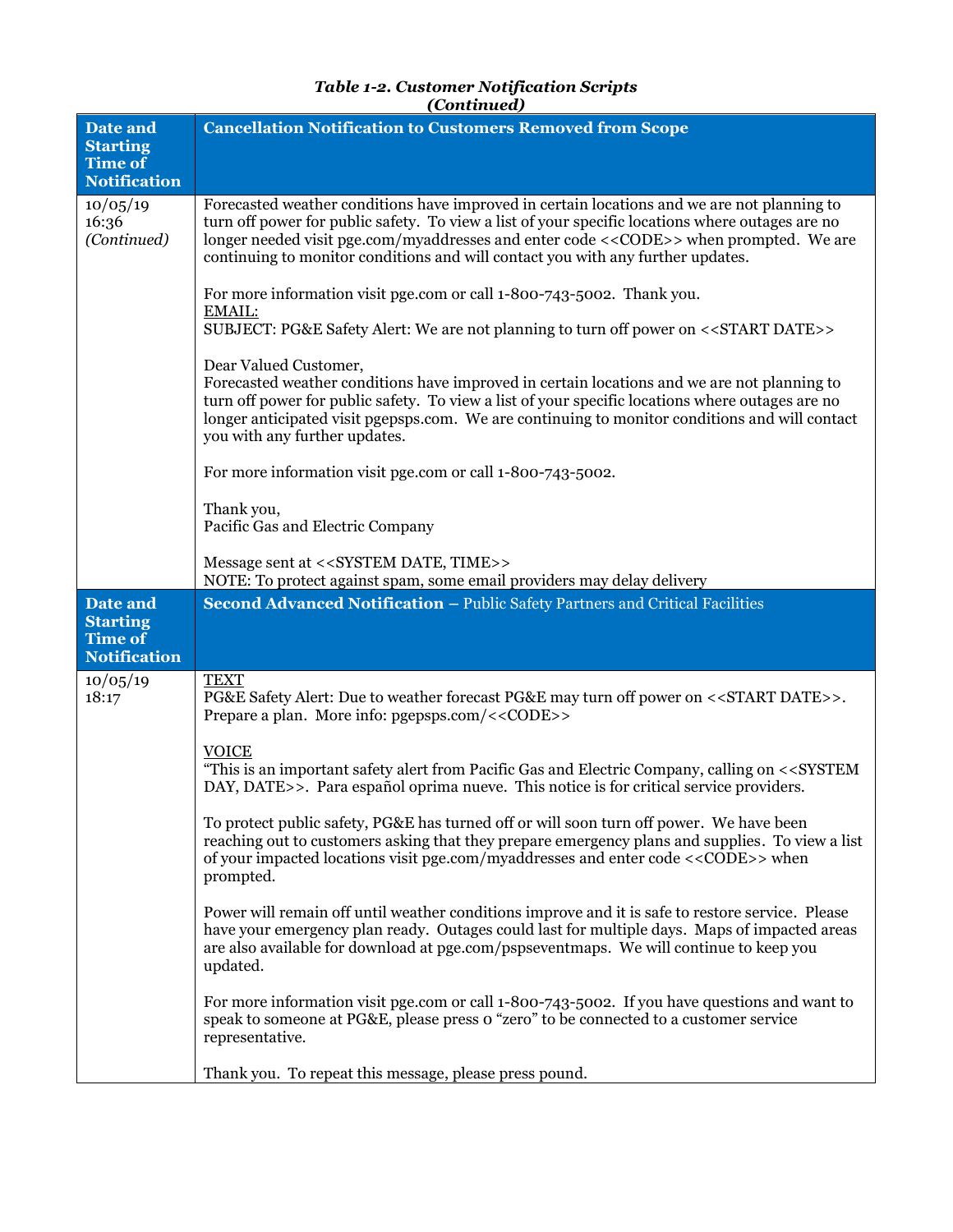| Date and<br><b>Starting</b><br><b>Time of</b><br><b>Notification</b> | Second Advanced Notification - Public Safety Partners and Critical Facilities                                                                                                                                                                                                                                                                                                                                                                                                                                                                                                                                                                                                                                                                                                                                                             |
|----------------------------------------------------------------------|-------------------------------------------------------------------------------------------------------------------------------------------------------------------------------------------------------------------------------------------------------------------------------------------------------------------------------------------------------------------------------------------------------------------------------------------------------------------------------------------------------------------------------------------------------------------------------------------------------------------------------------------------------------------------------------------------------------------------------------------------------------------------------------------------------------------------------------------|
| 10/05/19                                                             | <b>VOICE MESSAGE</b>                                                                                                                                                                                                                                                                                                                                                                                                                                                                                                                                                                                                                                                                                                                                                                                                                      |
| 18:17<br>(Continued)                                                 | This is an important safety alert from Pacific Gas and Electric Company, calling on < <system<br>DAY, DATE&gt;&gt;. This notice is for critical service providers.</system<br>                                                                                                                                                                                                                                                                                                                                                                                                                                                                                                                                                                                                                                                            |
|                                                                      | To protect public safety, PG&E has turned off or will soon turn off power. We have been<br>reaching out to customers asking that they prepare emergency plans and supplies. To view a list<br>of your impacted locations visit pge.com/myaddresses and enter code < <code>&gt; when<br/>prompted.</code>                                                                                                                                                                                                                                                                                                                                                                                                                                                                                                                                  |
|                                                                      | Power will remain off until weather conditions improve and it is safe to restore service. Please<br>have your emergency plan ready. Outages could last for multiple days. Maps of impacted areas<br>are also available for download at pge.com/pspseventmaps. We will continue to keep you<br>updated.                                                                                                                                                                                                                                                                                                                                                                                                                                                                                                                                    |
|                                                                      | For more information visit pge.com or call 1-800-743-5002. Thank you.                                                                                                                                                                                                                                                                                                                                                                                                                                                                                                                                                                                                                                                                                                                                                                     |
|                                                                      | <b>EMAIL</b><br>SUBJECT: PG&E Safety Alert: Planned Public Safety Power Shutoff (Message sent on<br>< <system date="">&gt;)</system>                                                                                                                                                                                                                                                                                                                                                                                                                                                                                                                                                                                                                                                                                                      |
|                                                                      | Dear Critical Service Provider,                                                                                                                                                                                                                                                                                                                                                                                                                                                                                                                                                                                                                                                                                                                                                                                                           |
|                                                                      | To protect public safety, PG&E has turned off or will soon turn off power. We have been<br>reaching out to customers asking that they prepare emergency plans and supplies. To view a list<br>of your impacted locations visit pgepsps.com.                                                                                                                                                                                                                                                                                                                                                                                                                                                                                                                                                                                               |
|                                                                      | Here is what you need to know:<br>Power will remain off until weather conditions improve and it is safe to restore service<br>$\bullet$<br>We will continue to keep you updated<br>$\bullet$<br>In most cases, we would expect to be able to restore power within 24 to 48 hours after<br>weather has passed<br>However, depending on weather conditions or if any repairs are needed, outages<br>(weather event plus restoration time) could last longer than 48 hours<br>For planning purposes, we suggest preparing for multiple-day outages<br>If you see a downed power line, assume it is energized and extremely dangerous and call<br>911 immediately<br>Maps of impacted areas are also available for download at pge.com/pspseventmaps<br>$\bullet$<br>For more information visit pge.com or call 1-800-743-5002.<br>Thank you, |
|                                                                      | Pacific Gas and Electric Company                                                                                                                                                                                                                                                                                                                                                                                                                                                                                                                                                                                                                                                                                                                                                                                                          |
|                                                                      | Message sent at << DATE, TIME>><br>NOTE: To protect against spam, some email providers may delay delivery                                                                                                                                                                                                                                                                                                                                                                                                                                                                                                                                                                                                                                                                                                                                 |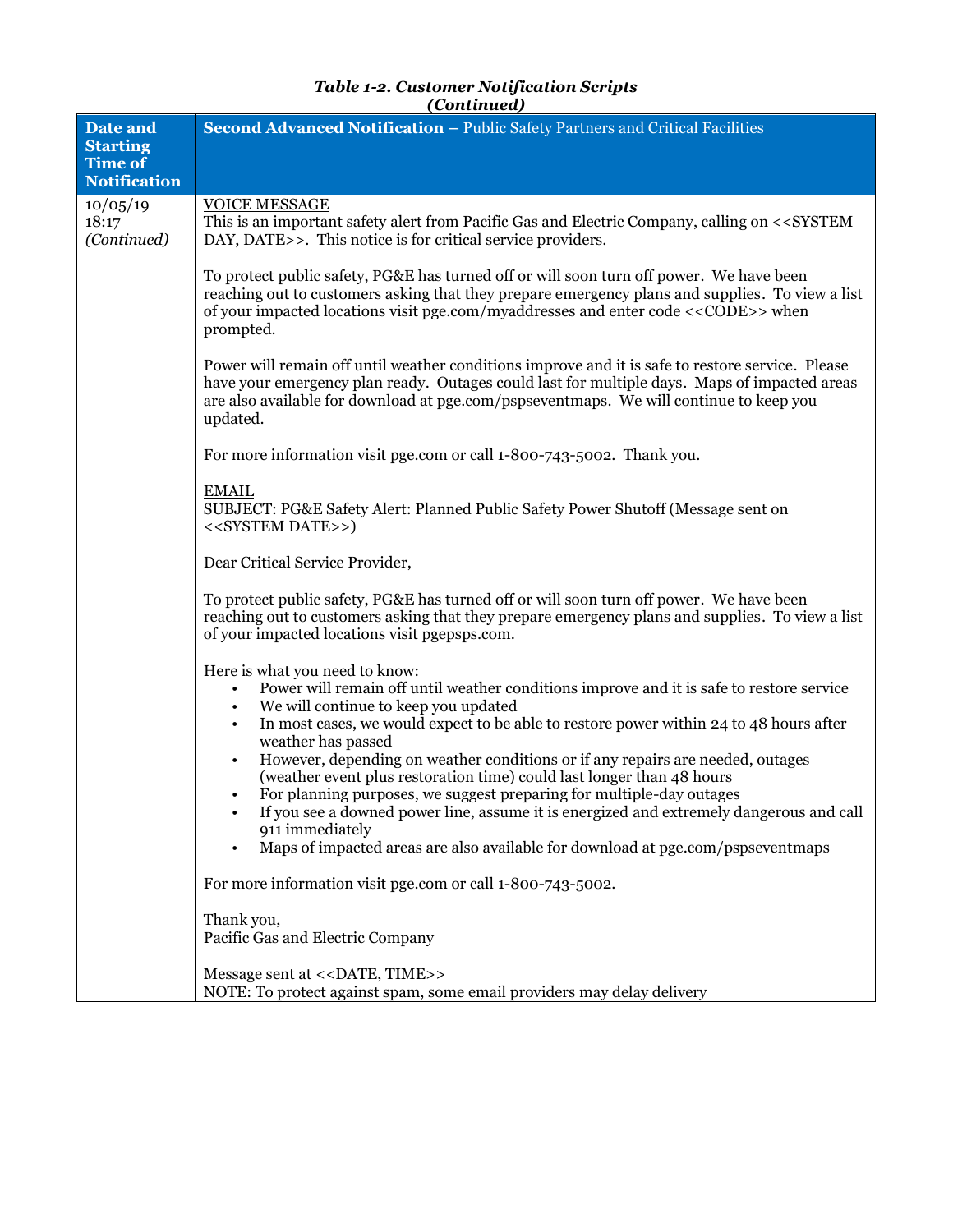| Date and                          | <b>Second Advanced Notification - General Customers</b>                                                                                                                                                                                                                                                                                                                                                                                                                                                                                                                                                                                                                                                                                                                                                                                                                                                                                                        |
|-----------------------------------|----------------------------------------------------------------------------------------------------------------------------------------------------------------------------------------------------------------------------------------------------------------------------------------------------------------------------------------------------------------------------------------------------------------------------------------------------------------------------------------------------------------------------------------------------------------------------------------------------------------------------------------------------------------------------------------------------------------------------------------------------------------------------------------------------------------------------------------------------------------------------------------------------------------------------------------------------------------|
| <b>Starting</b><br><b>Time of</b> |                                                                                                                                                                                                                                                                                                                                                                                                                                                                                                                                                                                                                                                                                                                                                                                                                                                                                                                                                                |
| <b>Notification</b>               |                                                                                                                                                                                                                                                                                                                                                                                                                                                                                                                                                                                                                                                                                                                                                                                                                                                                                                                                                                |
| 10/05/19<br>18:17                 | <b>TEXT</b><br>PG&E Safety Alert: Due to weather forecast PG&E may turn off power on < <start date="">&gt;.<br/>Prepare a plan. More info: pgepsps.com/&lt;<code>&gt;</code></start>                                                                                                                                                                                                                                                                                                                                                                                                                                                                                                                                                                                                                                                                                                                                                                           |
|                                   | <b>VOICE</b><br>This is an important safety alert from Pacific Gas and Electric Company calling on < <system<br>DAY, DATE&gt;&gt;. Para español oprima nueve.</system<br>                                                                                                                                                                                                                                                                                                                                                                                                                                                                                                                                                                                                                                                                                                                                                                                      |
|                                   | To protect public safety, PG&E has turned off or will soon turn off power. To view a list of your<br>impacted locations visit pge.com/myaddresses and enter code < <code>&gt; when prompted.<br/>Please be ready with your emergency plan. Outages could last for multiple days.</code>                                                                                                                                                                                                                                                                                                                                                                                                                                                                                                                                                                                                                                                                        |
|                                   | Power will remain off until weather conditions improve and it is safe to restore service. We will<br>continue to keep you updated. Thank you for your patience. For more information, including<br>regular updates, visit pge.com or call 1-800-743-5002.                                                                                                                                                                                                                                                                                                                                                                                                                                                                                                                                                                                                                                                                                                      |
|                                   | Thank you. To repeat this message, please press pound.                                                                                                                                                                                                                                                                                                                                                                                                                                                                                                                                                                                                                                                                                                                                                                                                                                                                                                         |
|                                   | <b>VOICE MESSAGE</b><br>This is an important safety alert from Pacific Gas and Electric Company calling on < <system<br>DAY, DATE&gt;&gt;.<br/>To protect public safety, PG&amp;E has turned off or will soon turn off your power. To view a list of</system<br>                                                                                                                                                                                                                                                                                                                                                                                                                                                                                                                                                                                                                                                                                               |
|                                   | your impacted locations visit pge.com/myaddresses and enter code <<< <a>CODE&gt;&gt;&gt;when<br/>prompted.<br/>Please be ready with your emergency plan. Outages could last for multiple days. Power will<br/>remain off until weather conditions improve and it is safe to restore service. We will continue to<br/>keep you updated.</a>                                                                                                                                                                                                                                                                                                                                                                                                                                                                                                                                                                                                                     |
|                                   | Thank you for your patience. For more information, including regular updates, visit pge.com or<br>call 1-800-743-5002. Thank you.                                                                                                                                                                                                                                                                                                                                                                                                                                                                                                                                                                                                                                                                                                                                                                                                                              |
|                                   | <b>EMAIL</b><br>SUBJECT: PG&E Safety Alert: Planned Public Safety Power Shutoff (Message sent on<br>< <system date="">&gt;)</system>                                                                                                                                                                                                                                                                                                                                                                                                                                                                                                                                                                                                                                                                                                                                                                                                                           |
|                                   | Dear Valued Customer,                                                                                                                                                                                                                                                                                                                                                                                                                                                                                                                                                                                                                                                                                                                                                                                                                                                                                                                                          |
|                                   | To protect public safety, PG&E has turned off or will soon turn off your power. To view a list of<br>your impacted locations visit pgepsps.com.                                                                                                                                                                                                                                                                                                                                                                                                                                                                                                                                                                                                                                                                                                                                                                                                                |
|                                   | Here is what you need to know:<br>Please have your emergency plan ready<br>$\bullet$<br>If you have a backup generator, please do a safety check and make sure you have enough<br>$\bullet$<br>fuel to last a few days. Generator safety tips can be found here<br>Power will remain off until weather conditions improve and it is safe to restore service<br>We will continue to monitor conditions and will contact you with further updates<br>$\bullet$<br>In most cases, we would expect to be able to restore power within 24 to 48 hours after<br>$\bullet$<br>weather has passed<br>Depending on weather conditions or if any repairs are needed, outages (weather event<br>$\bullet$<br>plus restoration time) could last longer than 48 hours<br>For planning purposes, we suggest preparing for multiple-day outages<br>If you see a downed power line, assume it is energized and extremely dangerous and<br>report it immediately by calling 911 |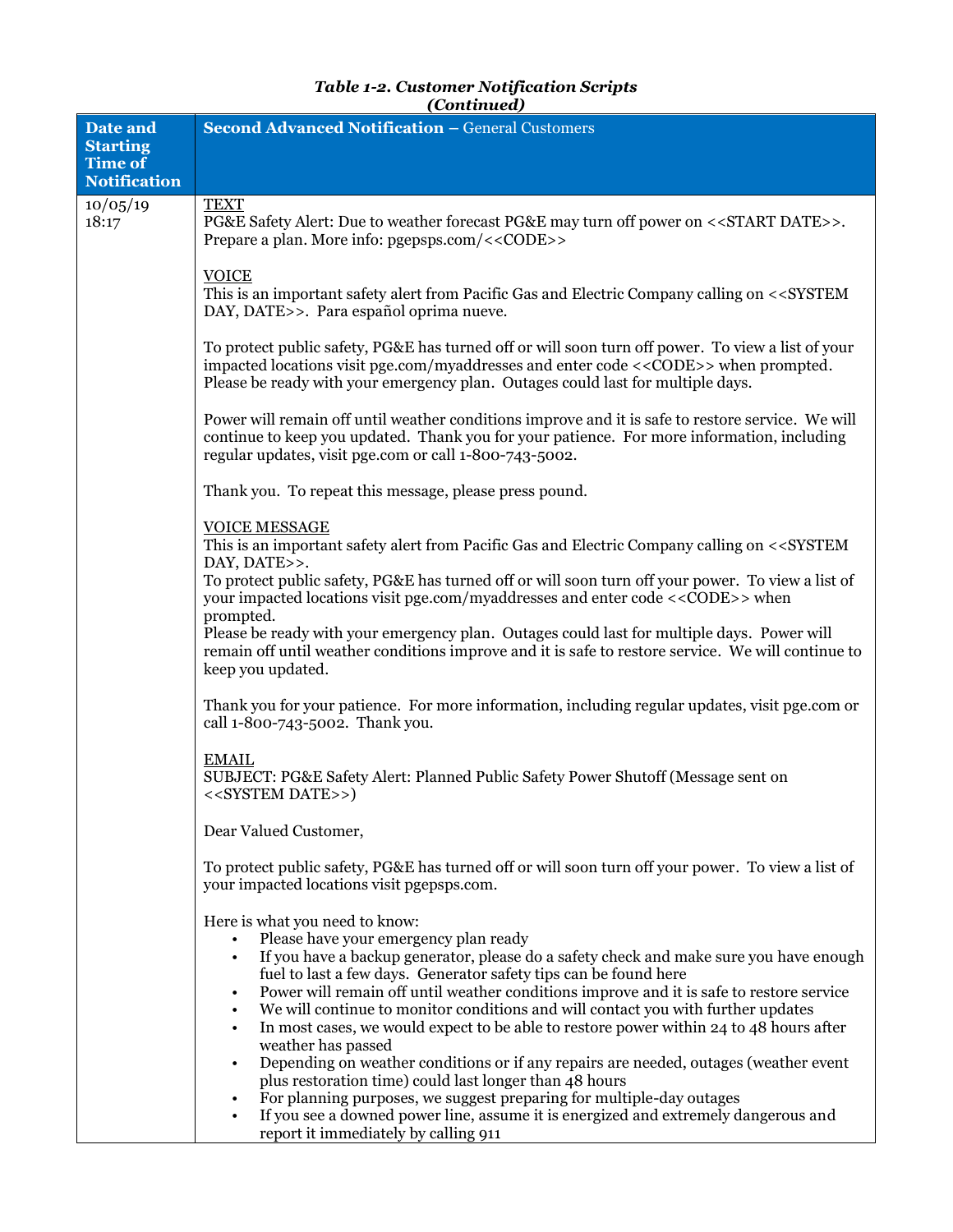| Date and<br><b>Starting</b><br><b>Time of</b>                        | <b>Second Advanced Notification - General Customers</b>                                                                                                                                                                                                                                                                                                                                                                                                                                                                                                                                                                                                                                                                                                                                                                                                                                                                                                                                                                                                                                                                                                                                                                                                                                                                                                                                                                                                                                                                                                                                                                                                                                                                                                                                                                                                                                                                                                                                                                                       |
|----------------------------------------------------------------------|-----------------------------------------------------------------------------------------------------------------------------------------------------------------------------------------------------------------------------------------------------------------------------------------------------------------------------------------------------------------------------------------------------------------------------------------------------------------------------------------------------------------------------------------------------------------------------------------------------------------------------------------------------------------------------------------------------------------------------------------------------------------------------------------------------------------------------------------------------------------------------------------------------------------------------------------------------------------------------------------------------------------------------------------------------------------------------------------------------------------------------------------------------------------------------------------------------------------------------------------------------------------------------------------------------------------------------------------------------------------------------------------------------------------------------------------------------------------------------------------------------------------------------------------------------------------------------------------------------------------------------------------------------------------------------------------------------------------------------------------------------------------------------------------------------------------------------------------------------------------------------------------------------------------------------------------------------------------------------------------------------------------------------------------------|
| <b>Notification</b>                                                  |                                                                                                                                                                                                                                                                                                                                                                                                                                                                                                                                                                                                                                                                                                                                                                                                                                                                                                                                                                                                                                                                                                                                                                                                                                                                                                                                                                                                                                                                                                                                                                                                                                                                                                                                                                                                                                                                                                                                                                                                                                               |
| 10/05/19<br>18:17<br>(Continued)                                     | For more information, including regular updates, visit pge.com or call 1-800-743-5002.<br>Thank you,<br>Pacific Gas and Electric Company<br>Message sent at << DATE, TIME>><br>NOTE: To protect against spam, some email providers may delay delivery                                                                                                                                                                                                                                                                                                                                                                                                                                                                                                                                                                                                                                                                                                                                                                                                                                                                                                                                                                                                                                                                                                                                                                                                                                                                                                                                                                                                                                                                                                                                                                                                                                                                                                                                                                                         |
| Date and<br><b>Starting</b><br><b>Time of</b><br><b>Notification</b> | <b>Second Advanced Notification - Medical Baseline Customers</b>                                                                                                                                                                                                                                                                                                                                                                                                                                                                                                                                                                                                                                                                                                                                                                                                                                                                                                                                                                                                                                                                                                                                                                                                                                                                                                                                                                                                                                                                                                                                                                                                                                                                                                                                                                                                                                                                                                                                                                              |
| 10/05/19<br>18:17                                                    | <b>TEXT</b><br>PG&E Safety Alert: Due to weather forecast PG&E may turn off power on < <start date="">&gt;.<br/>More info: pgepsps.com/&lt;<code>&gt;. Reply w/ "1" to verify receipt<br/><b>VOICE</b><br/>This is an important safety alert from Pacific Gas and Electric Company calling on &lt;<system<br>DAY, DATE&gt;&gt;. Para español oprima nueve.<br/>To protect public safety, PG&amp;E has turned off or will soon turn off power. To view a list of your<br/>impacted locations visit pge.com/myaddresses and enter code &lt;<code>&gt; when prompted.<br/>Please be ready with your emergency plan. Outages could last for multiple days.<br/>Power will remain off until weather conditions improve and it is safe to restore service. We will<br/>continue to keep you updated. Thank you for your patience. For more information, including<br/>regular updates, visit pge.com or call 1-800-743-5002.<br/>If you have questions about this outage and want to speak to someone at PG&amp;E, please press o<br/>"zero" to be connected to a customer service representative. Thank you. To repeat this message,<br/>please press pound.<br/><b>VOICE MESSAGE</b><br/>"This is an important safety alert from Pacific Gas and Electric Company, calling on &lt;<system<br>DAY, DATE&gt;&gt;.<br/>To protect public safety, PG&amp;E has turned off or will soon turn off your power. To view a list of<br/>your impacted locations visit pge.com/myaddresses and enter code &lt;&lt;&lt;<a>CODE&gt;&gt;&gt;when<br/>prompted.<br/>Please be ready with your emergency plan. Outages could last for multiple days.<br/>Power will remain off until weather conditions improve and it is safe to restore service. We will<br/>continue to keep you updated. Please answer our call so we can be sure you have received the<br/>message.<br/>Thank you for your patience. For more information, including regular updates, visit pge.com or<br/>call 1-800-743-5002. Thank you.</a></system<br></code></system<br></code></start> |
|                                                                      | <b>EMAIL</b><br>SUBJECT: PG&E Safety Alert: Planned Public Safety Power Shutoff (Message sent on<br>< <system date="">&gt;)</system>                                                                                                                                                                                                                                                                                                                                                                                                                                                                                                                                                                                                                                                                                                                                                                                                                                                                                                                                                                                                                                                                                                                                                                                                                                                                                                                                                                                                                                                                                                                                                                                                                                                                                                                                                                                                                                                                                                          |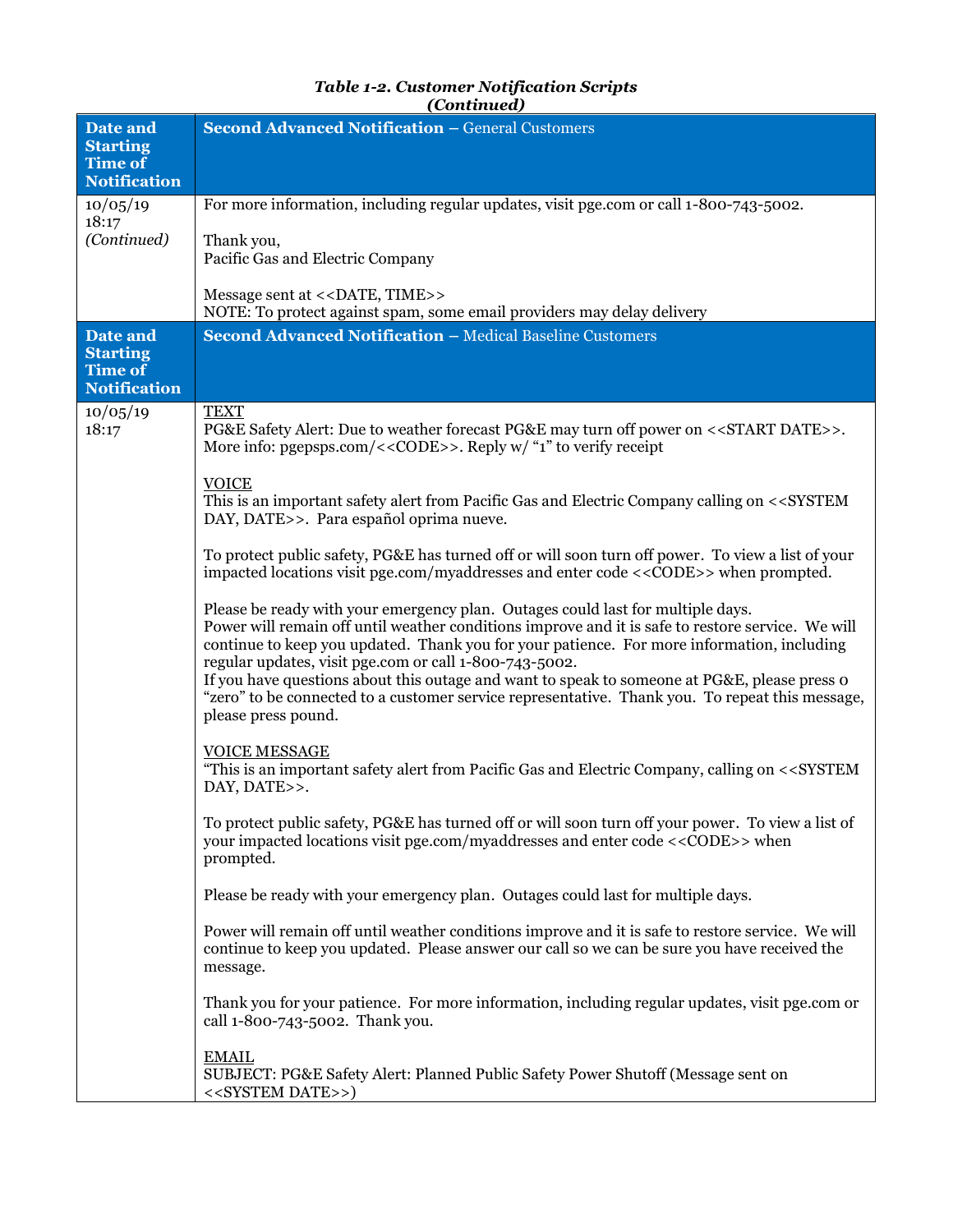| Date and                                                             | Second Advanced Notification - Medical Baseline Customers                                                                                                                                                                                                                                                                                                                                                                                                                                                                                                                                                                                                                                                                                                                                                                                                                                                                                                                                                                       |
|----------------------------------------------------------------------|---------------------------------------------------------------------------------------------------------------------------------------------------------------------------------------------------------------------------------------------------------------------------------------------------------------------------------------------------------------------------------------------------------------------------------------------------------------------------------------------------------------------------------------------------------------------------------------------------------------------------------------------------------------------------------------------------------------------------------------------------------------------------------------------------------------------------------------------------------------------------------------------------------------------------------------------------------------------------------------------------------------------------------|
| <b>Starting</b><br><b>Time of</b>                                    |                                                                                                                                                                                                                                                                                                                                                                                                                                                                                                                                                                                                                                                                                                                                                                                                                                                                                                                                                                                                                                 |
| <b>Notification</b>                                                  |                                                                                                                                                                                                                                                                                                                                                                                                                                                                                                                                                                                                                                                                                                                                                                                                                                                                                                                                                                                                                                 |
| 10/05/19                                                             | Dear Valued Customer,                                                                                                                                                                                                                                                                                                                                                                                                                                                                                                                                                                                                                                                                                                                                                                                                                                                                                                                                                                                                           |
| 18:17<br>(Continued)                                                 | To protect public safety, PG&E has turned off or will soon turn off your power. To view a list of<br>your impacted locations visit pgepsps.com.                                                                                                                                                                                                                                                                                                                                                                                                                                                                                                                                                                                                                                                                                                                                                                                                                                                                                 |
|                                                                      | Here is what you need to know:<br>Please have your emergency plan ready<br>If you have a backup generator, please do a safety check and make sure you have enough<br>fuel to last a few days. Generator safety tips can be found here<br>Power will remain off until weather conditions improve and it is safe to restore service<br>We will continue to monitor conditions and will contact you with further updates<br>In most cases, we would expect to be able to restore power within 24 to 48 hours after<br>weather has passed<br>Depending on weather conditions or if any repairs are needed, outages (weather event<br>plus restoration time) could last longer than 48 hours<br>For planning purposes, we suggest preparing for multiple-day outages<br>$\bullet$<br>If you see a downed power line, assume it is energized and extremely dangerous and<br>$\bullet$<br>report it immediately by calling 911<br>For more information, including regular updates, visit pge.com or call 1-800-743-5002.<br>Thank you, |
|                                                                      | Pacific Gas and Electric Company                                                                                                                                                                                                                                                                                                                                                                                                                                                                                                                                                                                                                                                                                                                                                                                                                                                                                                                                                                                                |
|                                                                      | Message sent at << DATE, TIME>>                                                                                                                                                                                                                                                                                                                                                                                                                                                                                                                                                                                                                                                                                                                                                                                                                                                                                                                                                                                                 |
| Date and<br><b>Starting</b><br><b>Time of</b><br><b>Notification</b> | NOTE: To protect against spam, some email providers may delay delivery<br><b>Second Advanced Notification to Master Meter Medical Baseline Customers</b>                                                                                                                                                                                                                                                                                                                                                                                                                                                                                                                                                                                                                                                                                                                                                                                                                                                                        |
| 10/06/19<br>18:46                                                    | This is an important safety alert from Pacific Gas and Electric Company, calling on < <system<br>DAY, DATE&gt;&gt;.</system<br>                                                                                                                                                                                                                                                                                                                                                                                                                                                                                                                                                                                                                                                                                                                                                                                                                                                                                                 |
|                                                                      | To protect public safety, PG&E has turned off or will soon turn off your power. To view a list of<br>your potentially impacted locations visit www.pge.com/pspsupdates.                                                                                                                                                                                                                                                                                                                                                                                                                                                                                                                                                                                                                                                                                                                                                                                                                                                         |
|                                                                      | Please be ready with your emergency plan. Outages could last for multiple days. Power will<br>remain off until weather conditions improve and it is safe to restore service. We will continue to<br>keep you updated. Please answer our call so we can be sure you have received the message.                                                                                                                                                                                                                                                                                                                                                                                                                                                                                                                                                                                                                                                                                                                                   |
|                                                                      | Thank you for your patience. For more information, including regular updates, visit pge.com or<br>call 1-800-743-5002.                                                                                                                                                                                                                                                                                                                                                                                                                                                                                                                                                                                                                                                                                                                                                                                                                                                                                                          |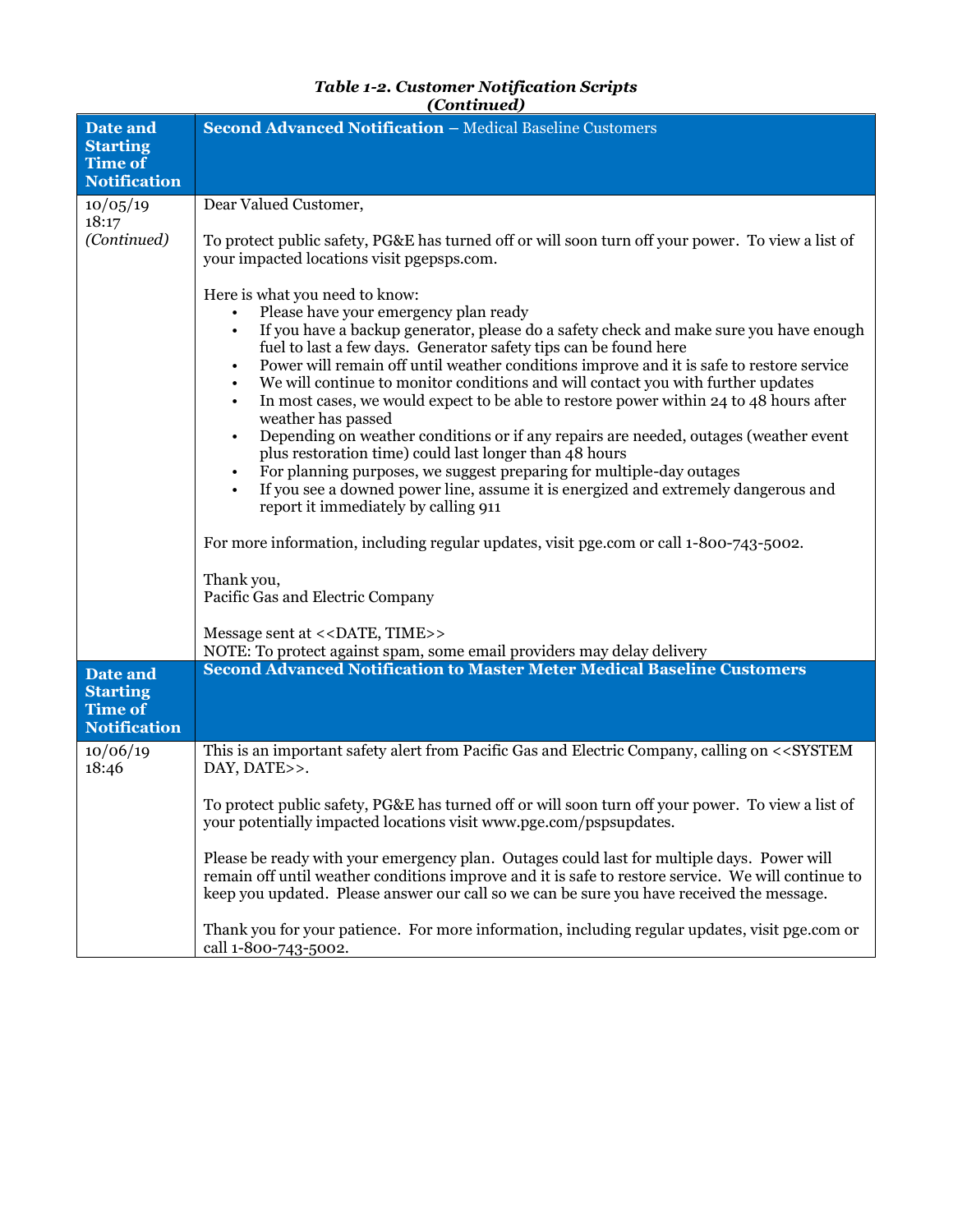| <b>Table 1-2. Customer Notification Scripts</b> |
|-------------------------------------------------|
| (Continued)                                     |

| Date and<br><b>Starting</b>           | First Advanced Notification to New Customers Added to Scope - Public Safety<br><b>Partners and Critical Facilities</b>                                                                                                                                                                                          |
|---------------------------------------|-----------------------------------------------------------------------------------------------------------------------------------------------------------------------------------------------------------------------------------------------------------------------------------------------------------------|
| <b>Time of</b><br><b>Notification</b> |                                                                                                                                                                                                                                                                                                                 |
|                                       | <b>TEXT</b>                                                                                                                                                                                                                                                                                                     |
| 10/05/19<br>21:50                     | PG&E Safety Alert: Due to weather forecast PG&E may turn off power on < <start date="">&gt;.<br/>Prepare a plan. More info: pgepsps.com/&lt;<code>&gt;</code></start>                                                                                                                                           |
|                                       | <b>VOICE</b><br>"This is an important safety alert from Pacific Gas and Electric Company, calling on < <system<br>DAY, DATE&gt;&gt;. Para español oprima nueve. This notice is for critical service providers.</system<br>                                                                                      |
|                                       | To protect public safety, PG&E has turned off or will soon turn off power. We have been<br>reaching out to customers asking that they prepare emergency plans and supplies. To view a list<br>of your impacted locations visit pge.com/myaddresses and enter code < <code>&gt; when<br/>prompted.</code>        |
|                                       | Power will remain off until weather conditions improve and it is safe to restore service. Please<br>have your emergency plan ready. Outages could last for multiple days. Maps of impacted areas<br>are also available for download at pge.com/pspseventmaps. We will continue to keep you<br>updated.          |
|                                       | For more information visit pge.com or call 1-800-743-5002. If you have questions and want to<br>speak to someone at PG&E, please press o "zero" to be connected to a customer service<br>representative.                                                                                                        |
|                                       | Thank you. To repeat this message, please press pound.                                                                                                                                                                                                                                                          |
|                                       | <b>VOICE MESSAGE</b><br>This is an important safety alert from Pacific Gas and Electric Company, calling on < <system<br>DAY, DATE&gt;&gt;. This notice is for critical service providers.</system<br>                                                                                                          |
|                                       | To protect public safety, PG&E has turned off or will soon turn off power. We have been<br>reaching out to customers asking that they prepare emergency plans and supplies. To view a list<br>of your impacted locations visit pge.com/myaddresses and enter code <<< <o>CODE&gt;&gt;&gt;when<br/>prompted.</o> |
|                                       | Power will remain off until weather conditions improve and it is safe to restore service. Please<br>have your emergency plan ready. Outages could last for multiple days. Maps of impacted areas<br>are also available for download at pge.com/pspseventmaps. We will continue to keep you<br>updated.          |
|                                       | For more information visit pge.com or call 1-800-743-5002. Thank you.<br><b>EMAIL</b>                                                                                                                                                                                                                           |
|                                       | SUBJECT: PG&E Safety Alert: Planned Public Safety Power Shutoff (Message sent on<br>< <system date="">&gt;)</system>                                                                                                                                                                                            |
|                                       | Dear Critical Service Provider,                                                                                                                                                                                                                                                                                 |
|                                       | To protect public safety, PG&E has turned off or will soon turn off power. We have been<br>reaching out to customers asking that they prepare emergency plans and supplies. To view a list<br>of your impacted locations visit pgepsps.com.                                                                     |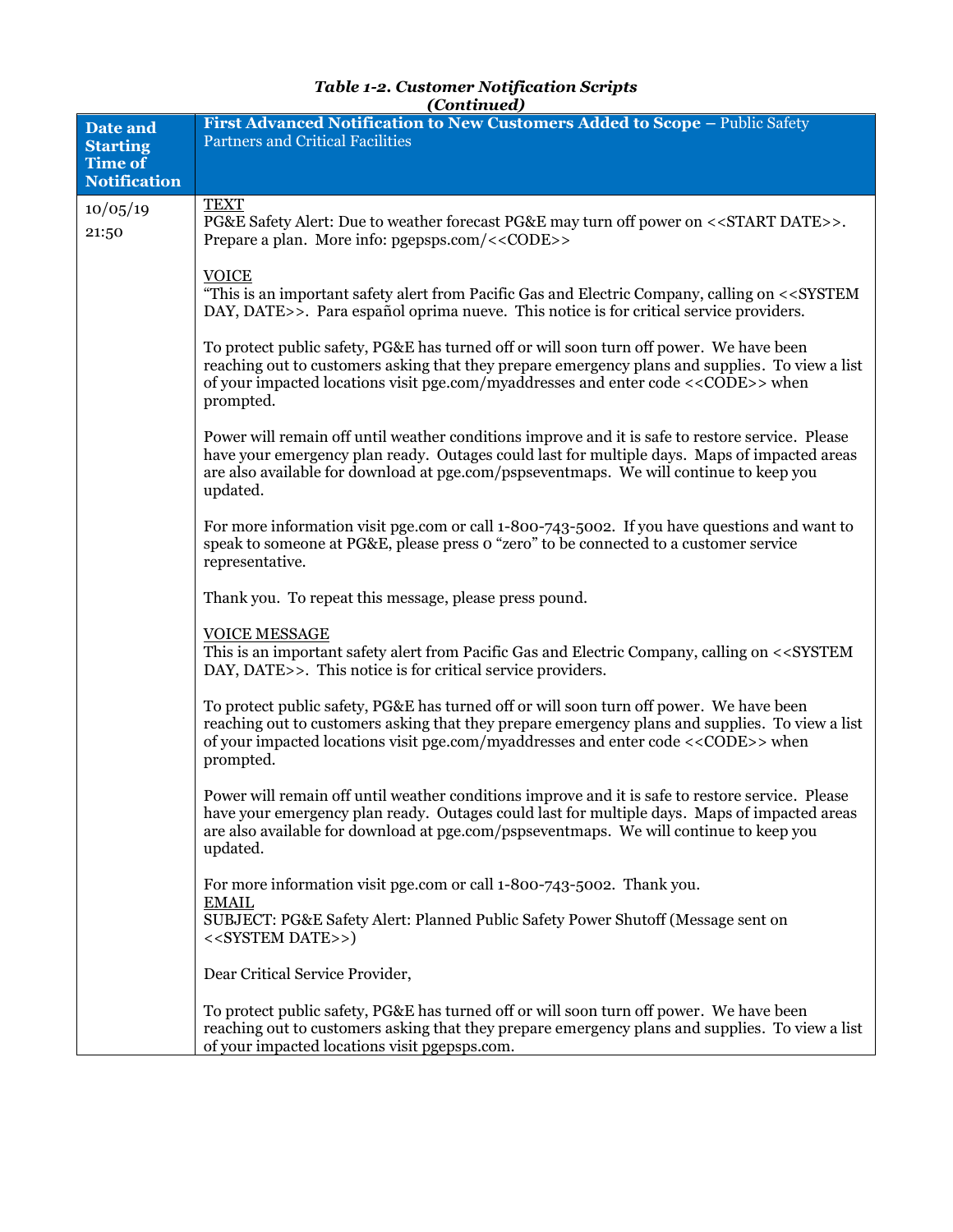| <b>Table 1-2. Customer Notification Scripts</b> |
|-------------------------------------------------|
| (Continued)                                     |

| <b>Date and</b>                                                      | First Advanced Notification to New Customers Added to Scope - Public Safety                                                                                                                                                                                                                                                                                                                                                                                                                                                                                                                                                                                                |
|----------------------------------------------------------------------|----------------------------------------------------------------------------------------------------------------------------------------------------------------------------------------------------------------------------------------------------------------------------------------------------------------------------------------------------------------------------------------------------------------------------------------------------------------------------------------------------------------------------------------------------------------------------------------------------------------------------------------------------------------------------|
| <b>Starting</b><br><b>Time of</b>                                    | <b>Partners and Critical Facilities</b>                                                                                                                                                                                                                                                                                                                                                                                                                                                                                                                                                                                                                                    |
| <b>Notification</b>                                                  |                                                                                                                                                                                                                                                                                                                                                                                                                                                                                                                                                                                                                                                                            |
| 10/05/19<br>21:50<br>(Continued)                                     | Here is what you need to know:<br>Power will remain off until weather conditions improve and it is safe to restore service<br>We will continue to keep you updated<br>$\bullet$<br>In most cases, we would expect to be able to restore power within 24 to 48 hours after<br>$\bullet$<br>weather has passed<br>However, depending on weather conditions or if any repairs are needed, outages<br>$\bullet$<br>(weather event plus restoration time) could last longer than 48 hours<br>For planning purposes, we suggest preparing for multiple-day outages<br>If you see a downed power line, assume it is energized and extremely dangerous and call<br>911 immediately |
|                                                                      | Maps of impacted areas are also available for download at pge.com/pspseventmaps                                                                                                                                                                                                                                                                                                                                                                                                                                                                                                                                                                                            |
|                                                                      | For more information visit pge.com or call 1-800-743-5002.                                                                                                                                                                                                                                                                                                                                                                                                                                                                                                                                                                                                                 |
|                                                                      | Thank you,<br>Pacific Gas and Electric Company                                                                                                                                                                                                                                                                                                                                                                                                                                                                                                                                                                                                                             |
|                                                                      | Message sent at << DATE, TIME>>                                                                                                                                                                                                                                                                                                                                                                                                                                                                                                                                                                                                                                            |
|                                                                      | NOTE: To protect against spam, some email providers may delay delivery                                                                                                                                                                                                                                                                                                                                                                                                                                                                                                                                                                                                     |
| Date and<br><b>Starting</b><br><b>Time of</b><br><b>Notification</b> | First Advanced Notification to New Customers Added to Scope - General Customers                                                                                                                                                                                                                                                                                                                                                                                                                                                                                                                                                                                            |
| 10/05/19<br>21:50                                                    | <b>TEXT</b><br>PG&E Safety Alert: Due to weather forecast PG&E may turn off power on < <start date="">&gt;.<br/>Prepare a plan. More info: pgepsps.com/&lt;<code>&gt;</code></start>                                                                                                                                                                                                                                                                                                                                                                                                                                                                                       |
|                                                                      | <b>VOICE</b><br>This is an important safety alert from Pacific Gas and Electric Company calling on < <system<br>DAY, DATE&gt;&gt;. Para español oprima nueve.</system<br>                                                                                                                                                                                                                                                                                                                                                                                                                                                                                                  |
|                                                                      | To protect public safety, PG&E has turned off or will soon turn off power. To view a list of your<br>impacted locations visit pge.com/myaddresses and enter code < <code>&gt; when prompted.<br/>Please be ready with your emergency plan. Outages could last for multiple days.</code>                                                                                                                                                                                                                                                                                                                                                                                    |
|                                                                      | Power will remain off until weather conditions improve and it is safe to restore service. We will<br>continue to keep you updated. Thank you for your patience. For more information, including<br>regular updates, visit pge.com or call 1-800-743-5002.                                                                                                                                                                                                                                                                                                                                                                                                                  |
|                                                                      | Thank you. To repeat this message, please press pound.                                                                                                                                                                                                                                                                                                                                                                                                                                                                                                                                                                                                                     |
|                                                                      | <b>VOICE MESSAGE</b><br>This is an important safety alert from Pacific Gas and Electric Company calling on < <system<br>DAY, DATE&gt;&gt;.</system<br>                                                                                                                                                                                                                                                                                                                                                                                                                                                                                                                     |
|                                                                      | To protect public safety, PG&E has turned off or will soon turn off your power. To view a list of<br>your impacted locations visit pge.com/myaddresses and enter code <<< <a>CODE&gt;&gt; when<br/>prompted.<br/>Please be ready with your emergency plan. Outages could last for multiple days. Power will</a>                                                                                                                                                                                                                                                                                                                                                            |
|                                                                      | remain off until weather conditions improve and it is safe to restore service. We will continue to<br>keep you updated.                                                                                                                                                                                                                                                                                                                                                                                                                                                                                                                                                    |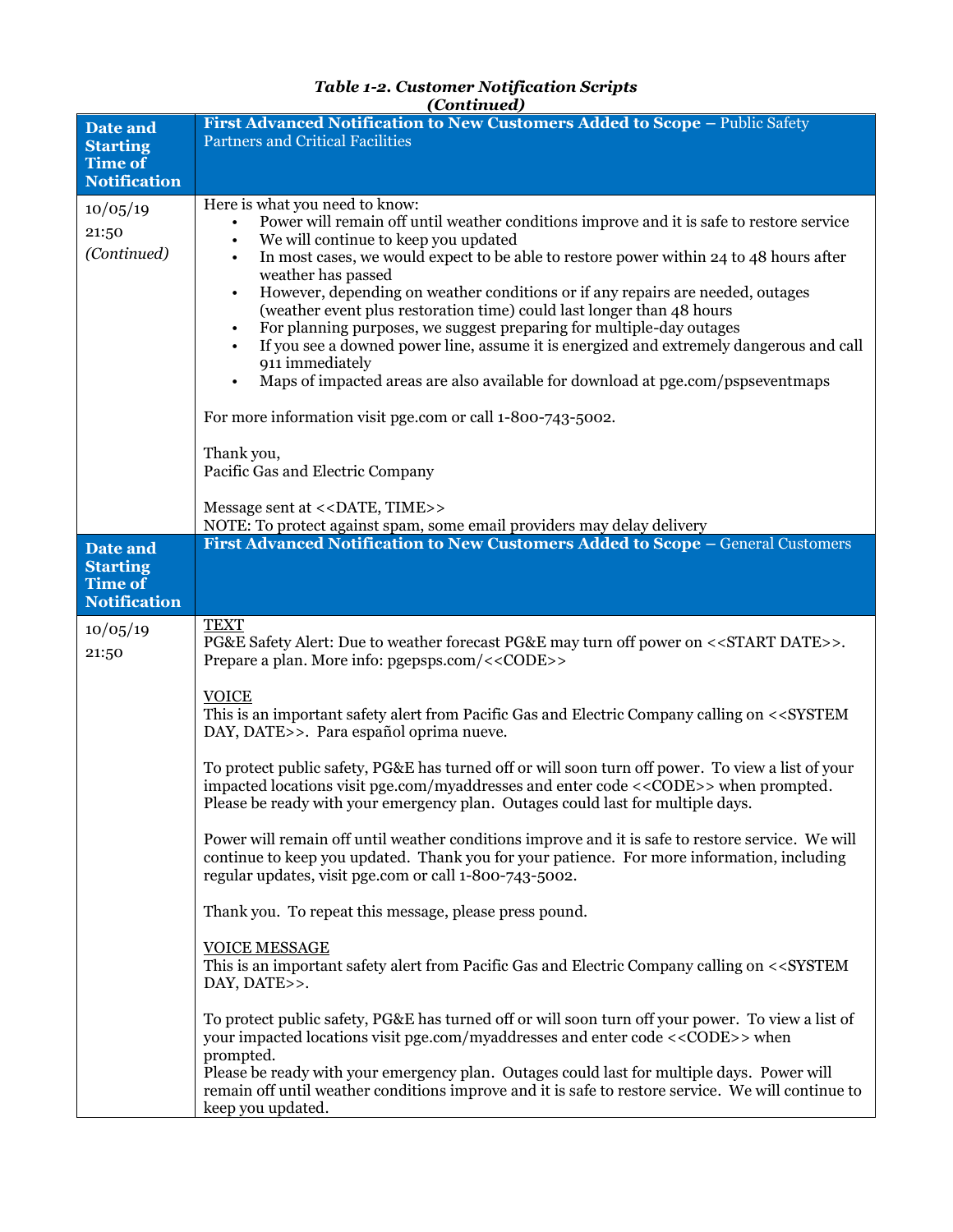|                                                                      | (Continued)                                                                                                                                                                                                                                                                                                                                                                                                                                                                                                                                                                                                                                                                                                                                                                                                                                                                                                                                                                                                                                                         |
|----------------------------------------------------------------------|---------------------------------------------------------------------------------------------------------------------------------------------------------------------------------------------------------------------------------------------------------------------------------------------------------------------------------------------------------------------------------------------------------------------------------------------------------------------------------------------------------------------------------------------------------------------------------------------------------------------------------------------------------------------------------------------------------------------------------------------------------------------------------------------------------------------------------------------------------------------------------------------------------------------------------------------------------------------------------------------------------------------------------------------------------------------|
| Date and<br><b>Starting</b><br><b>Time of</b><br><b>Notification</b> | First Advanced Notification to New Customers Added to Scope - General Customers                                                                                                                                                                                                                                                                                                                                                                                                                                                                                                                                                                                                                                                                                                                                                                                                                                                                                                                                                                                     |
| 10/05/19<br>21:50                                                    | Thank you for your patience. For more information, including regular updates, visit pge.com or<br>call 1-800-743-5002. Thank you.                                                                                                                                                                                                                                                                                                                                                                                                                                                                                                                                                                                                                                                                                                                                                                                                                                                                                                                                   |
| (Continued)                                                          | <b>EMAIL</b><br>SUBJECT: PG&E Safety Alert: Planned Public Safety Power Shutoff (Message sent on<br>< <system date="">&gt;)</system>                                                                                                                                                                                                                                                                                                                                                                                                                                                                                                                                                                                                                                                                                                                                                                                                                                                                                                                                |
|                                                                      | Dear Valued Customer,                                                                                                                                                                                                                                                                                                                                                                                                                                                                                                                                                                                                                                                                                                                                                                                                                                                                                                                                                                                                                                               |
|                                                                      | To protect public safety, PG&E has turned off or will soon turn off your power. To view a list of<br>your impacted locations visit pgepsps.com.                                                                                                                                                                                                                                                                                                                                                                                                                                                                                                                                                                                                                                                                                                                                                                                                                                                                                                                     |
|                                                                      | Here is what you need to know:<br>Please have your emergency plan ready<br>If you have a backup generator, please do a safety check and make sure you have enough<br>fuel to last a few days. Generator safety tips can be found here<br>Power will remain off until weather conditions improve and it is safe to restore service<br>We will continue to monitor conditions and will contact you with further updates<br>In most cases, we would expect to be able to restore power within 24 to 48 hours after<br>$\bullet$<br>weather has passed<br>Depending on weather conditions or if any repairs are needed, outages (weather event<br>$\bullet$<br>plus restoration time) could last longer than 48 hours<br>For planning purposes, we suggest preparing for multiple-day outages<br>If you see a downed power line, assume it is energized and extremely dangerous and<br>report it immediately by calling 911<br>For more information, including regular updates, visit pge.com or call 1-800-743-5002.<br>Thank you,<br>Pacific Gas and Electric Company |
|                                                                      | Message sent at << DATE, TIME>><br>NOTE: To protect against spam, some email providers may delay delivery                                                                                                                                                                                                                                                                                                                                                                                                                                                                                                                                                                                                                                                                                                                                                                                                                                                                                                                                                           |
| Date and<br><b>Starting</b><br><b>Time of</b><br><b>Notification</b> | First Advanced Notification to New Customers Added to Scope - Medical Baseline<br><b>Customers</b>                                                                                                                                                                                                                                                                                                                                                                                                                                                                                                                                                                                                                                                                                                                                                                                                                                                                                                                                                                  |
| 10/05/19<br>21:50                                                    | <b>TEXT</b><br>PG&E Safety Alert: Due to weather forecast PG&E may turn off power on < <start date="">&gt;.<br/>More info: pgepsps.com/&lt;<code>&gt;. Reply w/ "1" to verify receipt<br/><b>VOICE</b><br/>This is an important safety alert from Pacific Gas and Electric Company calling on &lt;<system< td=""></system<></code></start>                                                                                                                                                                                                                                                                                                                                                                                                                                                                                                                                                                                                                                                                                                                          |
|                                                                      | DAY, DATE>>.Para español oprima nueve.                                                                                                                                                                                                                                                                                                                                                                                                                                                                                                                                                                                                                                                                                                                                                                                                                                                                                                                                                                                                                              |
|                                                                      | To protect public safety, PG&E has turned off or will soon turn off power. To view a list of your<br>impacted locations visit pge.com/myaddresses and enter code < <code>&gt; when prompted.</code>                                                                                                                                                                                                                                                                                                                                                                                                                                                                                                                                                                                                                                                                                                                                                                                                                                                                 |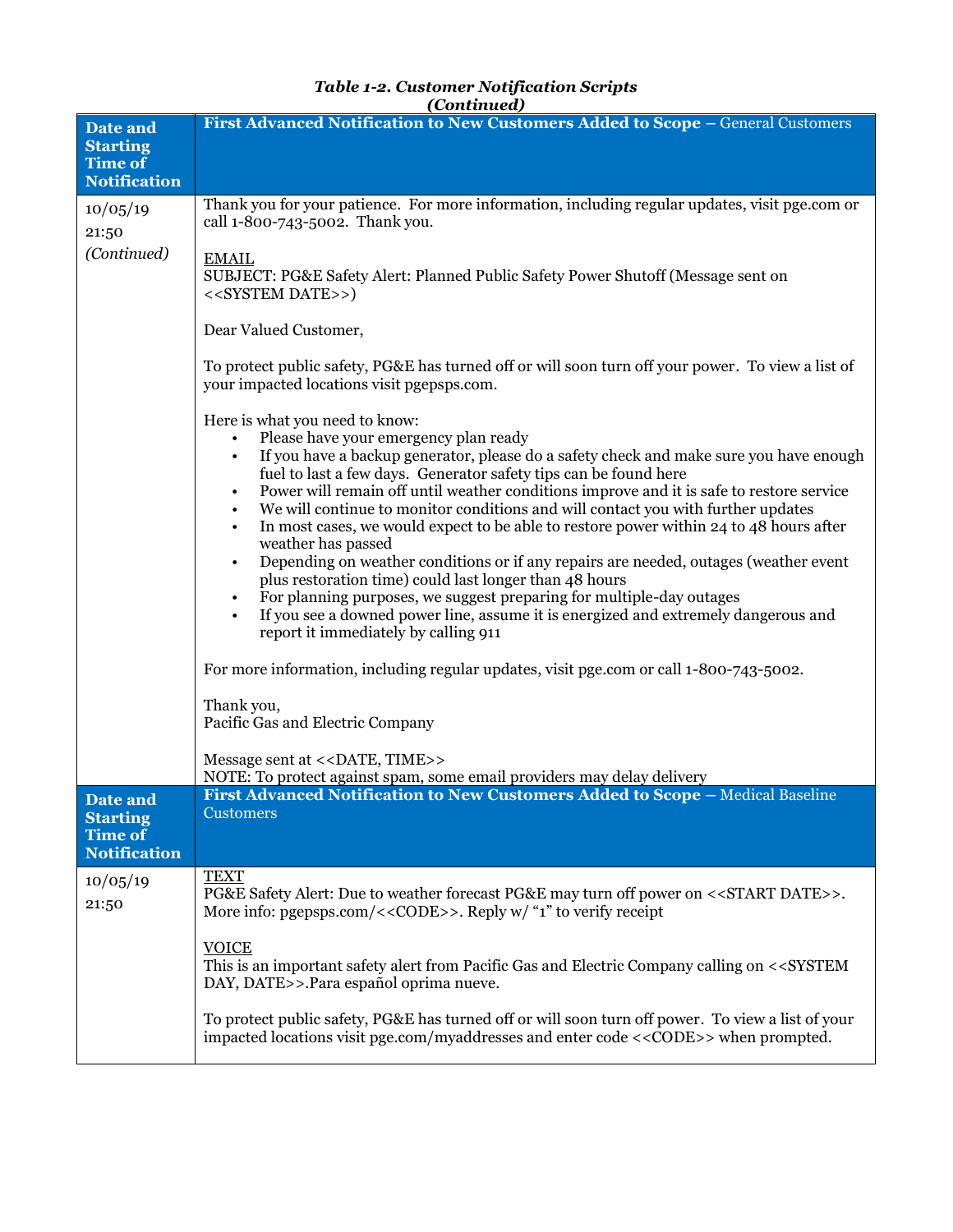|                                | (Continuea)                                                                                                                                                                                                                                                                                                                                                                                                                                                                                                                                                                                                                                                                                                                                                                                                                                                                                                |  |  |  |
|--------------------------------|------------------------------------------------------------------------------------------------------------------------------------------------------------------------------------------------------------------------------------------------------------------------------------------------------------------------------------------------------------------------------------------------------------------------------------------------------------------------------------------------------------------------------------------------------------------------------------------------------------------------------------------------------------------------------------------------------------------------------------------------------------------------------------------------------------------------------------------------------------------------------------------------------------|--|--|--|
| Date and<br><b>Starting</b>    | First Advanced Notification to New Customers Added to Scope - Medical Baseline<br><b>Customers</b>                                                                                                                                                                                                                                                                                                                                                                                                                                                                                                                                                                                                                                                                                                                                                                                                         |  |  |  |
| Time of<br><b>Notification</b> |                                                                                                                                                                                                                                                                                                                                                                                                                                                                                                                                                                                                                                                                                                                                                                                                                                                                                                            |  |  |  |
|                                | Please be ready with your emergency plan. Outages could last for multiple days.                                                                                                                                                                                                                                                                                                                                                                                                                                                                                                                                                                                                                                                                                                                                                                                                                            |  |  |  |
| 10/05/19                       |                                                                                                                                                                                                                                                                                                                                                                                                                                                                                                                                                                                                                                                                                                                                                                                                                                                                                                            |  |  |  |
| 21:50<br>(Continued)           | Power will remain off until weather conditions improve and it is safe to restore service. We will<br>continue to keep you updated. Thank you for your patience. For more information, including<br>regular updates, visit pge.com or call 1-800-743-5002.<br>If you have questions about this outage and want to speak to someone at PG&E, please press o<br>"zero" to be connected to a customer service representative. Thank you. To repeat this message,<br>please press pound.                                                                                                                                                                                                                                                                                                                                                                                                                        |  |  |  |
|                                |                                                                                                                                                                                                                                                                                                                                                                                                                                                                                                                                                                                                                                                                                                                                                                                                                                                                                                            |  |  |  |
|                                | <b>VOICE MESSAGE</b><br>"This is an important safety alert from Pacific Gas and Electric Company, calling on < <system<br>DAY, DATE&gt;&gt;.</system<br>                                                                                                                                                                                                                                                                                                                                                                                                                                                                                                                                                                                                                                                                                                                                                   |  |  |  |
|                                | To protect public safety, PG&E has turned off or will soon turn off your power. To view a list of<br>your impacted locations visit pge.com/myaddresses and enter code < <code>&gt; when<br/>prompted.</code>                                                                                                                                                                                                                                                                                                                                                                                                                                                                                                                                                                                                                                                                                               |  |  |  |
|                                | Please be ready with your emergency plan. Outages could last for multiple days.                                                                                                                                                                                                                                                                                                                                                                                                                                                                                                                                                                                                                                                                                                                                                                                                                            |  |  |  |
|                                | Power will remain off until weather conditions improve and it is safe to restore service. We will<br>continue to keep you updated. Please answer our call so we can be sure you have received the<br>message.                                                                                                                                                                                                                                                                                                                                                                                                                                                                                                                                                                                                                                                                                              |  |  |  |
|                                | Thank you for your patience. For more information, including regular updates, visit pge.com or<br>call 1-800-743-5002. Thank you.                                                                                                                                                                                                                                                                                                                                                                                                                                                                                                                                                                                                                                                                                                                                                                          |  |  |  |
|                                | <b>EMAIL</b><br>SUBJECT: PG&E Safety Alert: Planned Public Safety Power Shutoff (Message sent on<br>< <system date="">&gt;)</system>                                                                                                                                                                                                                                                                                                                                                                                                                                                                                                                                                                                                                                                                                                                                                                       |  |  |  |
|                                | Dear Valued Customer,                                                                                                                                                                                                                                                                                                                                                                                                                                                                                                                                                                                                                                                                                                                                                                                                                                                                                      |  |  |  |
|                                | To protect public safety, PG&E has turned off or will soon turn off your power. To view a list of<br>your impacted locations visit pgepsps.com.                                                                                                                                                                                                                                                                                                                                                                                                                                                                                                                                                                                                                                                                                                                                                            |  |  |  |
|                                | Here is what you need to know:<br>Please have your emergency plan ready<br>If you have a backup generator, please do a safety check and make sure you have enough<br>fuel to last a few days. Generator safety tips can be found here<br>Power will remain off until weather conditions improve and it is safe to restore service<br>We will continue to monitor conditions and will contact you with further updates<br>In most cases, we would expect to be able to restore power within 24 to 48 hours after<br>$\bullet$<br>weather has passed<br>Depending on weather conditions or if any repairs are needed, outages (weather event<br>plus restoration time) could last longer than 48 hours<br>For planning purposes, we suggest preparing for multiple-day outages<br>If you see a downed power line, assume it is energized and extremely dangerous and<br>report it immediately by calling 911 |  |  |  |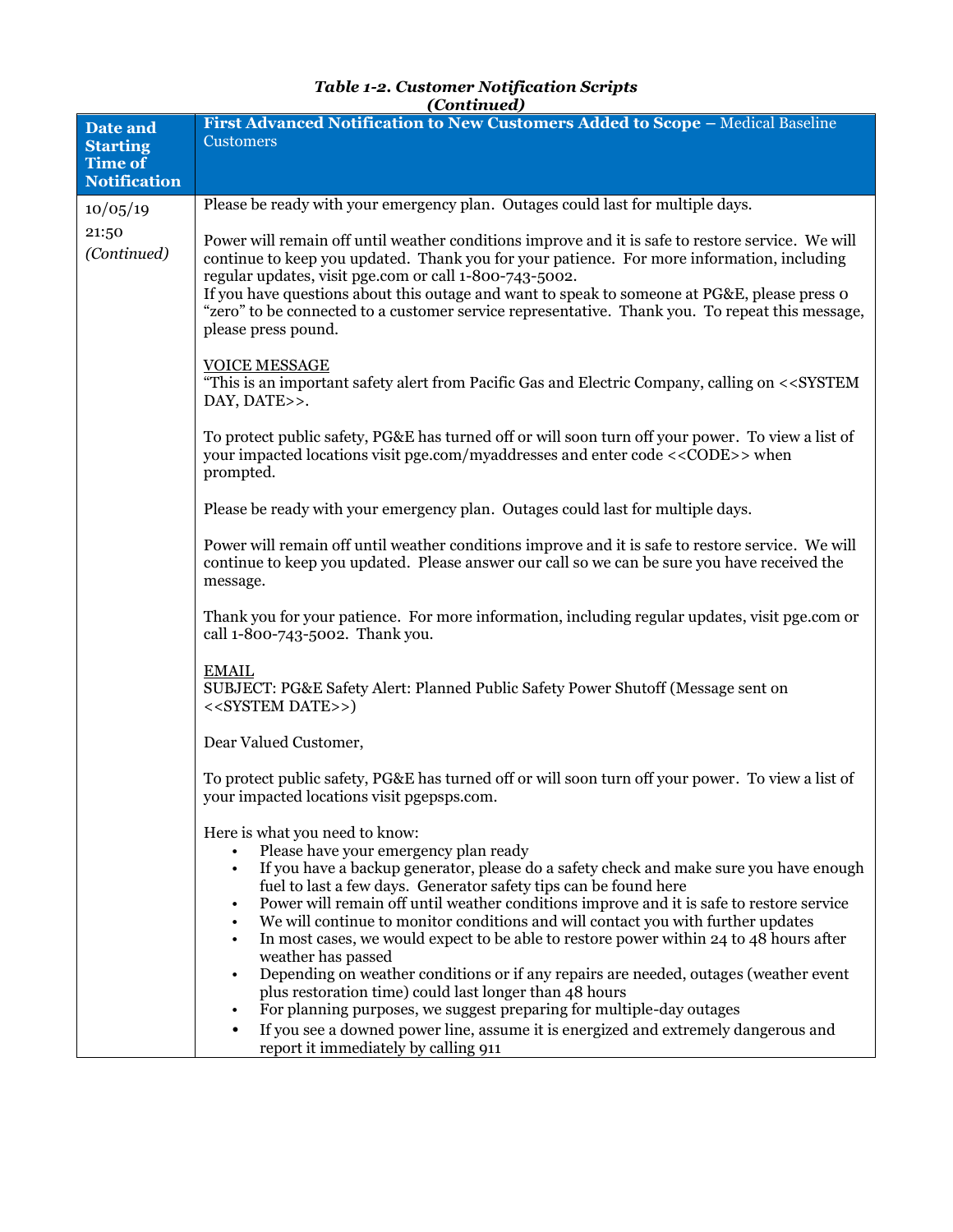| Date and                                                 | First Advanced Notification to New Customers Added to Scope - Medical Baseline                                                                                                                                                                                                                                                                                                                                                                                  |  |  |  |
|----------------------------------------------------------|-----------------------------------------------------------------------------------------------------------------------------------------------------------------------------------------------------------------------------------------------------------------------------------------------------------------------------------------------------------------------------------------------------------------------------------------------------------------|--|--|--|
| <b>Starting</b>                                          | <b>Customers</b>                                                                                                                                                                                                                                                                                                                                                                                                                                                |  |  |  |
| <b>Time of</b><br><b>Notification</b>                    |                                                                                                                                                                                                                                                                                                                                                                                                                                                                 |  |  |  |
| 10/05/19                                                 | For more information, including regular updates, visit pge.com or call 1-800-743-5002.                                                                                                                                                                                                                                                                                                                                                                          |  |  |  |
| 21:50<br>(Continued)                                     | Thank you,<br>Pacific Gas and Electric Company                                                                                                                                                                                                                                                                                                                                                                                                                  |  |  |  |
|                                                          | Message sent at << DATE, TIME>>                                                                                                                                                                                                                                                                                                                                                                                                                                 |  |  |  |
|                                                          | NOTE: To protect against spam, some email providers may delay delivery                                                                                                                                                                                                                                                                                                                                                                                          |  |  |  |
| Date and                                                 | Post-Deenergization Event Update Notification - All Customers                                                                                                                                                                                                                                                                                                                                                                                                   |  |  |  |
| <b>Starting</b><br><b>Time of</b><br><b>Notification</b> |                                                                                                                                                                                                                                                                                                                                                                                                                                                                 |  |  |  |
| 10/06/19                                                 | TEXT:                                                                                                                                                                                                                                                                                                                                                                                                                                                           |  |  |  |
| 12:19                                                    | PG&E Safety Update: Weather has improved. Crews are working to safely restore power. More<br>info: pge.com or call 800-743-5002. Reply STOP to STOP text alerts for this outage.                                                                                                                                                                                                                                                                                |  |  |  |
|                                                          | VOICE:<br>This is an important safety alert from Pacific Gas and Electric Company, calling on < <system<br>DAY, DATE&gt;&gt; regarding the Public Safety Power Shutoff in your area. Para español oprima<br/>nueve.</system<br>                                                                                                                                                                                                                                 |  |  |  |
|                                                          | Weather conditions have now improved and crews are inspecting equipment to determine how<br>quickly we can safely restore service.                                                                                                                                                                                                                                                                                                                              |  |  |  |
|                                                          | We expect service to be fully restored to the majority of customers on < <etor date="">&gt; by<br/>&lt;<etor time="">&gt; depending on if any repairs are needed, but your location may be restored<br/>sooner. For more information, including regular updates, visit pge.com or call 1-800-743-5002.<br/>Thank you. To opt out of call notifications for the remainder of this outage, press 2. To repeat<br/>this message, please press pound.</etor></etor> |  |  |  |
|                                                          |                                                                                                                                                                                                                                                                                                                                                                                                                                                                 |  |  |  |
|                                                          | <b>VOICE MESSAGE:</b><br>This is an important safety alert from Pacific Gas and Electric Company, calling on < <system<br>DAY, DATE&gt;&gt; regarding the Public Safety Power Shutoff in your area. Para español oprima<br/>nueve.</system<br>                                                                                                                                                                                                                  |  |  |  |
|                                                          | Weather conditions have now improved and crews are inspecting equipment to determine how<br>quickly we can safely restore service. We expect service to be fully restored to the majority of<br>customers on < <etor date="">&gt; by &lt;<etor time="">&gt; depending on if any repairs are needed,<br/>but your location may be restored sooner.</etor></etor>                                                                                                 |  |  |  |
|                                                          | For more information, including regular updates, visit pge.com or call 1-800-743-5002. Thank<br>you.                                                                                                                                                                                                                                                                                                                                                            |  |  |  |
|                                                          | If you no longer wish to receive updates by phone to this number, please call 1-800-808-1743<br>from this number to unsubscribe from all future notifications for this outage.                                                                                                                                                                                                                                                                                  |  |  |  |
|                                                          | <b>EMAIL:</b><br>SUBJECT: PG&E Safety Alert: PG&E Public Safety Power Shutoff Alert (Message sent on<br>< <system date="">&gt;)</system>                                                                                                                                                                                                                                                                                                                        |  |  |  |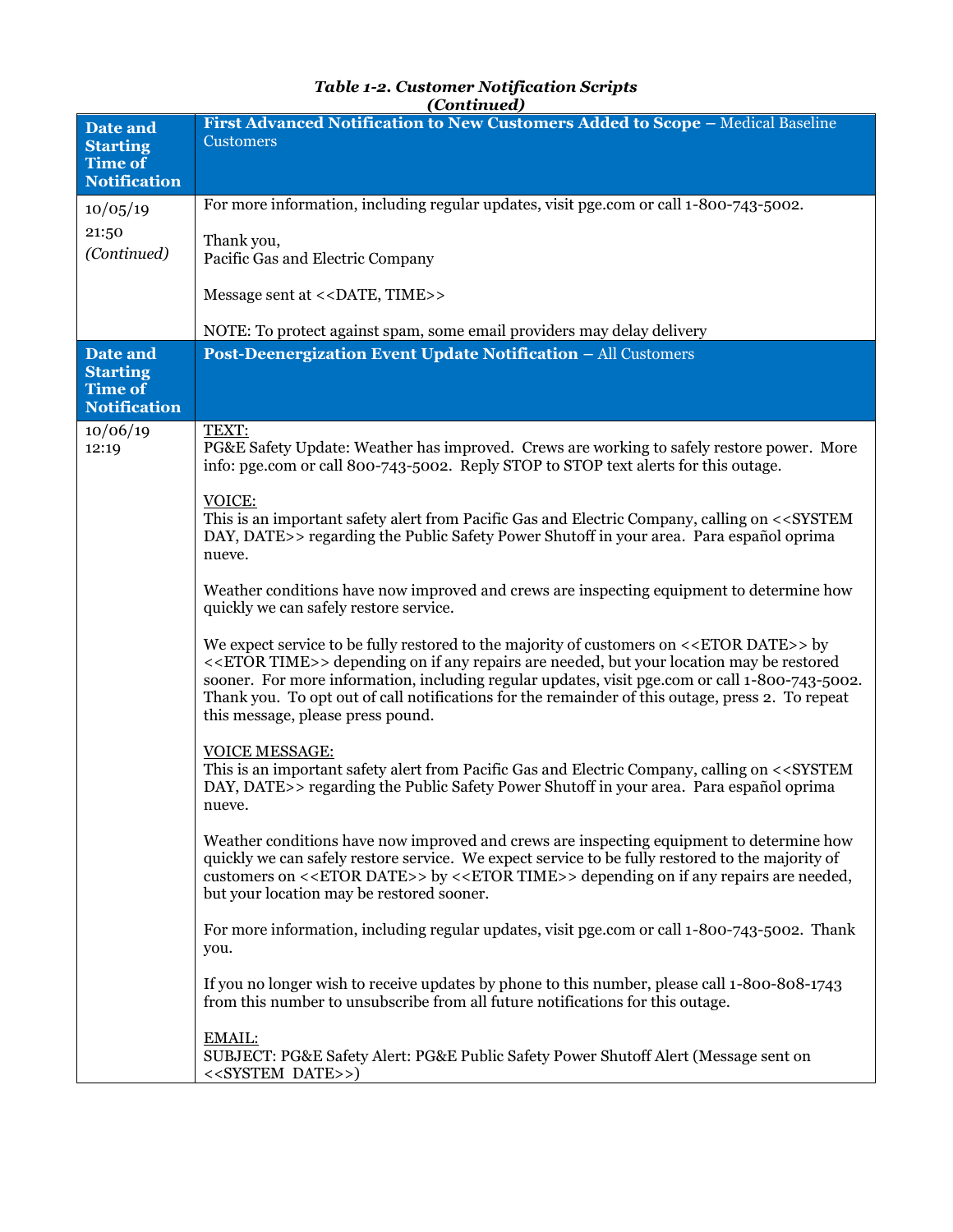| Date and<br><b>Starting</b>                              | Post-Deenergization Event Update Notification - All Customers                                                                                                                                                                                                                                                                                                                                          |  |  |  |
|----------------------------------------------------------|--------------------------------------------------------------------------------------------------------------------------------------------------------------------------------------------------------------------------------------------------------------------------------------------------------------------------------------------------------------------------------------------------------|--|--|--|
| <b>Time of</b><br><b>Notification</b>                    |                                                                                                                                                                                                                                                                                                                                                                                                        |  |  |  |
| 10/06/19                                                 | Dear Valued Customer,                                                                                                                                                                                                                                                                                                                                                                                  |  |  |  |
| 12:19<br>(Continued)                                     | Weather conditions have now improved and crews are inspecting equipment to determine how<br>quickly we can safely restore service to your neighborhood.                                                                                                                                                                                                                                                |  |  |  |
|                                                          | We expect service to be fully restored to the majority of customers on < <etor date="">&gt; by<br/>&lt;<etor time="">&gt; depending on if any repairs are needed, but your location may be restored<br/>sooner. We appreciate your ongoing patience during this Public Safety Power Shutoff.</etor></etor>                                                                                             |  |  |  |
|                                                          | For more information, including regular updates, visit pge.com or call 1-800-743-5002.                                                                                                                                                                                                                                                                                                                 |  |  |  |
|                                                          | Thank you,<br>Pacific Gas and Electric Company                                                                                                                                                                                                                                                                                                                                                         |  |  |  |
|                                                          | Message sent at < <system date,="" time="">&gt;<br/>NOTE: To protect against spam, some email providers may delay delivery</system>                                                                                                                                                                                                                                                                    |  |  |  |
| Date and<br><b>Starting</b>                              | <b>Momentary Outage Notification to Customers on Whitmore Circuit</b>                                                                                                                                                                                                                                                                                                                                  |  |  |  |
| <b>Time of</b><br><b>Notification</b>                    |                                                                                                                                                                                                                                                                                                                                                                                                        |  |  |  |
| 10/06/19<br>13:17                                        | Hello. This is Pacific Gas and Electric Company. We are calling to inform you of an outage<br>affecting your service in Whitmore for a short duration. If you have any questions, please contact<br>PG&E by calling 1-800-743-5002. Once again this is Pacific Gas and Electric Company calling to<br>inform you of short duration outage.                                                             |  |  |  |
| Date and                                                 | <b>Post-Deenergization Restoration Complete Notification</b>                                                                                                                                                                                                                                                                                                                                           |  |  |  |
| <b>Starting</b><br><b>Time of</b><br><b>Notification</b> |                                                                                                                                                                                                                                                                                                                                                                                                        |  |  |  |
| 10/06/19                                                 | TEXT:                                                                                                                                                                                                                                                                                                                                                                                                  |  |  |  |
| 14:46<br>10/06/19<br>16:43                               | PG&E Safety Update: Power has been restored in your area. If your power is still out, please call<br>us at 800-743-5002. Thank you for your patience.                                                                                                                                                                                                                                                  |  |  |  |
|                                                          | <u>VOICE:</u><br>This is an important safety alert from Pacific Gas and Electric Company, calling on < <system<br>DAY, DATE&gt;&gt;. Para español oprima nueve.</system<br>                                                                                                                                                                                                                            |  |  |  |
|                                                          | Our crews have successfully restored power in your area. To view a list of these specific locations<br>visit pge.com/myaddresses and enter code << CODE>> when prompted. If your power is still out<br>in this location, please call us at 1-800-743-5002. For customers with multiple locations please<br>note restoration times may vary. Thank you for your patience during this time.              |  |  |  |
|                                                          | To repeat this message, please press pound.                                                                                                                                                                                                                                                                                                                                                            |  |  |  |
|                                                          | <b>VOICE MESSAGE:</b><br>This is an important safety alert from Pacific Gas and Electric Company, calling on < <system<br>DAY, DATE&gt;&gt;.</system<br>                                                                                                                                                                                                                                               |  |  |  |
|                                                          | Our crews have successfully restored power in your area. To view a list of these specific locations<br>visit pge.com/myaddresses and enter code << <code>&gt; when prompted. If your power is still out<br/>in this location, please call us at 1-800-743-5002. For customers with multiple locations please<br/>note restoration times may vary. Thank you for your patience during this time.</code> |  |  |  |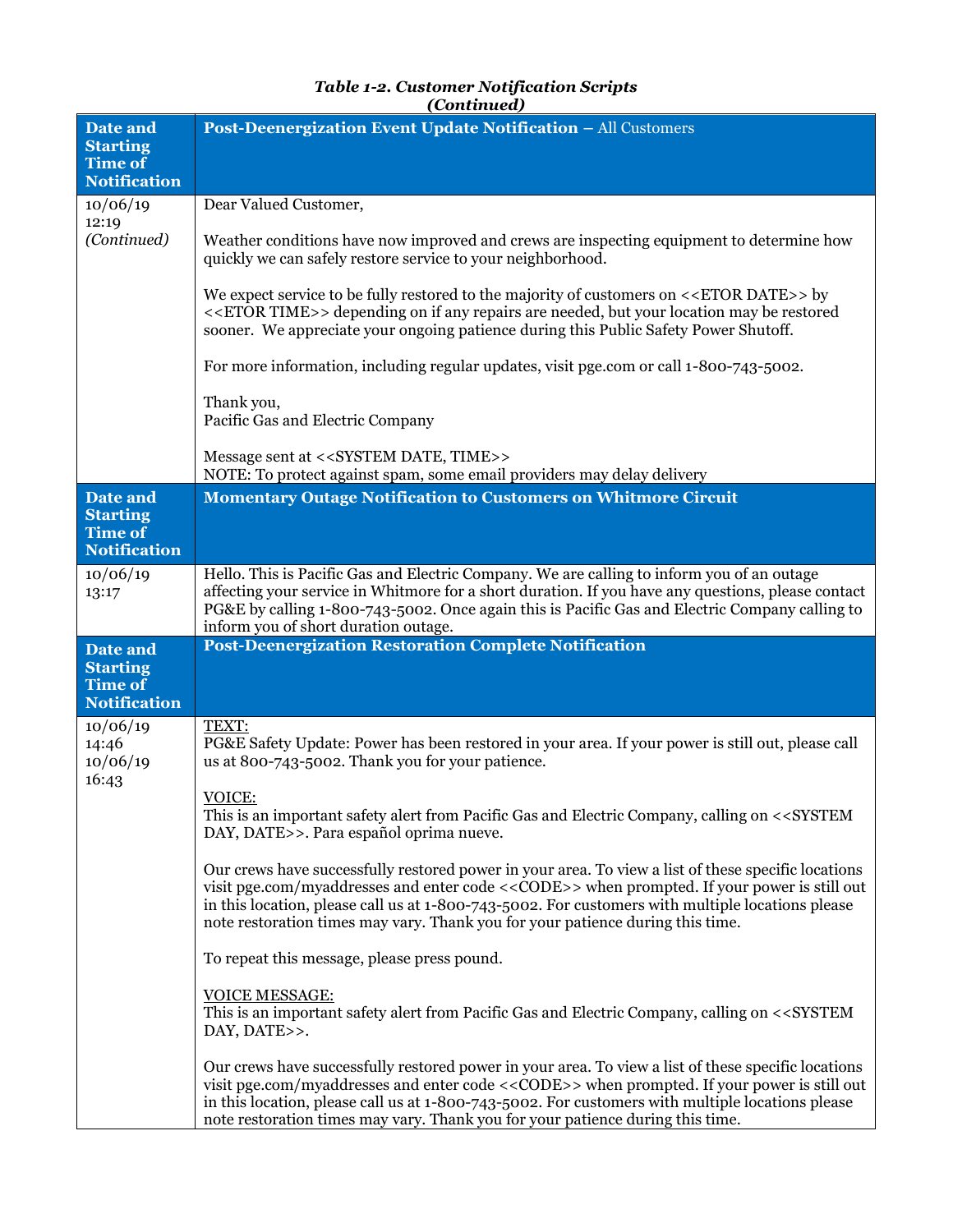| Date and<br><b>Starting</b><br>Time of<br><b>Notification</b> | <b>Post-Deenergization Restoration Complete Notification</b>                                                                                                                                                                                                                                                                     |
|---------------------------------------------------------------|----------------------------------------------------------------------------------------------------------------------------------------------------------------------------------------------------------------------------------------------------------------------------------------------------------------------------------|
| 10/06/19<br>14:46<br>10/06/19<br>16:43<br>(Continued)         | EMAIL:<br>SUBJECT: PG&E Safety Alert: Your power has been restored (Message sent on < <system<br>DATA&gt;&gt;<br/>Dear Valued Customer,</system<br>                                                                                                                                                                              |
|                                                               | Our crews have successfully restored power in your area. To view a list of these specific locations<br>visit pgepsps.com. If your power is still out in this location, please call us at 1-800-743-5002.<br>For customers with multiple locations please note restoration times may vary. For more<br>information visit pge.com. |
|                                                               | Thank you for your patience during this time.<br>Pacific Gas and Electric Company<br>Message sent at < <system date,="" time="">&gt;</system>                                                                                                                                                                                    |
|                                                               | NOTE: To protect against spam, some email providers may delay                                                                                                                                                                                                                                                                    |

*Table 1-2. Customer Notification Scripts*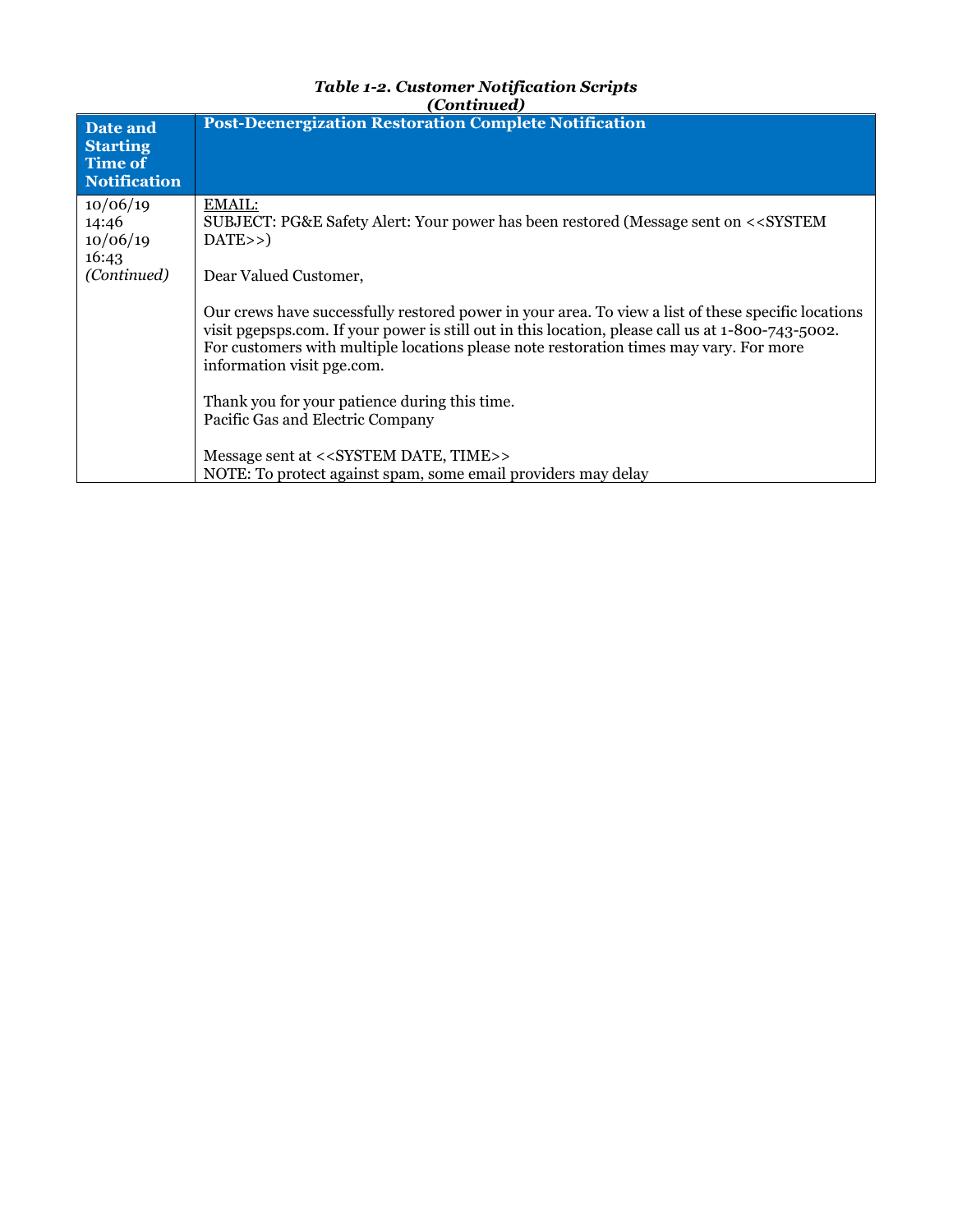# **PACIFIC GAS AND ELECTRIC COMPANY APPENDIX B SECTION 7 – LOCAL COMMUNITY REPRESENTATIVES CONTACTED PRIOR TO DE-ENERGIZATION**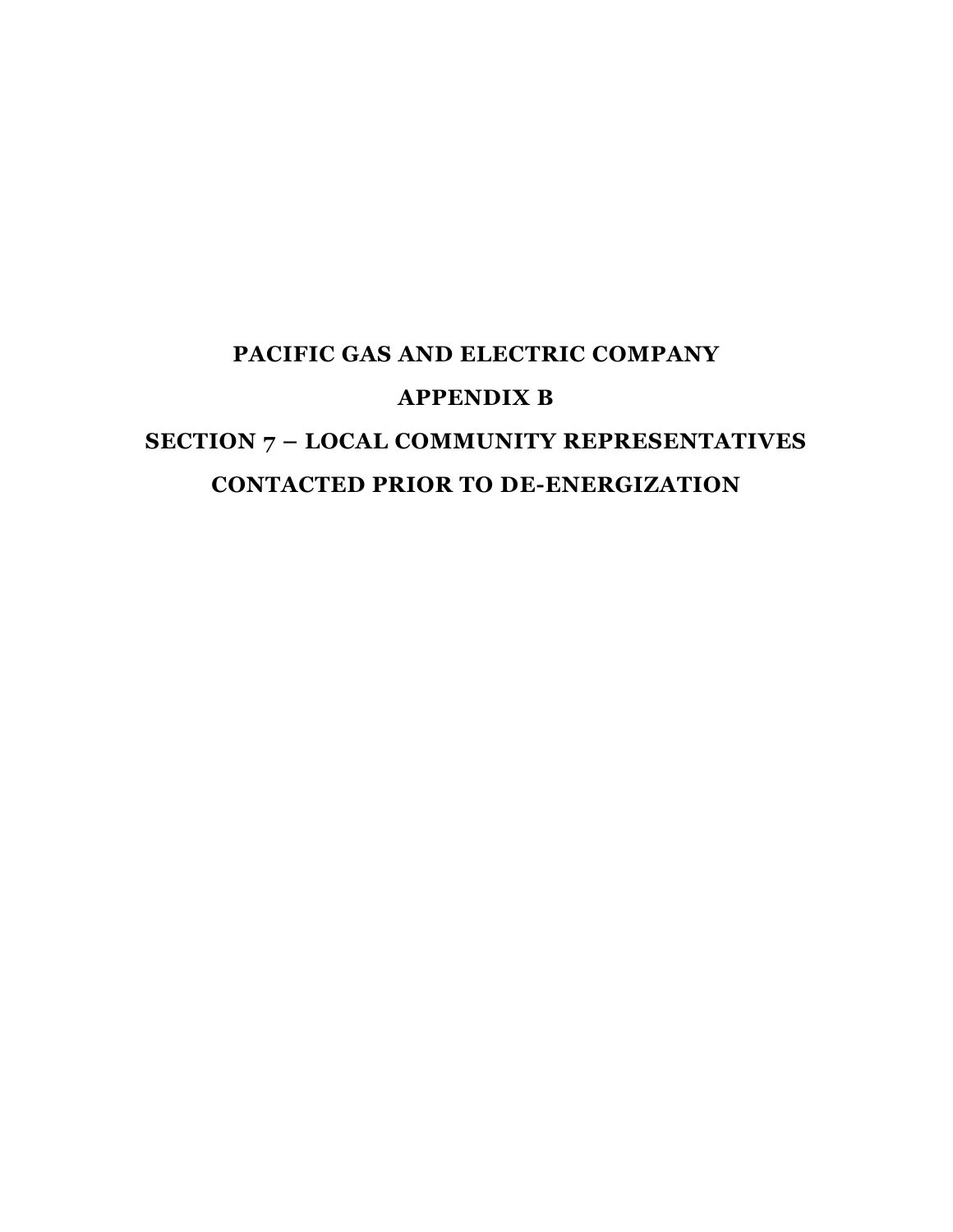| $\overline{\text{City}}$<br><b>County</b> | ruote r il ruote of the Local Obech hinent una rrioal Ke<br><b>Agency</b> | <b>Title</b>                                              | n cochtuuteo<br><b>Classification</b><br>(Tier $2/3$ ,<br>Zone <sub>1</sub> ) | <b>Date/Time</b>             |
|-------------------------------------------|---------------------------------------------------------------------------|-----------------------------------------------------------|-------------------------------------------------------------------------------|------------------------------|
| <b>Biggs</b>                              | City Administration                                                       | City Manager;<br>Designated POC                           | N/A                                                                           | Oct. 5, 2019<br>3:37:16 PM*  |
| <b>Biggs</b>                              | <b>Police Department</b>                                                  | Dispatch (24-hour)                                        | N/A                                                                           | Oct. 5, 2019<br>3:38:08 PM*  |
| <b>Biggs</b>                              | <b>CAL FIRE</b>                                                           | <b>General CAL FIRE</b><br>$(24-hour)$                    | N/A                                                                           | Oct. 5, 2019<br>3:37:20 PM*  |
| <b>Butte County</b>                       | <b>County Administration</b>                                              | Chair of the Board                                        | Tier $2/3$                                                                    | Oct. 4, 2019<br>5:07:48 PM*  |
| <b>Butte County</b>                       | Berry Creek Rancheria                                                     | Chairman                                                  | Tier $2/3$                                                                    | Oct. 4, 2019<br>07:26:00 AM* |
| <b>Butte County</b>                       | Mechoopda Indian Tribe                                                    | Chairman                                                  | Tier $2/3$                                                                    | Oct. 4, 2019<br>09:00:00 AM* |
| <b>Butte County</b>                       | Middletown Rancheria                                                      | Chairman                                                  | Tier $2/3$                                                                    | Oct. 5, 2019<br>10:49:44 PM* |
| <b>Butte County</b>                       | Mooretown Rancheria                                                       | Chairman                                                  | Tier $2/3$                                                                    | Oct. 4, 2019<br>07:45:00 AM* |
| <b>Butte County</b>                       | North Fork Rancheria                                                      | Chairman                                                  | Tier $2/3$                                                                    | Oct. 5, 2019<br>10:49:44 PM* |
| <b>Butte County</b>                       | Coastal Band of the<br>Chumash Nation                                     | Chairperson                                               | Tier $2/3$                                                                    | Oct. 5, 2019<br>10:49:43 PM* |
| <b>Butte County</b>                       | <b>County Administration</b>                                              | <b>Chief Administrative</b><br>Officer; Designated<br>POC | Tier $2/3$                                                                    | Oct. 4, 2019<br>5:07:48 PM*  |
| <b>Butte County</b>                       | Chico PD                                                                  | Communications<br>Supervisor                              | Tier $2/3$                                                                    | Oct. 4, 2019<br>05:06:00 PM  |
| <b>Butte County</b>                       | Mechoopda Indian Tribe                                                    | Councilmember                                             | Tier $2/3$                                                                    | Oct. 4, 2019<br>09:00:00 AM* |
| <b>Butte County</b>                       | Oroville                                                                  | Dispatch                                                  | Tier $2/3$                                                                    | Oct. 4, 2019<br>04:53:00 PM  |
| <b>Butte County</b>                       | Paradise                                                                  | Dispatch                                                  | Tier $2/3$                                                                    | Oct. 4, 2019<br>04:50:00 PM  |
| <b>Butte County</b>                       | Chico State University                                                    | Dispatcher                                                | Tier $2/3$                                                                    | Oct. 4, 2019<br>05:14:00 PM  |
| <b>Butte County</b>                       | <b>CAL FIRE Butte</b>                                                     | Dispatcher #110                                           | Tier $2/3$                                                                    | Oct. 5, 2019<br>04:50:00 PM  |
| <b>Butte County</b>                       | <b>County Administration</b>                                              | <b>District Attorney</b>                                  | Tier $2/3$                                                                    | Oct. 4, 2019<br>5:07:50 PM*  |
| <b>Butte County</b>                       | Mooretown Rancheria                                                       | Fire Chief                                                | Tier $2/3$                                                                    | Oct. 5, 2019<br>10:51:39 PM* |
| <b>Butte County</b>                       | <b>County Administration</b>                                              | General                                                   | Tier $2/3$                                                                    | Oct. 4, 2019<br>5:07:45 PM*  |
| <b>Butte County</b>                       | <b>County Administration</b>                                              | General                                                   | Tier $2/3$                                                                    | Oct. 4, 2019<br>5:07:48 PM*  |
| <b>Butte County</b>                       | County Administration                                                     | General                                                   | Tier $2/3$                                                                    | Oct. 4, 2019<br>5:07:46 PM*  |
| <b>Butte County</b>                       | <b>County Administration</b>                                              | General                                                   | Tier $2/3$                                                                    | Oct. 4, 2019<br>5:07:48 PM*  |
| <b>Butte County</b>                       | <b>County Administration</b>                                              | General                                                   | Tier $2\sqrt{3}$                                                              | Oct. 4, 2019<br>5:07:50 PM*  |
| <b>Butte County</b>                       | County Administration                                                     | General                                                   | Tier $2/3$                                                                    | Oct. 4, 2019<br>5:07:46 PM*  |
| <b>Butte County</b>                       | <b>County Administration</b>                                              | General                                                   | Tier $2/3$                                                                    | Oct. 4, 2019<br>5:07:48 PM*  |

#### *Table 1-1. Table of the Local Government and Tribal Representatives Contacted*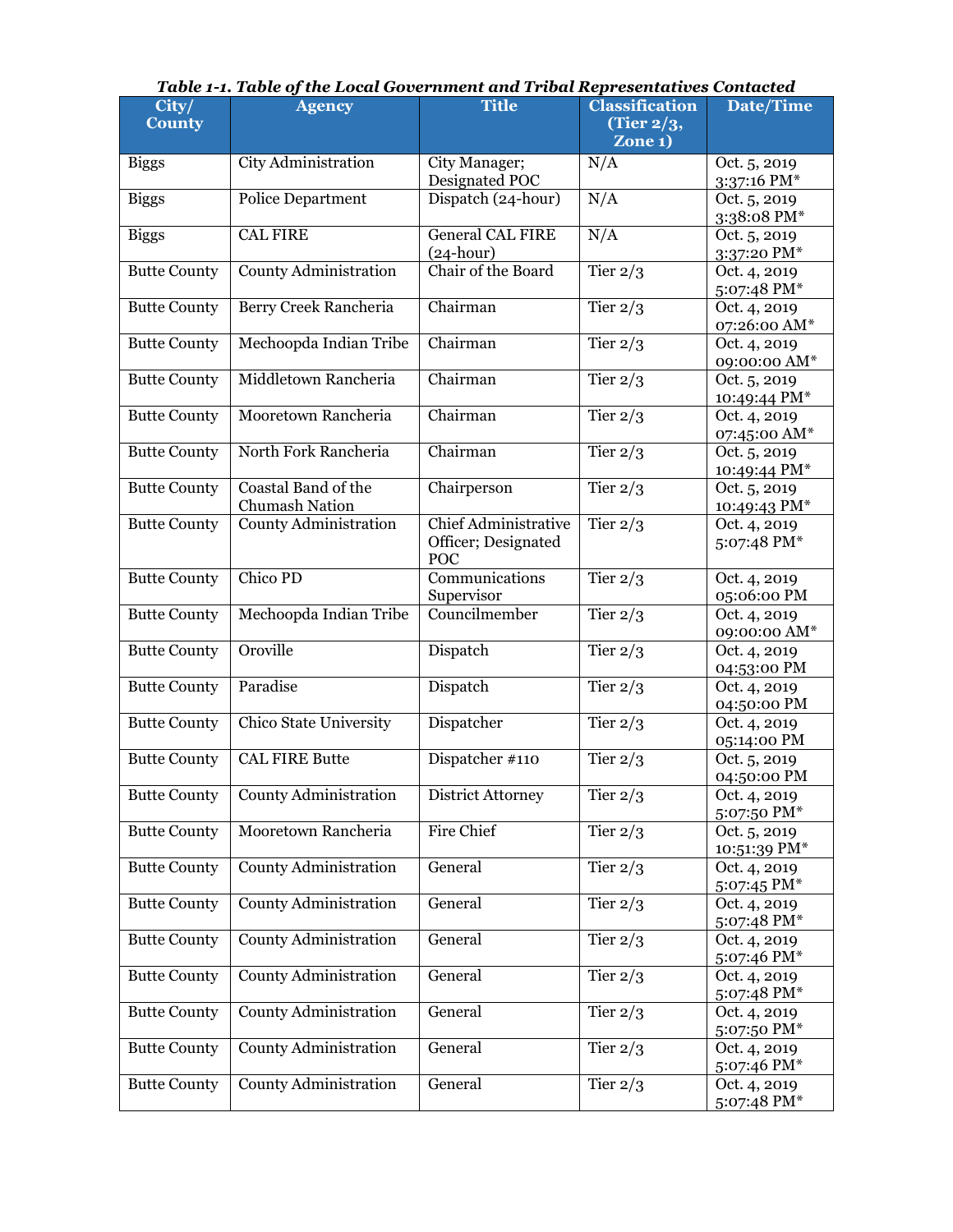| City/<br><b>County</b> | <b>Agency</b>                            | <b>Title</b>                           | <b>Classification</b><br>(Tier $2/3$ ,<br>Zone 1) | Date/Time                    |
|------------------------|------------------------------------------|----------------------------------------|---------------------------------------------------|------------------------------|
| <b>Butte County</b>    | <b>County Administration</b>             | General                                | Tier $2/3$                                        | Oct. 4, 2019<br>5:07:50 PM*  |
| <b>Butte County</b>    | <b>County Administration</b>             | General                                | Tier $2/3$                                        | Oct. 4, 2019<br>5:07:45 PM*  |
| <b>Butte County</b>    | <b>County Administration</b>             | General                                | Tier $2/3$                                        | Oct. 4, 2019<br>5:07:44 PM*  |
| <b>Butte County</b>    | <b>County Administration</b>             | General                                | Tier $2/3$                                        | Oct. 4, 2019<br>5:07:48 PM*  |
| <b>Butte County</b>    | <b>County Administration</b>             | General                                | Tier $2/3$                                        | Oct. 4, 2019<br>5:07:49 PM*  |
| <b>Butte County</b>    | <b>DESS</b>                              | General                                | Tier $2/3$                                        | Oct. 4, 2019<br>5:07:49 PM*  |
| <b>Butte County</b>    | <b>EMS</b>                               | General                                | Tier $2/3$                                        | Oct. 4, 2019<br>5:07:45 PM*  |
| <b>Butte County</b>    | <b>OES</b>                               | General                                | Tier $2/3$                                        | Oct. 4, 2019<br>5:07:46 PM*  |
| <b>Butte County</b>    | <b>Sheriff's Department</b>              | General                                | Tier $2/3$                                        | Oct. 4, 2019<br>5:07:49 PM*  |
| <b>Butte County</b>    | <b>Butte Tribal Council</b>              | General                                | Tier $2/3$                                        | Oct. 5, 2019<br>10:53:28 PM* |
| <b>Butte County</b>    | <b>CAL FIRE</b>                          | <b>General CAL FIRE</b><br>$(24-hour)$ | Tier $2/3$                                        | Oct. 4, 2019<br>5:07:48 PM*  |
| <b>Butte County</b>    | <b>Butte County Sheriff's</b><br>Office  | Lt. E. Collins                         | Tier $2/3$                                        | Oct. 4, 2019<br>04:50:00 PM  |
| <b>Butte County</b>    | <b>Gridley PD</b>                        | NA                                     | Tier $2/3$                                        | Oct. 4, 2019<br>04:52:00 PM  |
| <b>Butte County</b>    | Office of Emergency<br>Services          | <b>OES</b> Director                    | Tier $2/3$                                        | Oct. 4, 2019<br>5:07:47 PM*  |
| <b>Butte County</b>    | <b>Sheriff's Department</b>              | Sheriff                                | Tier $2/3$                                        | Oct. 4, 2019<br>5:07:47 PM*  |
| <b>Butte County</b>    | Enterprise Rancheria of<br>Maidu Indians | Tribal<br>Administration               | Tier $2/3$                                        | Oct. 4, 2019<br>07:29:00 AM* |
| <b>Butte County</b>    | Mechoopda Indian Tribe                   | Vice Chairwoman                        | Tier $2/3$                                        | Oct. 4, 2019<br>09:00:00 AM* |
| Chico                  | City Administration                      | City Manager;<br>Designated POC        | Tier $2/3$                                        | Oct. 4, 2019<br>5:12:49 PM*  |
| Chico                  | Fire Department                          | Fire Chief                             | Tier $2/3$                                        | Oct. 4, 2019<br>5:07:50 PM*  |
| Chico                  | Fire Department                          | General                                | Tier $2/3$                                        | Oct. 4, 2019<br>5:07:44 PM*  |
| Chico                  | Police Department                        | General                                | Tier $2/3$                                        | Oct. 4, 2019<br>5:12:58 PM*  |
| Chico                  | City Administration                      | Mayor                                  | Tier $2/3$                                        | Oct. 4, 2019<br>5:07:46 PM*  |
| Chico                  | Police Department                        | Police Chief                           | Tier $2/3$                                        | Oct. 4, 2019<br>5:07:50 PM*  |
| Gridley                | City Administration                      | City Manager;<br>Designated POC        | N/A                                               | Oct. 5, 2019<br>3:37:25 PM*  |
| Gridley                | Police Department                        | General (24-hour)                      | N/A                                               | Oct. 5, 2019<br>3:38:30 PM*  |
| Gridley                | <b>CAL FIRE</b>                          | <b>General CAL FIRE</b><br>$(24-hour)$ | N/A                                               | Oct. 5, 2019<br>3:37:20 PM*  |
| Marysville             | City Administration                      | City Manager;<br>Designated POC        | N/A                                               | Oct. 5, 2019<br>3:38:07 PM*  |

#### *Table 1-1. Table of the Local Government and Tribal Representatives Contacted (Continued)*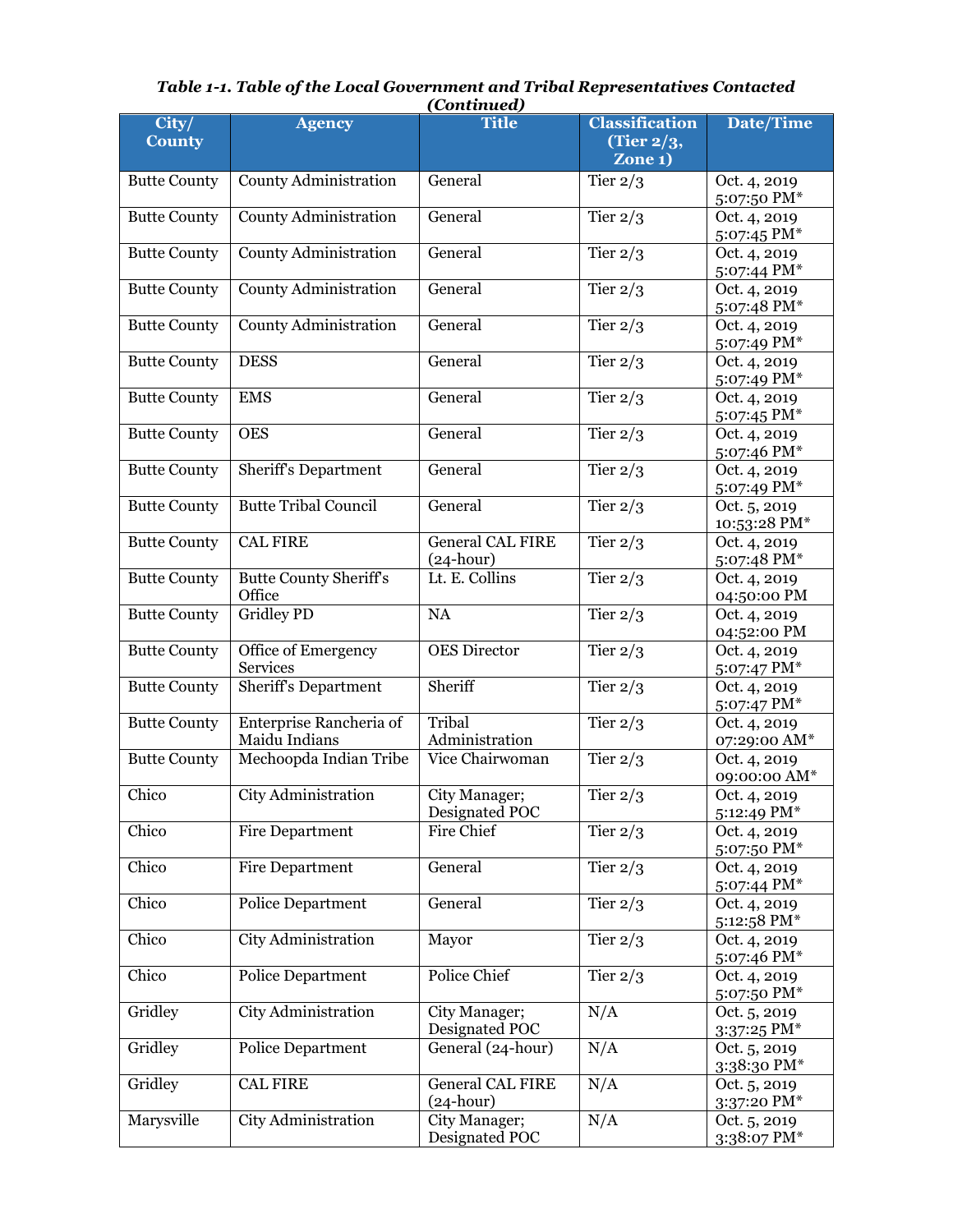|                                           |                              | (Continuuti)                            |                                                                      |                                            |
|-------------------------------------------|------------------------------|-----------------------------------------|----------------------------------------------------------------------|--------------------------------------------|
| $\overline{\text{City}}$<br><b>County</b> | <b>Agency</b>                | <b>Title</b>                            | <b>Classification</b><br>(Tier $2/3$ ,<br>$\overline{\text{Zone 1}}$ | <b>Date/Time</b>                           |
| Marysville                                | <b>Fire Department</b>       | <b>Fire Chief</b>                       | N/A                                                                  | Oct. 5, 2019<br>3:38:02 PM*                |
| Marysville                                | City Administration          | Mayor                                   | N/A                                                                  | Oct. 5, 2019<br>3:37:09 PM*                |
| Oroville                                  | City Administration          | City Administrator                      | Tier $2/3$                                                           | Oct. 4, 2019<br>5:07:50 PM*                |
| Oroville                                  | City Administration          | City Manager;<br>Designated POC         | Tier $2/3$                                                           | Oct. 4, 2019<br>5:07:49 PM*                |
| Oroville                                  | <b>Fire Department</b>       | General (24-hour)                       | Tier $2/3$                                                           | Oct. 4, 2019<br>5:07:50 PM*                |
| Oroville                                  | City Administration          | Mayor                                   | Tier $2/3$                                                           | Oct. 4, 2019<br>5:07:50 PM*                |
| Paradise                                  | <b>City Administration</b>   | General                                 | Tier $2/3$                                                           | Oct. 4, 2019<br>5:12:44 PM*                |
| Paradise                                  | City Administration          | General                                 | Tier $2/3$                                                           | Oct. 4, 2019<br>5:07:46 PM*                |
| Paradise                                  | <b>Police Department</b>     | General                                 | Tier $2/3$                                                           | Oct. 4, 2019<br>5:07:49 PM*                |
| Paradise                                  | <b>CAL FIRE</b>              | <b>General CAL FIRE</b><br>$(24-hour)$  | Tier $2/3$                                                           | Oct. 4, 2019<br>5:07:49 PM*                |
| Paradise                                  | <b>City Administration</b>   | Mayor                                   | Tier $2/3$                                                           | Oct. 4, 2019<br>5:07:51 PM*                |
| Paradise                                  | City Administration          | <b>Public Works</b><br>Manager          | Tier $2/3$                                                           | Oct. 5, 2019<br>10:49:48 PM*               |
| Paradise                                  | City Administration          | Town Manager;<br>Designated POC         | Tier $2/3$                                                           | Oct. 4, 2019<br>5:07:51 PM*                |
| Plumas<br>County                          | <b>County Administration</b> | CAO; Designated<br>POC                  | Tier $2/3$                                                           | Oct. 4, 2019<br>5:07:44 PM*                |
| Plumas<br>County                          | Greenville Rancheria         | Chairman                                | Tier $2/3$                                                           | Oct. 4, 2019<br>08:00:00 AM*               |
| Plumas<br>County                          | Grindstone Rancheria         | Chairman                                | Tier $2/3$                                                           | Oct. 5, 2019<br>10:49:43 PM*               |
| Plumas<br>County                          | <b>OES</b> Director          | <b>Deputy Director</b><br>$(24-hour)$   | Tier $2/3$                                                           | Oct. 4, 2019<br>5:07:47 PM*                |
| Plumas<br>County                          | <b>Social Services</b>       | Director (24-hour)                      | Tier $2/3$                                                           | Oct. 4, 2019<br>5:07:47 PM*                |
| Plumas<br>County                          | <b>Sheriff's Office</b>      | Dispatch                                | Tier $2/3$                                                           | Oct. 4, 2019<br>5:07:49 PM*                |
| Plumas<br>County                          | Plumas County S.O            | Dispatcher                              | Tier $2/3$                                                           | Oct. 5, 2019<br>05:05:00 PM                |
| Plumas<br>County                          | <b>Plumas Public Health</b>  | General                                 | Tier $2/3$                                                           | Oct. 4, 2019<br>5:07:50 PM*                |
| Plumas<br>County                          | <b>OES</b>                   | Main Office                             | Tier $2/3$                                                           | Oct. 4, 2019<br>5:07:48 PM*                |
| Plumas<br>County                          | <b>Public Health</b>         | MHOAC (24-hour)                         | Tier $2/3$                                                           | Oct. 4, 2019<br>5:07:46 PM*                |
| Plumas<br>County                          | Sheriff                      | OES Director (24-<br>hour)              | Tier $2/3$                                                           | Oct. 4, 2019<br>5:07:49 PM*                |
| Plumas<br>County                          | <b>County Administration</b> | <b>Public Works</b><br>Director         | Tier $2/3$                                                           | Oct. 4, 2019<br>5:07:50 PM*                |
| Plumas<br>County                          | <b>OES</b>                   | Special Ops Sgt. (24-<br>hour)          | Tier $2/3$                                                           | Oct. 4, 2019                               |
| Plumas<br>County                          | <b>Fire Department</b>       | <b>USFS PNF Dispatch</b><br>$(24-hour)$ | Tier $2/3$                                                           | 5:07:45 PM*<br>Oct. 4, 2019<br>5:07:47 PM* |

#### *Table 1-1. Table of the Local Government and Tribal Representatives Contacted (Continued)*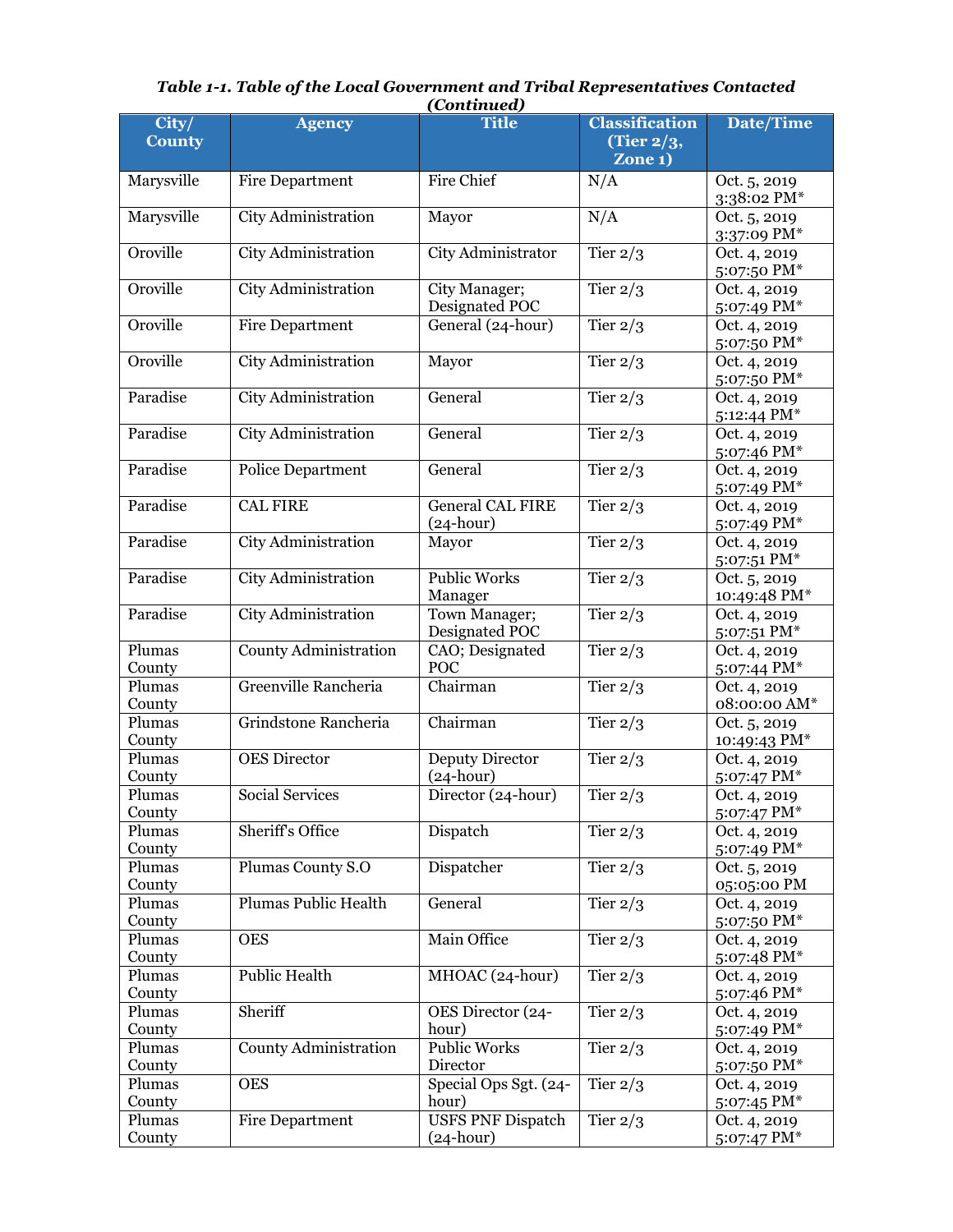|                        |                                        | $\ddotsc$                                                          |                                                               |                              |
|------------------------|----------------------------------------|--------------------------------------------------------------------|---------------------------------------------------------------|------------------------------|
| City/<br><b>County</b> | <b>Agency</b>                          | <b>Title</b>                                                       | <b>Classification</b><br>(Tier $2/3$ ,<br>Zone <sub>1</sub> ) | <b>Date/Time</b>             |
| Plumas<br>County       | Greenville Rancheria                   | Vice Chairperson                                                   | Tier $2/3$                                                    | Oct. 4, 2019<br>08:00:00 AM* |
| Wheatland              | City Administration                    | City Manager;<br>Designated POC                                    | N/A                                                           | Oct. 5, 2019<br>3:38:05 PM*  |
| Wheatland              | <b>Police Department</b>               | Dispatch (24-hour)                                                 | N/A                                                           | Oct. 5, 2019<br>3:37:21 PM*  |
| Wheatland              | <b>Fire Department</b>                 | General (24-hour)                                                  | N/A                                                           | Oct. 5, 2019<br>3:37:37 PM*  |
| Yuba City              | Fire Department                        | General (24-hour)                                                  | N/A                                                           | Oct 6 2019<br>10:29:07 AM*   |
| Yuba City              | City Administration                    | <b>Interim City</b><br>Manager;<br>Designated POC                  | N/A                                                           | Oct 6 2019<br>10:28:00 AM*   |
| Yuba City              | <b>Police Department</b>               | Non-Emergency<br>$(24-hour)$                                       | N/A                                                           | Oct 6 2019<br>10:27:39 AM*   |
| Yuba County            | <b>County Administration</b>           | Chair of the Board                                                 | Tier $2/3$                                                    | Oct. 4, 2019<br>5:07:51 PM*  |
| Yuba County            | <b>Strawberry Valley</b><br>Rancheria  | Chairperson                                                        | Tier $2/3$                                                    | Oct. 5, 2019<br>10:49:44 PM* |
| Yuba County            | <b>County Administration</b>           | <b>County Executive</b><br>Officer                                 | Tier $2/3$                                                    | Oct. 4, 2019<br>5:07:52 PM*  |
| Yuba County            | <b>County Administration</b>           | Director                                                           | Tier $2/3$                                                    | Oct. 4, 2019<br>5:07:50 PM*  |
| Yuba County            | Yuba County SO                         | Dispatcher #705                                                    | Tier $2/3$                                                    | Oct. 5, 2019<br>05:20:00 PM  |
| Yuba County            | Office of Emergency<br><b>Services</b> | <b>Emergency Manager</b><br>$(24 \text{-hour});$<br>Designated POC | Tier $2/3$                                                    | Oct. 4, 2019<br>5:07:50 PM*  |
| Yuba County            | <b>OES</b>                             | General                                                            | Tier $2/3$                                                    | Oct. 4, 2019<br>5:07:50 PM*  |
| Yuba County            | <b>County Administration</b>           | Health<br>Administrator                                            | Tier $2/3$                                                    | Oct. 4, 2019<br>5:07:51 PM*  |
| Yuba County            | <b>CAL FIRE</b>                        | Local Cal Fire                                                     | Tier $2/3$                                                    | Oct. 4, 2019<br>5:07:46 PM*  |
| Yuba County            | Trina Marine Ruano<br>Family           | Representative                                                     | Tier $2/3$                                                    | Oct. 5, 2019<br>10:49:48 PM* |

| Table 1-1. Table of the Local Government and Tribal Representatives Contacted |
|-------------------------------------------------------------------------------|
| (Continued)                                                                   |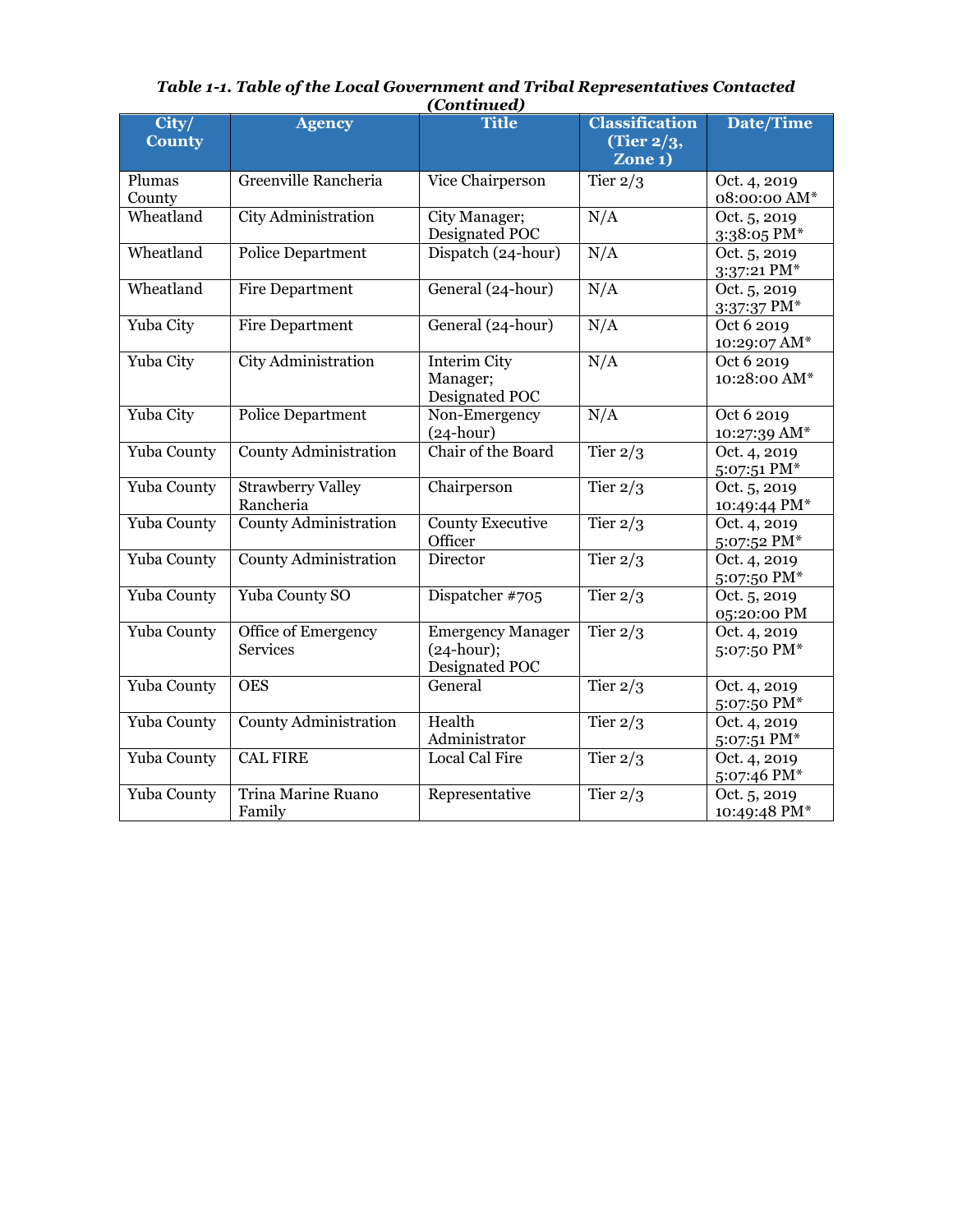# **PACIFIC GAS AND ELECTRIC COMPANY APPENDIX C SUPPORTING INFORMATION – FIRE INDEX AREA MAP AND EVENT LOCATION MAP**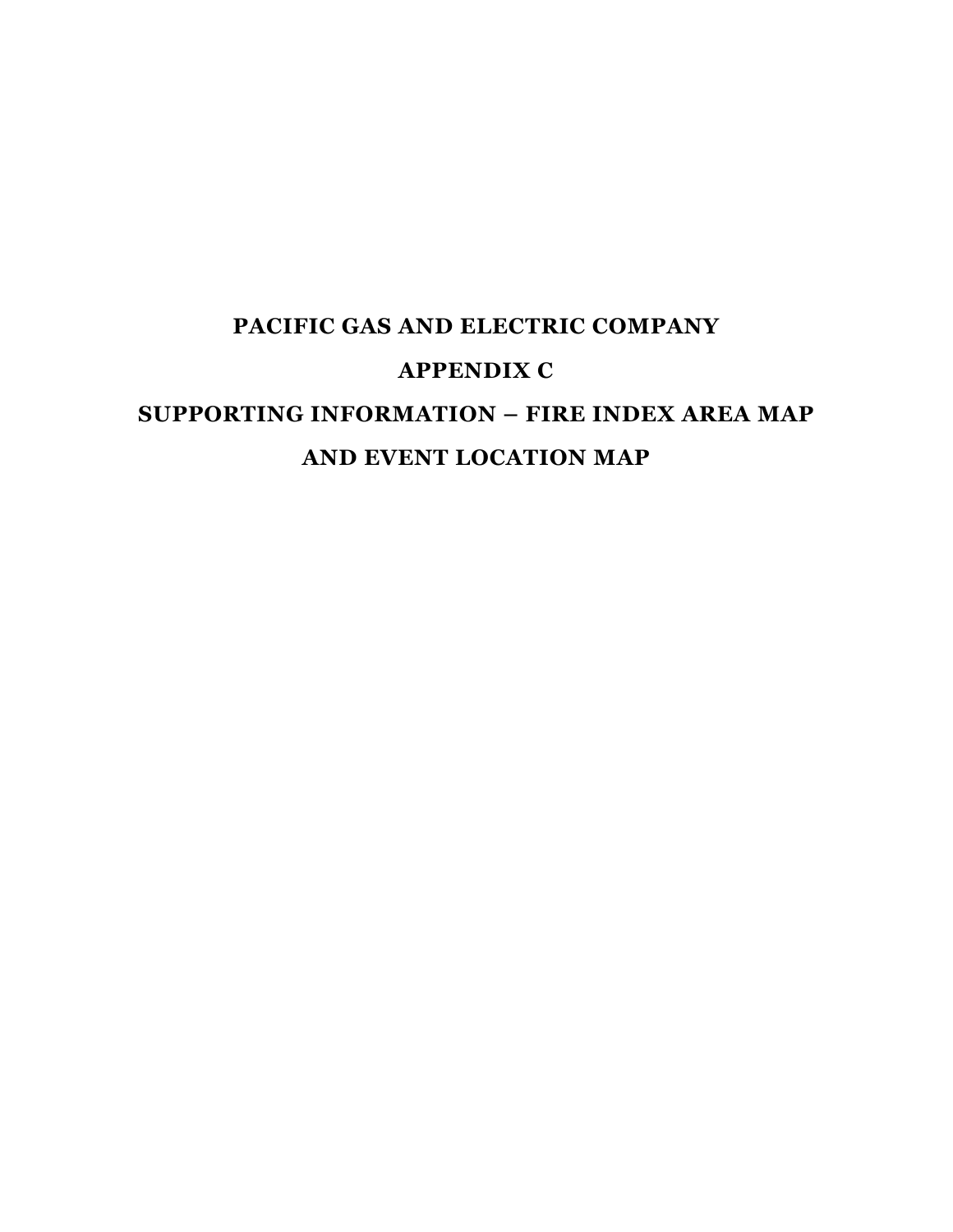

*Figure 1 – High Fire Threat Districts & Fire Potential Index Areas*